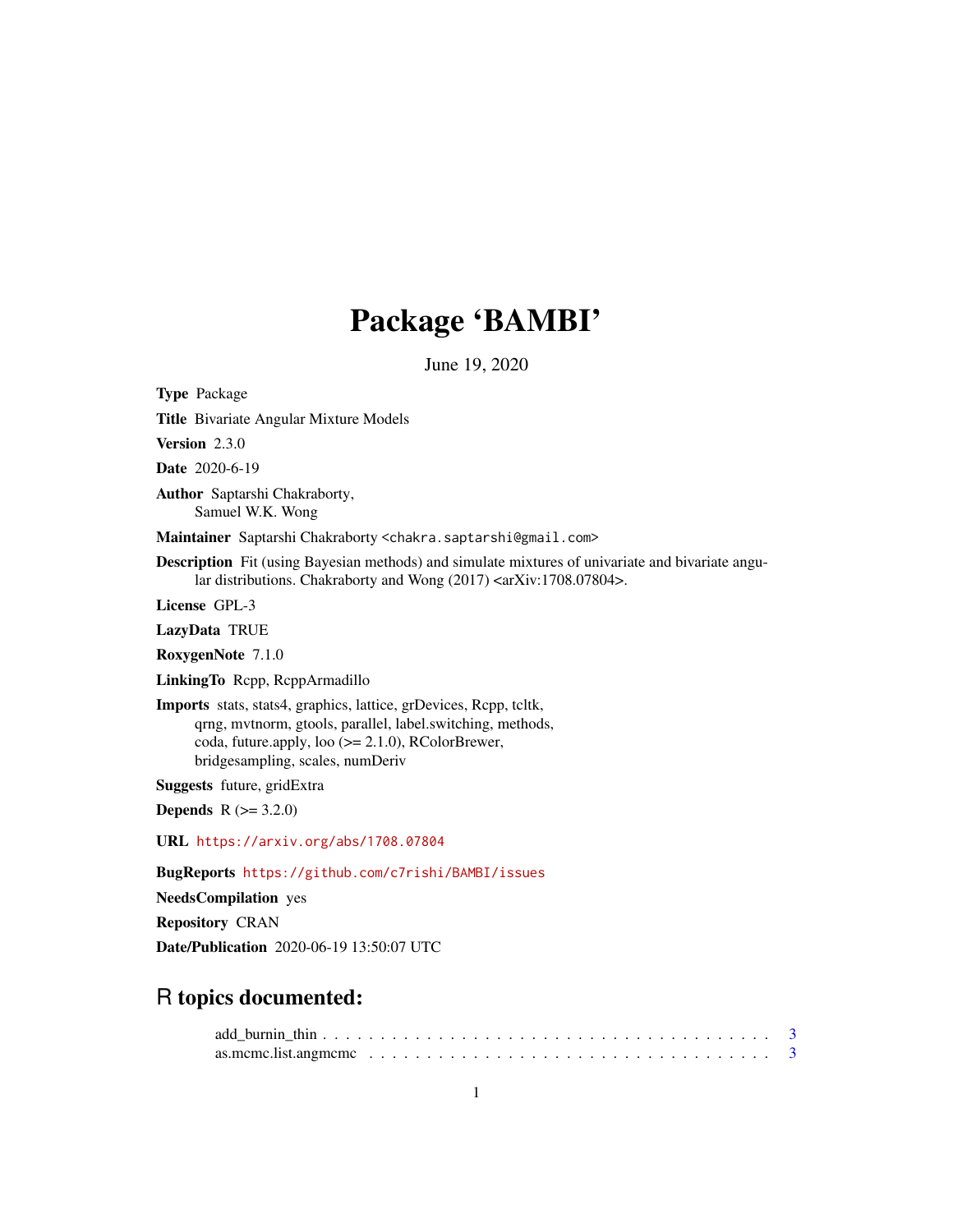|                                                                                                                    | 4              |
|--------------------------------------------------------------------------------------------------------------------|----------------|
|                                                                                                                    | 5              |
|                                                                                                                    | 6              |
|                                                                                                                    | $\overline{7}$ |
|                                                                                                                    | 9              |
|                                                                                                                    | 11             |
| density plot, angmeme $\ldots \ldots \ldots \ldots \ldots \ldots \ldots \ldots \ldots \ldots \ldots \ldots \ldots$ | 12             |
| DIC.                                                                                                               | 14             |
|                                                                                                                    | 15             |
|                                                                                                                    | 16             |
|                                                                                                                    | 17             |
|                                                                                                                    | 22             |
|                                                                                                                    | 26             |
|                                                                                                                    | 27             |
|                                                                                                                    | 27             |
|                                                                                                                    | 28             |
|                                                                                                                    | 28             |
|                                                                                                                    | 29             |
|                                                                                                                    | 30             |
|                                                                                                                    | 31             |
| $logLik$ .angmeme $\ldots \ldots \ldots \ldots \ldots \ldots \ldots \ldots \ldots \ldots \ldots \ldots$            | 32             |
|                                                                                                                    | 33             |
|                                                                                                                    | 33             |
|                                                                                                                    | 34             |
|                                                                                                                    | 35             |
|                                                                                                                    | 36             |
|                                                                                                                    | 37             |
|                                                                                                                    | 38             |
|                                                                                                                    | 40             |
|                                                                                                                    | 43             |
|                                                                                                                    | 45             |
|                                                                                                                    | 46             |
|                                                                                                                    | 48             |
|                                                                                                                    | 49             |
|                                                                                                                    | 51             |
| rwnorm2mix                                                                                                         | 53             |
| rwnormmix                                                                                                          | 54             |
| select chains                                                                                                      | 56             |
|                                                                                                                    | 56             |
|                                                                                                                    | 57             |
|                                                                                                                    | 58             |
| vm2 mle                                                                                                            | 59             |
| waic.angmeme                                                                                                       | 60             |
|                                                                                                                    | 61             |
|                                                                                                                    | 62             |
|                                                                                                                    |                |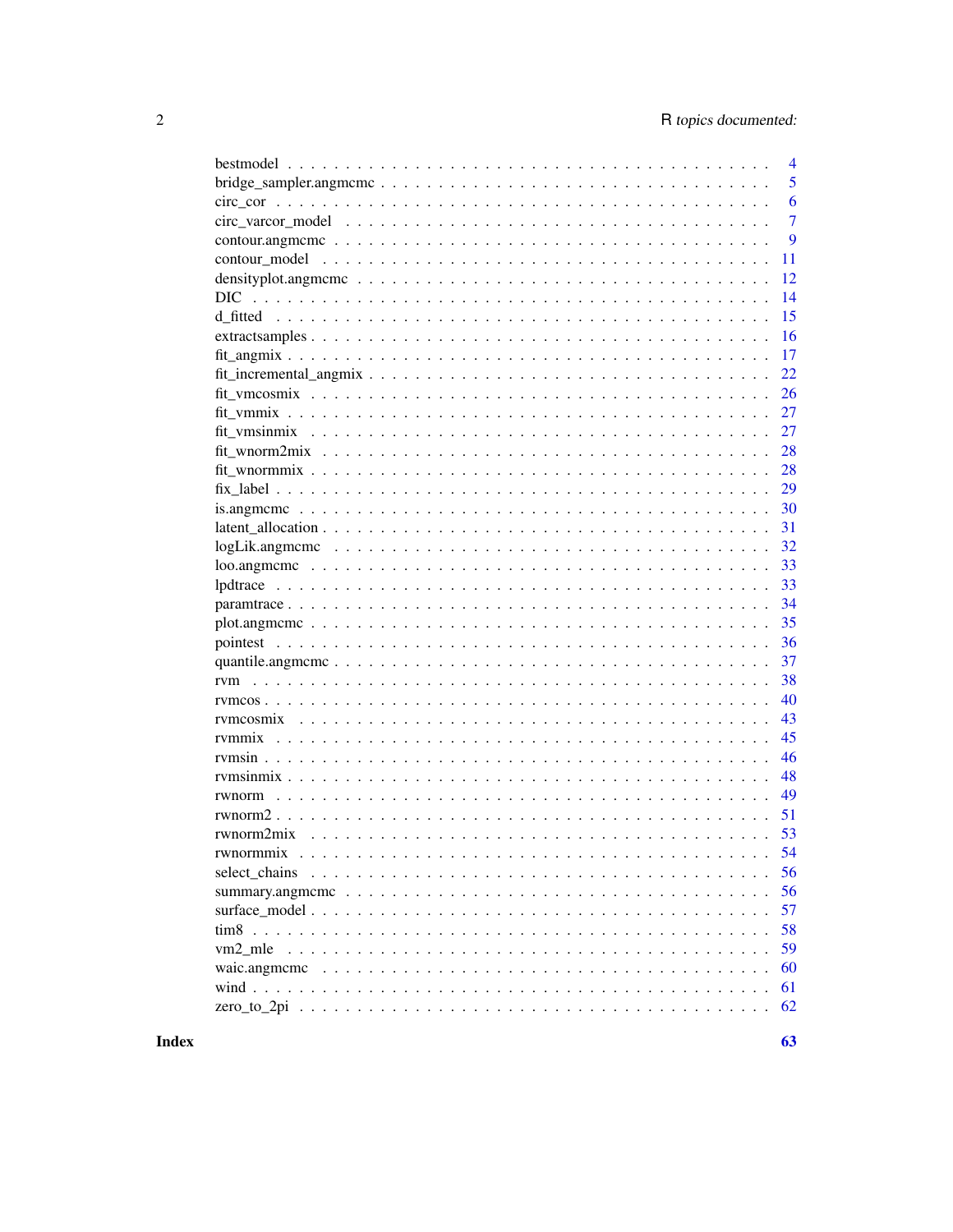<span id="page-2-0"></span>add\_burnin\_thin *Add (extra) burnin and thin to angmcmc object after original run*

## Description

Add (extra) burnin and thin to angmcmc object after original run

## Usage

```
add\_burnin\_thin(object, burnin.pop = 0, thin = 1)
```
## Arguments

| object      | angmeme object                                                                                                                         |
|-------------|----------------------------------------------------------------------------------------------------------------------------------------|
| burnin.prop | proportion of iterations to used for burnin. Must be a be a number in $[0, 1]$ .<br>Default is 0.5.                                    |
| thin        | thining size to be used. Must be a positive integer. If thin $=$ n, then every nth<br>iteration is reatained in the final MCMC sample. |

## Examples

```
# first fit a vmsin mixture model
# illustration only - more iterations needed for convergence
fit.vmsin.20 <- fit_vmsinmix(tim8, ncomp = 3, n.iter = 20,
                             n.chains = 1)
lpdtrace(fit.vmsin.20)
# Now add extra burn-in
fit.vmsin.20.burn <- add_burnin_thin(fit.vmsin.20, 0.3)
lpdtrace(fit.vmsin.20.burn)
```
as.mcmc.list.angmcmc *Create an mcmc.list object from an angmcmc object*

## Description

Create an mcmc.list object from an angmcmc object

#### Usage

## S3 method for class 'angmcmc' as.mcmc.list $(x, \ldots)$ 

| x | angmeme object |
|---|----------------|
| . | unused         |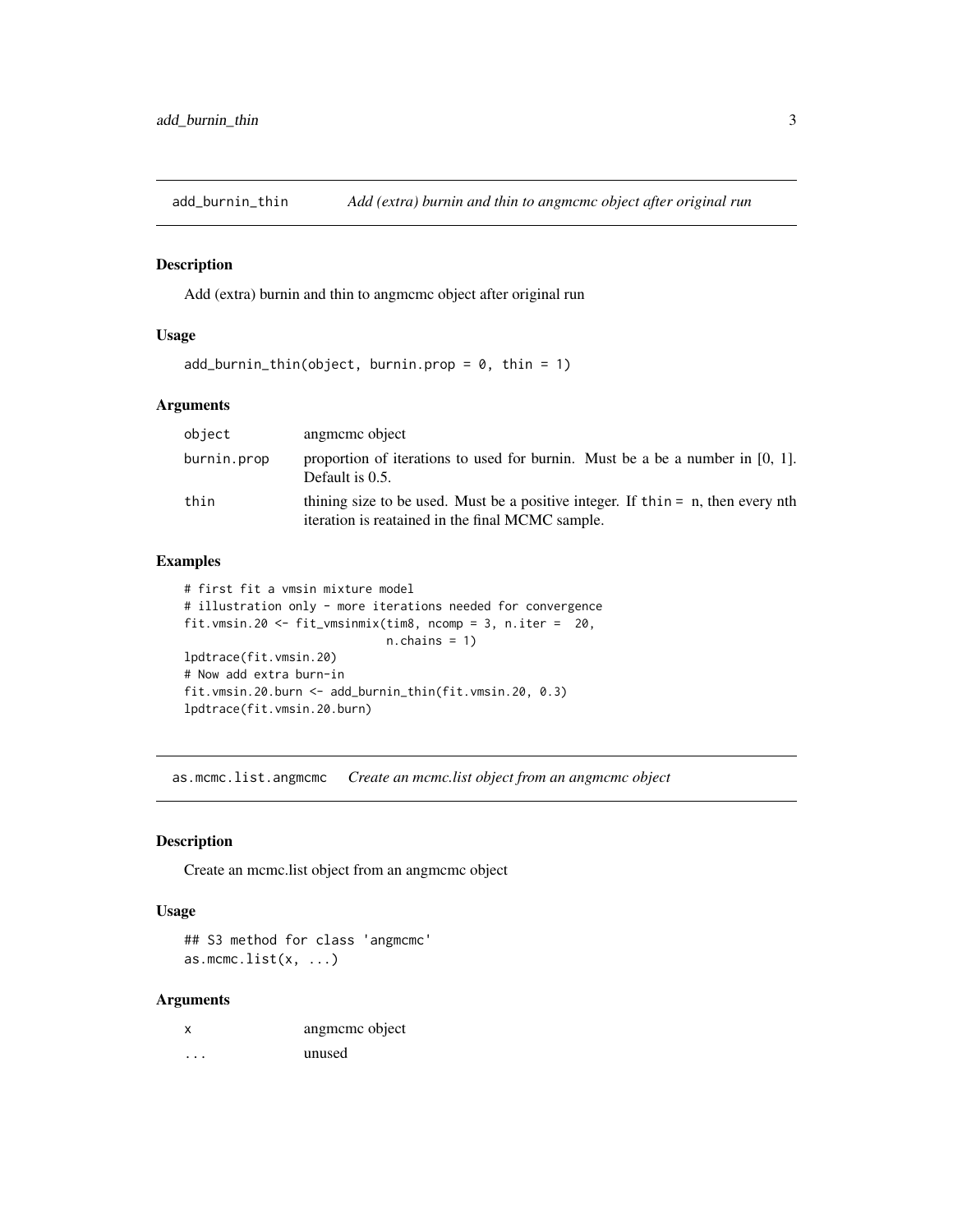#### <span id="page-3-0"></span>Examples

```
# first fit a vmsin mixture model
# illustration only - more iterations needed for convergence
fit.vmsin.20 <- fit_vmsinmix(tim8, ncomp = 3, n.iter = 20,
                             n.chains = 1)
# now convert it to mcmc.list
library(coda)
fit.vmsin.20.mcmc <- as.mcmc.list(fit.vmsin.20)
```

| bestmodel | Convenience function for extracting angmeme object, and the value of<br>the model selection criterion corresponding to the best fitted model in<br><i>stepwise fits</i> |
|-----------|-------------------------------------------------------------------------------------------------------------------------------------------------------------------------|
|           |                                                                                                                                                                         |

#### Description

Convenience function for extracting angmcmc object, and the value of the model selection criterion corresponding to the best fitted model in stepwise fits

#### Usage

```
bestmodel(step_object)
```

```
bestcriterion(step_object)
```
## Arguments

step\_object stepwise fitted object obtained from [fit\\_incremental\\_angmix.](#page-21-1)

#### Details

These are convenience functions; the best fitted model and the corresponding value of model selection criterion can also be directly obtained by extracting the elements "fit.best" and "crit.best" from step\_object respectively. Note that bestcriterion returns: (a) a scalar number (class = numeric) if crit used in original fit\_incremental\_angmix call is 'AIC', 'BIC' or 'DIC', (b) an element of class bridge from package bridgesampling if crit is LOGML, (c) an element of class c("waic","loo") if crit = 'WAIC', and (d) an element of class c("psis\_loo","loo") if crit = "LOOIC". See documentations of these model selection criteria for more details.

## Value

bestmodel returns an angmcmc object, and bestcriterion returns the corresponding value of model selection criterion for the best fitted model in step\_object.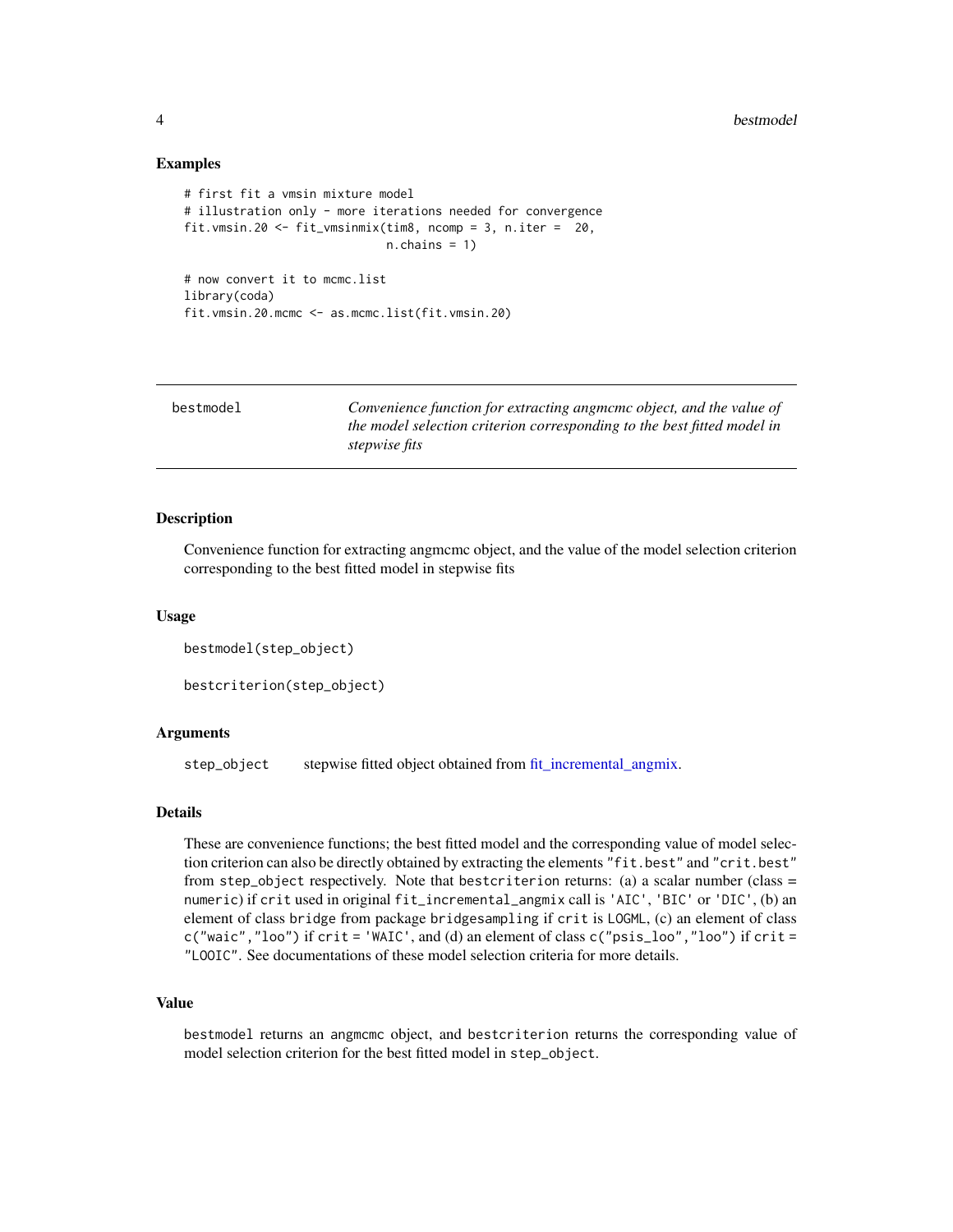## <span id="page-4-0"></span>bridge\_sampler.angmcmc 5

#### Examples

```
# illustration only - more iterations needed for convergence
set.seed(1)
fit.vmsin.step.15 <- fit_incremental_angmix("vmsin", tim8, start_ncomp = 1,
                                            max\_ncomp = 3, n.iter = 15,
                                            n.chains = 1,
                                            crit = "WAIC")fit.vmsin.best.15 <- bestmodel(fit.vmsin.step.15)
fit.vmsin.best.15
crit.best <- bestcriterion(fit.vmsin.step.15)
crit.best
```
bridge\_sampler.angmcmc

*Log Marginal Likelihood via Bridge Sampling for angmcmc objects*

#### Description

Log Marginal Likelihood via Bridge Sampling for angmcmc objects

#### Usage

```
## S3 method for class 'angmcmc'
bridge_sampler(samples, ..., ave_over_chains = TRUE)
```
#### **Arguments**

| samples         | angmeme object                                                                                                                                                                                                               |
|-----------------|------------------------------------------------------------------------------------------------------------------------------------------------------------------------------------------------------------------------------|
| .               | additional argument passed to bridge_sampler. Note that default for the argu-<br>ment method is "warp3", (instead of "normal" as used in bridges ampling<br>package) to account for multi-modality of the posterior density. |
| ave_over_chains |                                                                                                                                                                                                                              |
|                 | logical. Separately call bridge_sampler on each chain in the angmome object<br>and then take the average? Defaults to TRUE. See details.                                                                                     |

#### Details

Marginal likelihood is calculated by first converting the angmeme object samples to an meme. list object, and then by passing the resulting mcmc.list object to [bridge\\_sampler.](#page-0-0) If variablity across multiple chains (if any) are very different, then calling [bridge\\_sampler](#page-0-0) separately for each chain usually provides more stable results; the final log ML is computed by averaging over chain specific MLs.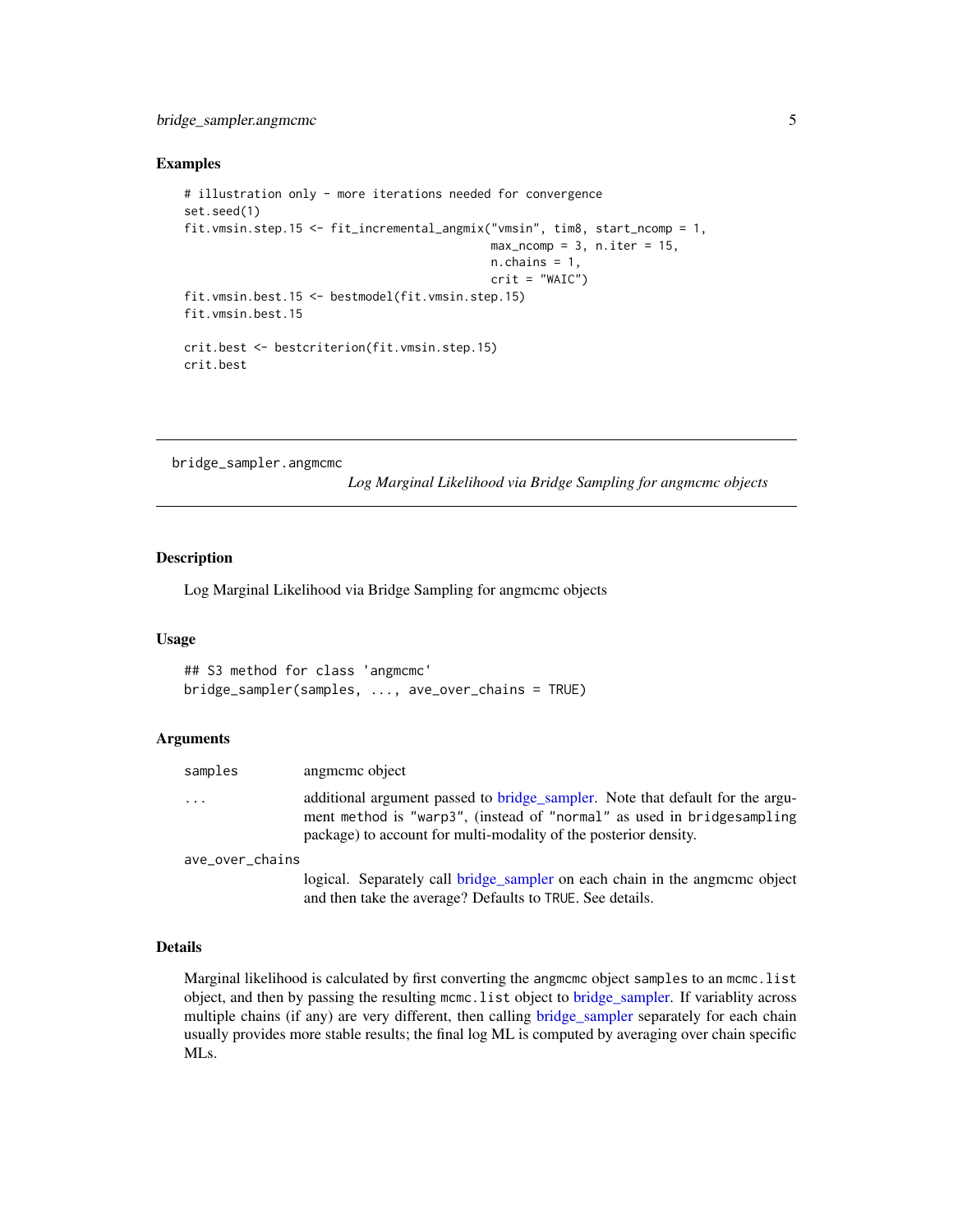## Examples

```
## Not run:
library(future)
library(parallel)
plan(multiprocess)
set.seed(100)
MC.fit <- fit_angmix("vmsin", tim8, ncomp=3, n.iter=500,
                    n.chains = 3)
library(bridgesampling)
bridge_sampler(MC.fit)
## End(Not run)
```
circ\_cor *Sample circular correlation coefficients*

## Description

Sample circular correlation coefficients

## Usage

```
circ_cor(
  x,
  type = "js",
  alternative = "two.sided",
  jackknife = FALSE,
 bootse = FALSE,
 n.boot = 100
)
```

| $\mathsf{x}$ | two column matrix. NA values are not allowed.                                                                                                                                                                                                    |
|--------------|--------------------------------------------------------------------------------------------------------------------------------------------------------------------------------------------------------------------------------------------------|
| type         | type of the circular correlation. Must be one of "fl", "js", "tau1" and "tau2". See<br>details.                                                                                                                                                  |
| alternative  | one of "two.sided", "less" or "greater" (defaults to "two.sided"). Hy-<br>pothesis test is performed only when type is either "f1" or "js", in which case<br>asymptotic standard error of the estimator is used to construct the test statistic. |
| jackknife    | logical. Compute jackknifed estimate and standard error? Defaults to FALSE.                                                                                                                                                                      |
| bootse       | logical. Compute bootstrap standard error? Defaults to FALSE.                                                                                                                                                                                    |
| n.boot       | number of bootstrapped samples to compute bootstrap standard error. Defaults<br>to 100. Ignored if bootse if FALSE.                                                                                                                              |

<span id="page-5-0"></span>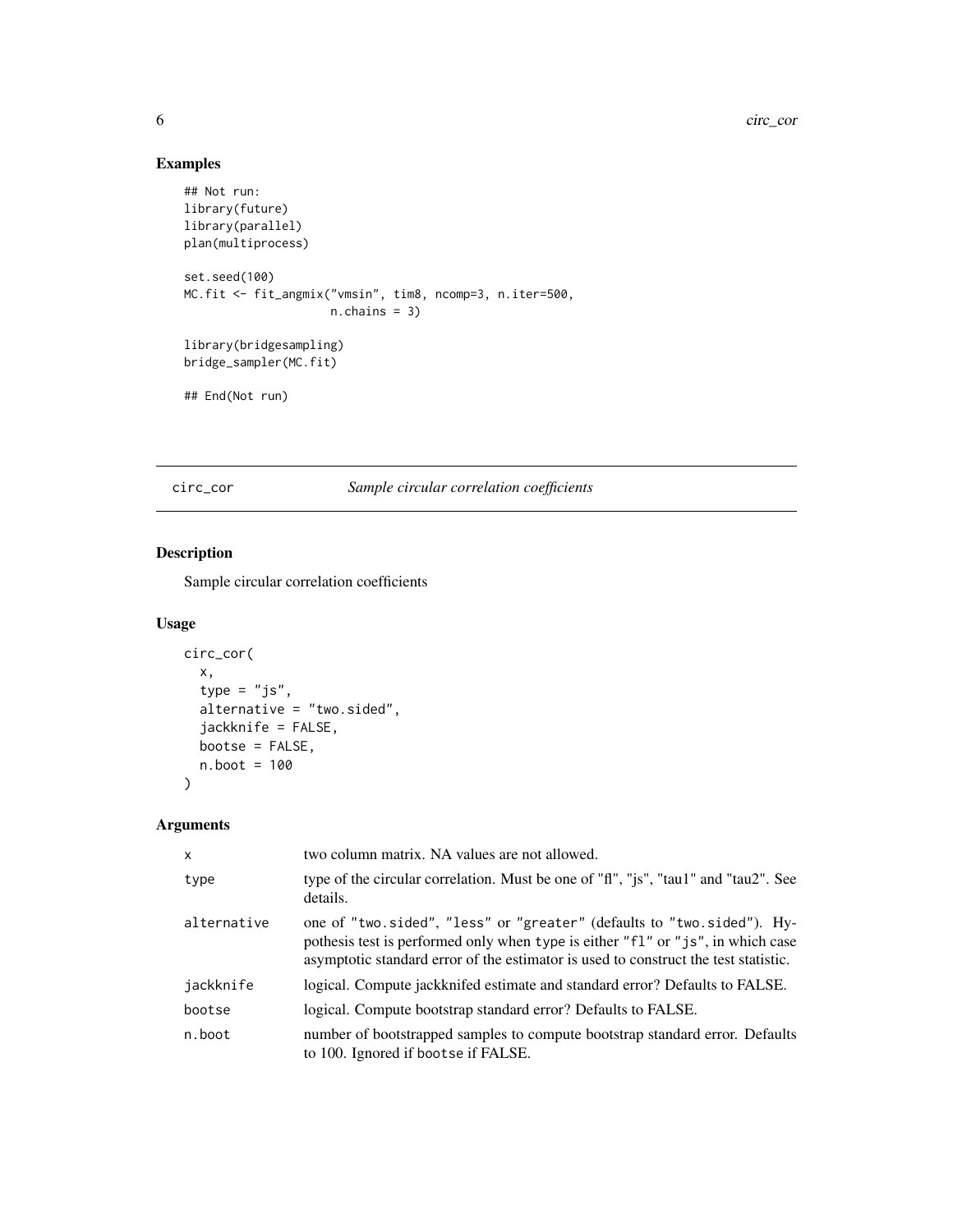#### <span id="page-6-0"></span>Details

circ\_cor calculates the (sample) circular correlation between the columns of x. Two parametric (the Jammalamadaka-Sarma (1988, equation 2.6) form "js", and the Fisher-Lee (1983, Section 3) form "fl") and two non-parametric (two versions of Kendall's tau) correlation coefficients are considered. The first version of Kendall's tau ("tau1") is based on equation 2.1 in Fisher and Lee (1982), whereas the second version ("tau2") is computed using equations 6.7-6.8 in Zhan et al (2017).

The cost-complexity for "js", "fl", "tau2" and "tau1" are  $O(n)$ ,  $O(n^2)$ ,  $O(n^2)$  and  $O(n^3)$  respectively, where n denotes the number of rows in x. As such, for large n evaluation of "tau1" will be slow.

#### References

Fisher, N. I. and Lee, A. J. (1982). Nonparametric measures of angular-angular association. Biometrika, 69(2), 315-321.

Fisher, N. I. and Lee, A. J. (1983). A correlation coefficient for circular data. Biometrika, 70(2):327- 332.

Jammalamadaka, S. R. and Sarma, Y. (1988). A correlation coefficient for angular variables. Statistical theory and data analysis II, pages 349-364.

Zhan, X., Ma, T., Liu, S., & Shimizu, K. (2017). On circular correlation for data on the torus. Statistical Papers, 1-21.

#### Examples

```
# generate data from vmsin model
set.seed(1)
dat <- rvmsin(100, 2,3,-0.8,0,0)
# now calculate circular correlation(s) between the 2 columns of dat
circ_cor(dat, type="js")
circ_cor(dat, type="fl")
circ_cor(dat, type="tau1")
circ_cor(dat, type="tau2")
```

| circ_varcor_model | Analytic circular variances and correlations for bivariate angular |  |  |  |
|-------------------|--------------------------------------------------------------------|--|--|--|
|                   | models                                                             |  |  |  |

#### **Description**

Analytic circular variances and correlations for bivariate angular models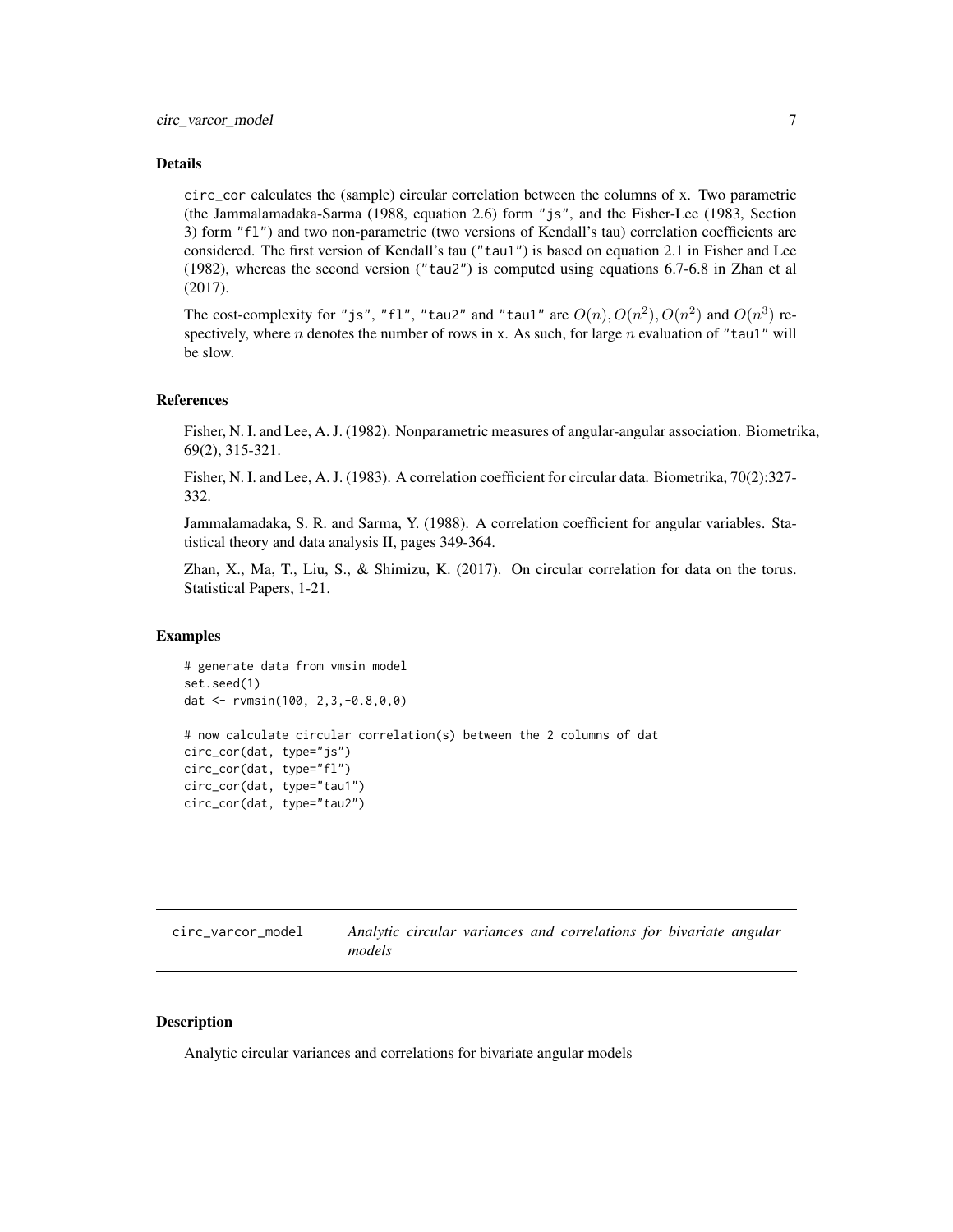#### Usage

```
circ_varcor_model(
 model = "vmsin",kappa1 = 1,
  kappa2 = 1,
  kappa3 = 0,
 mu1 = 0,
 mu2 = 0,
  nsim = 10000,
  ...
)
```
## Arguments

| model                  | bivariate angular model. Must be one of "vmsin", "vmcos", or "wnorm2".                                                                                                                      |
|------------------------|---------------------------------------------------------------------------------------------------------------------------------------------------------------------------------------------|
| kappa1, kappa2, kappa3 |                                                                                                                                                                                             |
|                        | concentration and covariance parameters. Recycled to the same size. kappa3^2<br>must be $\lt$ kappa1*kappa2 in the wnorm2 model (see rwnorm2 for a detailed<br>parameterization of wnorm2). |
| mu1, mu2               | mean parameters. Ignored as they do not play any role in the analytical formulas.                                                                                                           |
| nsim                   | Monte Carlo sample size. Ignored if all of kappa1, kappa2 and abs (kappa3)<br>are $< 150$ or if model = "whorm2".                                                                           |
| $\cdots$               | additional model specific argment                                                                                                                                                           |

## Details

The function computes the analytic circular variances and correlations (both Jammalamadaka-Sarma (JS) and Fisher-Lee (FL) forms) for von Mises sine, von Mises cosine and bivariate wrapped normal distributions.

For wnorm2, expressions for the circular variances, JS and FL correlation coefficients can be found in Mardia and Jupp (2009), Jammalamadaka and Sarma (1988) and Fisher and Lee (1983) respectively. For vmsin and vmcos these expressions are provided in Chakraborty and Wong (2018).

Because the analytic expressions in vmsin and vmcos models involve infinite sums of product of Bessel functions, if any of kappa1, kappa2 and abs(kappa3) is larger than or equal to 150, IID Monte Carlo with sample size nsim is used to approximate rho\_js for numerical stability. From rho\_js, rho\_fl is computed using Corollary 2.2 in Chakraborty and Wong (2018), which makes cost-complexity for the rho\_fl evaluation to be of order O(nsim) for vmsin and vmcos models. (In general, rho\_fl evaluation is of order O(nsim^2)).

In addition, for the vmcos model, when  $-150 \leq$  kappa3  $\leq -1$  or  $50 \leq$  max (kappa1, kappa2, abs (kappa3)) <= 150, the analytic formulas in Chakraborty and Wong (2018) are used; however, the reciprocal of the normalizing constant and its partial derivatives are all calculated numerically via (quasi) Monte carlo method for numerical stability. These (quasi) random numbers can be provided through the argument qrnd, which must be a two column matrix, with each element being a (quasi) random number between 0 and 1. Alternatively, if n\_qrnd is provided (and qrnd is missing), a two dimensional sobol sequence of size n\_qrnd is generated via the function [sobol](#page-0-0) from the R package qrng. If none of qrnd or n\_qrnd is available, a two dimensional sobol sequence of size 1e4 is used.

<span id="page-7-0"></span>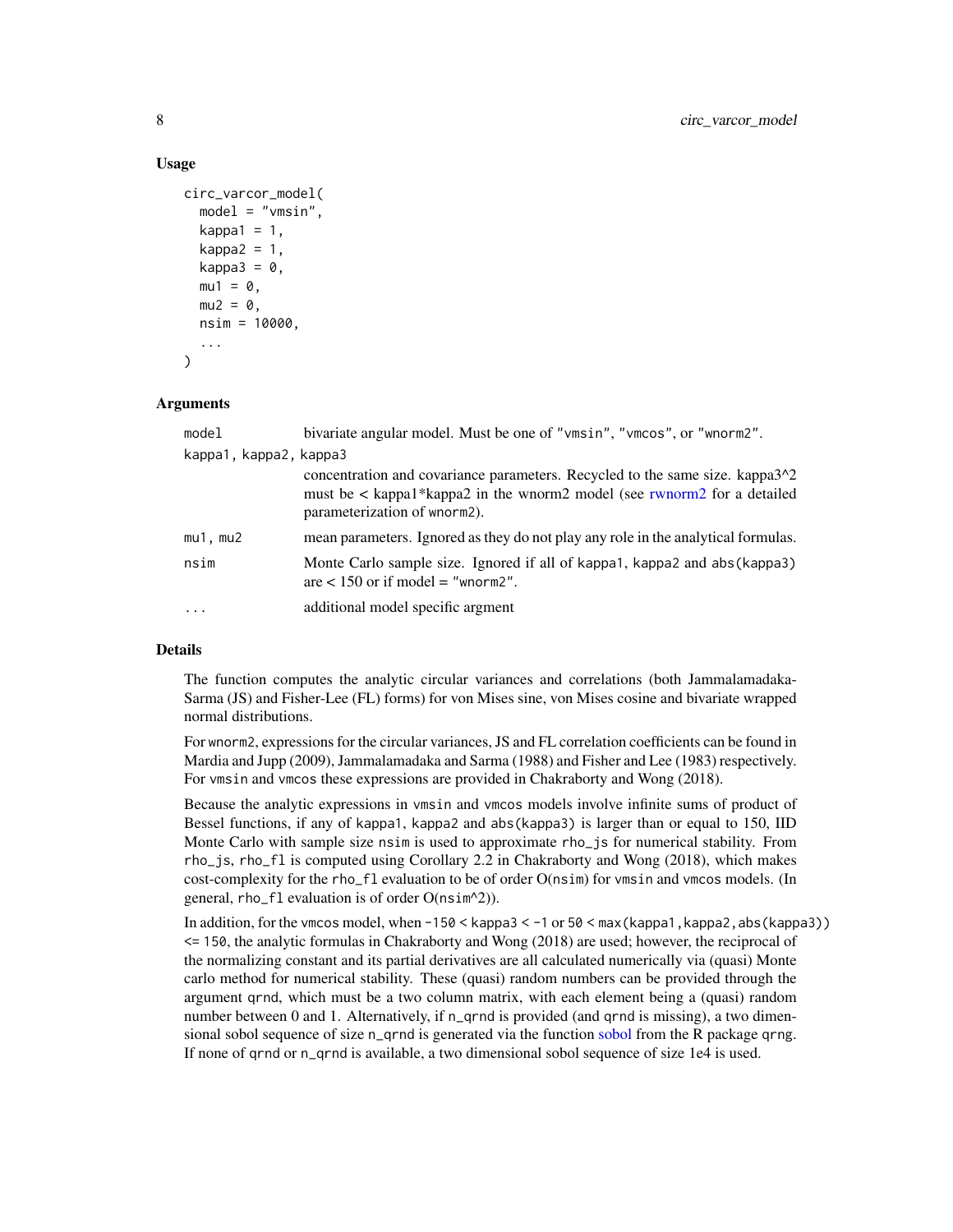## <span id="page-8-0"></span>contour.angmcmc 9

#### Value

Returns a list with elements var1, var2 (circular variances for the first and second coordinates), rho\_fl and rho\_js (circular correlations). See details.

## References

Fisher, N. I. and Lee, A. (1983). A correlation coefficient for circular data. Biometrika, 70(2):327- 332.

Jammalamadaka, S. R. and Sarma, Y. (1988). A correlation coefficient for angular variables. Statistical theory and data analysis II, pages 349-364.

Mardia, K. and Jupp, P. (2009). Directional Statistics. Wiley Series in Probability and Statistics. Wiley.

Chakraborty, S. and Wong, S, W.K. (2018). On the circular correlation coefficients for bivariate von Mises distributions on a torus. arXiv e-print.

## Examples

```
circ_varcor_model("vmsin", kappa1= 1, kappa2 = 2, kappa3 = 3)
```

```
# Monte Carlo approximation
set.seed(1)
dat <- rvmsin(1000, 1, 2, 3)
# sample circular variance
circ_var <- function(x)
  1 - \text{mean}(\cos(x - \text{atan2}(\text{mean}(\sin(x))), \text{mean}(\cos(x))))circ_var(dat[, 1])
circ_var(dat[, 2])
circ_cor(dat, "fl")
circ_cor(dat, "js")
```
contour.angmcmc *Contour plot for angmcmc objects with bivariate data*

#### Description

Contour plot for angmcmc objects with bivariate data

#### Usage

```
## S3 method for class 'angmcmc'
contour(
 x,
  fn = "MAP".type = "point-est",
  show.data = TRUE,
  xpoints = seq(0, 2 * pi, length.out = 100),
```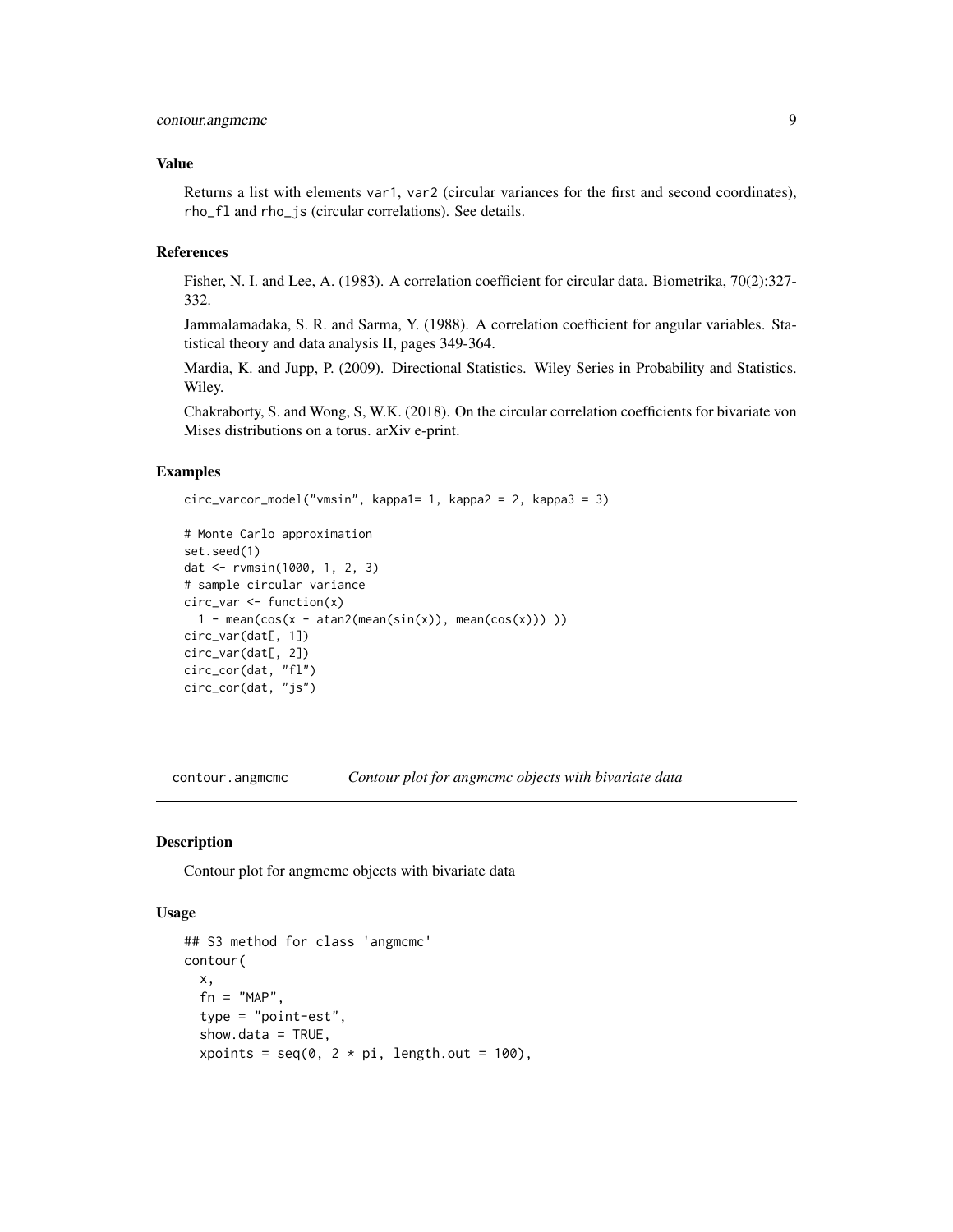```
ypoints = seq(0, 2 * pi, length.out = 100),
  levels,
 nlevels = 20,
 cex = 1,
 col = "red",alpha = 0.4,
 pch = 19,
  ...
)
```
#### Arguments

| X             | angular MCMC object (with bivariate data).                                                                                                                                                                                                                                                                       |
|---------------|------------------------------------------------------------------------------------------------------------------------------------------------------------------------------------------------------------------------------------------------------------------------------------------------------------------|
| fn            | function, or a single character string specifying its name, to evaluate on MCMC<br>samples to estimate parameters. Defaults to mean, which computes the estimated<br>posterior mean. Note that if fn = "MODE" (warning: not "mode") or fn = "MAP",<br>then the maximum aposteriori estimate (MAP) is calculated. |
| type          | Passed to d_fitted. Possible choices are "point-est" and "post-pred".                                                                                                                                                                                                                                            |
| show.data     | logical. Should the data points be added to the contour plot? Ignored if object<br>is NOT supplied.                                                                                                                                                                                                              |
| xpoints       | Points on the first $(x-)$ coordinate where the density is to be evaluated. Default<br>to seq $(0, 2 \cdot \pi)$ , length.out=100).                                                                                                                                                                              |
| ypoints       | Points on the first $(x-)$ coordinate where the density is to be evaluated. Default<br>to seq $(0, 2 \cdot \pi)$ , length.out=100).                                                                                                                                                                              |
| levels        | numeric vector of levels at which to draw contour lines; passed to the contour<br>function in graphics.                                                                                                                                                                                                          |
| nlevels       | number of contour levels desired if levels is not supplied; passed to the contour<br>function in graphics.                                                                                                                                                                                                       |
| cex, col, pch | graphical parameters passed to point from graphics for plotting the data points.<br>Ignored if show.data $==$ FALSE.                                                                                                                                                                                             |
| alpha         | color transparency for the data points, implemented via alpha from package<br>scales. Ignored if show.data == FALSE.                                                                                                                                                                                             |
| $\cdots$      | additional arguments to be passed to the function contour.                                                                                                                                                                                                                                                       |

## Details

contour.angmcmc is an S3 function for angmcmc objects that calls [contour](#page-0-0) from graphics.

To estimate the mixture density required to construct the contour plot, first the parameter vector  $\eta$  is estimated by applying fn on the MCMC samples, yielding the (consistent) Bayes estimate  $\hat{\eta}$ . Then the mixture density  $f(x|\eta)$  at any point x is (consistently) estimated by  $f(x|\hat{\eta})$ .

## Examples

# first fit a vmsin mixture model # illustration only - more iterations needed for convergence fit.vmsin.20 <- fit\_vmsinmix(tim8, ncomp = 3, n.iter = 20,

<span id="page-9-0"></span>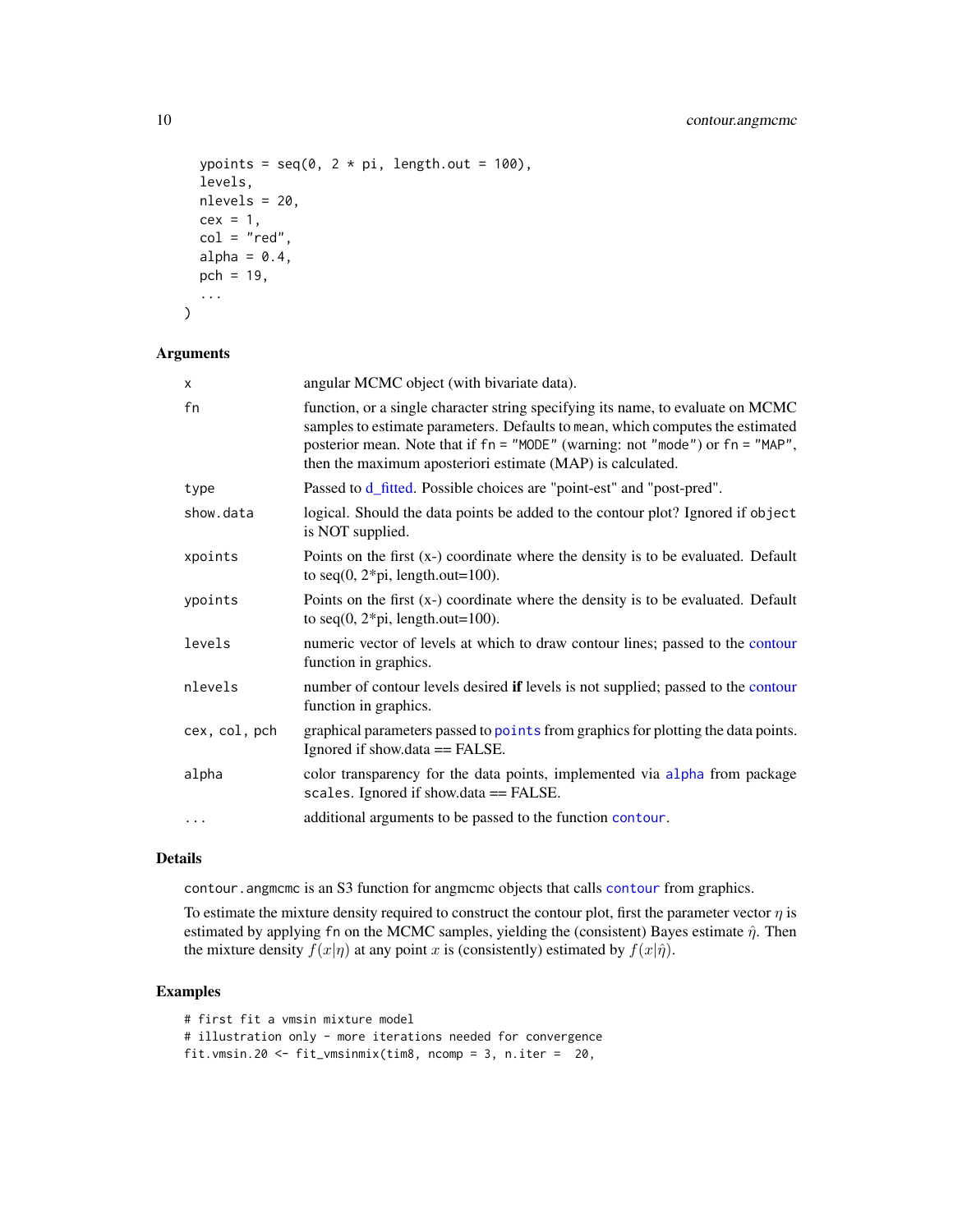```
n.chains = 1)
# now create a contour plot
contour(fit.vmsin.20)
```
contour\_model *Contourplot for bivariate angular mixture model densities*

## Description

Contourplot for bivariate angular mixture model densities

## Usage

```
contour_model(
 model = "vmsin",
 kappa1,
 kappa2,
 kappa3,
 mu1,
 mu2,
 pmix = rep(1/length(kappa1), length(kappa1)),
  xpoints = seq(0, 2 * pi, length.out = 100),ypoints = seq(0, 2 * pi, length.out = 100),
  levels,
 nlevels = 20,
  xlab = "x",
 ylab = "y",
 col = "black",1ty = 1,main,
  ...
\mathcal{L}
```

| model   | bivariate angular model whose mixture is of interest. Must be one of "vmsin",                                                               |
|---------|---------------------------------------------------------------------------------------------------------------------------------------------|
|         | "vmcos" and "wnorm2".                                                                                                                       |
|         | kappa1, kappa2, kappa3, mu1, mu2, pmix                                                                                                      |
|         | model parameters and mixing proportions. See the respective mixture model<br>densities (dymsinmix, dymcosmix, dwnorm2mix) for more details. |
| xpoints | Points on the first $(x-)$ coordinate where the density is to be evaluated. Default<br>to seq(0, $2 \times pi$ , length.out=100).           |
| ypoints | Points on the first (x-) coordinate where the density is to be evaluated. Default<br>to seq $(0, 2 \cdot \pi)$ , length.out=100).           |
| levels  | numeric vector of levels at which to draw contour lines; passed to the contour<br>function in graphics.                                     |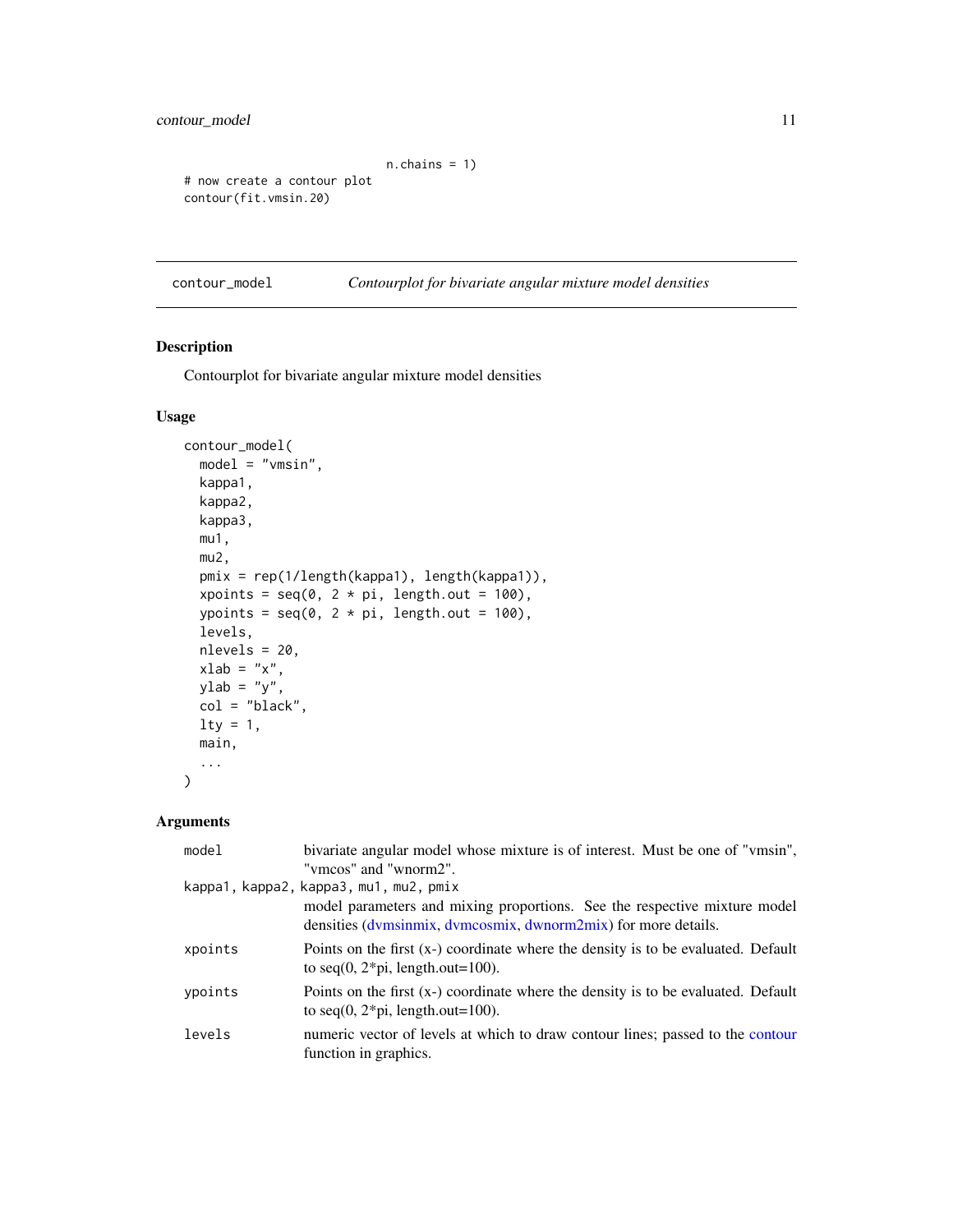<span id="page-11-0"></span>

| nlevels                    | number of contour levels desired <b>if</b> levels is not supplied; passed to the contour |
|----------------------------|------------------------------------------------------------------------------------------|
|                            | function in graphics.                                                                    |
| xlab, ylab, col, lty, main |                                                                                          |
|                            | graphical parameters passed to contour.                                                  |
| $\ddotsc$                  | additional model specific argment                                                        |

## Examples

```
contour_model('vmsin', 1, 1, 1.5, pi, pi)
contour_model('vmcos', 1, 1, 1.5, pi, pi)
```
densityplot.angmcmc *Density plots for angmcmc objects*

## Description

Plot fitted angular mixture model density surfaces or curves.

#### Usage

```
## S3 method for class 'angmcmc'
densityplot(
 x,
  fn = mean,type = "point-est",
  log.density = FALSE,
  xpoints = seq(0, 2 * pi, length.out = 35),
  ypoints = seq(0, 2 * pi, length.out = 35),
 plot = TRUE,
  show.hist = ifelse(log.density, FALSE, TRUE),
 xlab,
 ylab,
 zlab = ifelse(log.density, "Log Density", "Density"),
 main,
  ...
\mathcal{L}
```

| x.   | angmeme object.                                                                                                                                                                                                                                                                                                  |
|------|------------------------------------------------------------------------------------------------------------------------------------------------------------------------------------------------------------------------------------------------------------------------------------------------------------------|
| fn   | function, or a single character string specifying its name, to evaluate on MCMC<br>samples to estimate parameters. Defaults to mean, which computes the estimated<br>posterior mean. Note that if fn = "MODE" (warning: not "mode") or fn = "MAP",<br>then the maximum aposteriori estimate (MAP) is calculated. |
| type | Passed to d_fitted. Possible choices are "point-est" and "post-pred".                                                                                                                                                                                                                                            |
|      |                                                                                                                                                                                                                                                                                                                  |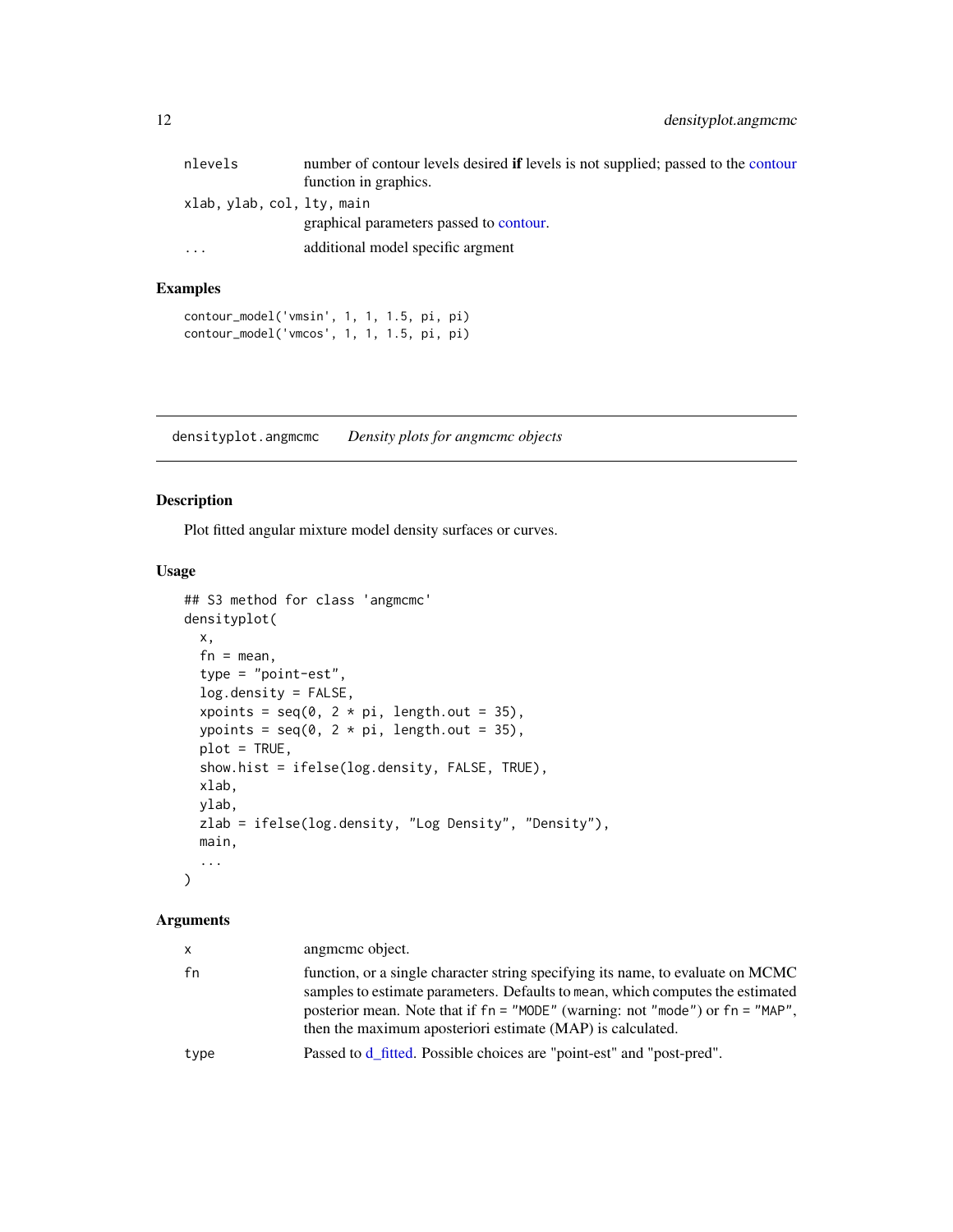<span id="page-12-0"></span>

| log.density            | logical. Should log density be used for the plot?                                                                                                                                                        |  |
|------------------------|----------------------------------------------------------------------------------------------------------------------------------------------------------------------------------------------------------|--|
| xpoints, ypoints       |                                                                                                                                                                                                          |  |
|                        | Points on the x and y coordinates (if bivariate) or only x coordinate (if uni-<br>variate) where the density is to be evaluated. Each defaults to $seq(0, 2*pi)$ ,<br>length.out= $100$ ).               |  |
| plot                   | logical. Should the density surface (if the fitted data is bivariate) or the density<br>curve (if univariate) be plotted?                                                                                |  |
| show.hist              | logical. Should a histogram for the data points be added to the plot, if the fitted<br>data is univariate? Ignored if data is bivariate.                                                                 |  |
| xlab, ylab, zlab, main |                                                                                                                                                                                                          |  |
|                        | grahpical parameters passed to lattice::wireframe (if bivariate) or plot (if<br>univariate). If the data is univariate, z lab and y lab can be used interchangeably<br>(both correspond to the density). |  |
| .                      | additional arguments passed to lattice: : wireframe if fitted data is bivariate,<br>or to hist (if (show hist $==$ TRUE)), if the fitted data is univariate                                              |  |

### Details

When [plot](#page-0-0)==TRUE, densityplot.angmcmc calls lattice::wireframe or plot from graphics to draw the surface or curve.

To estimate the mixture density, first the parameter vector  $\eta$  is estimated by applying fn on the MCMC samples, yielding the (consistent) Bayes estimate  $\hat{\eta}$ . Then the mixture density  $f(x|\eta)$  at any point x is (consistently) estimated by  $f(x|\hat{\eta})$ .

Note that densityplot. angmcmc **does not** plot the kernel densitie estimates of the MCMC parameters. (These plots can be obtained by first converting an angmcmc object to an mcmc object via [as.mcmc.list,](#page-0-0) and then by using densplot from package coda on the resulting mcmc.list object. Instead, densityplot.angmcmc returns the surface (if 2-D) or the curve (if 1-D) of the fitted model density evaluated at the estimated parameter vector (obtain through [pointest\)](#page-35-1).

## Examples

```
# first fit a vmsin mixture model
# illustration only - more iterations needed for convergence
fit.vmsin.20 <- fit_vmsinmix(tim8, ncomp = 3, n.iter = 20,
                             n.chains = 1)
# now create density surface with the default first 1/3 as burn-in and thin = 1
library(lattice)
densityplot(fit.vmsin.20)
# the viewing angles can be changed through the argument 'screen'
# (passed to lattice::wireframe)
densityplot(fit.vmsin.20, screen = list(z=-30, x=-60))
densityplot(fit.vmsin.20, screen = list(z=30, x=-60))
# the colors can be changed through 'col.regions'
cols <- grDevices::colorRampPalette(c("blue", "green",
                                      "yellow", "orange", "red"))(100)
densityplot(fit.vmsin.20, col.regions = cols)
# Now fit a vm mixture model
```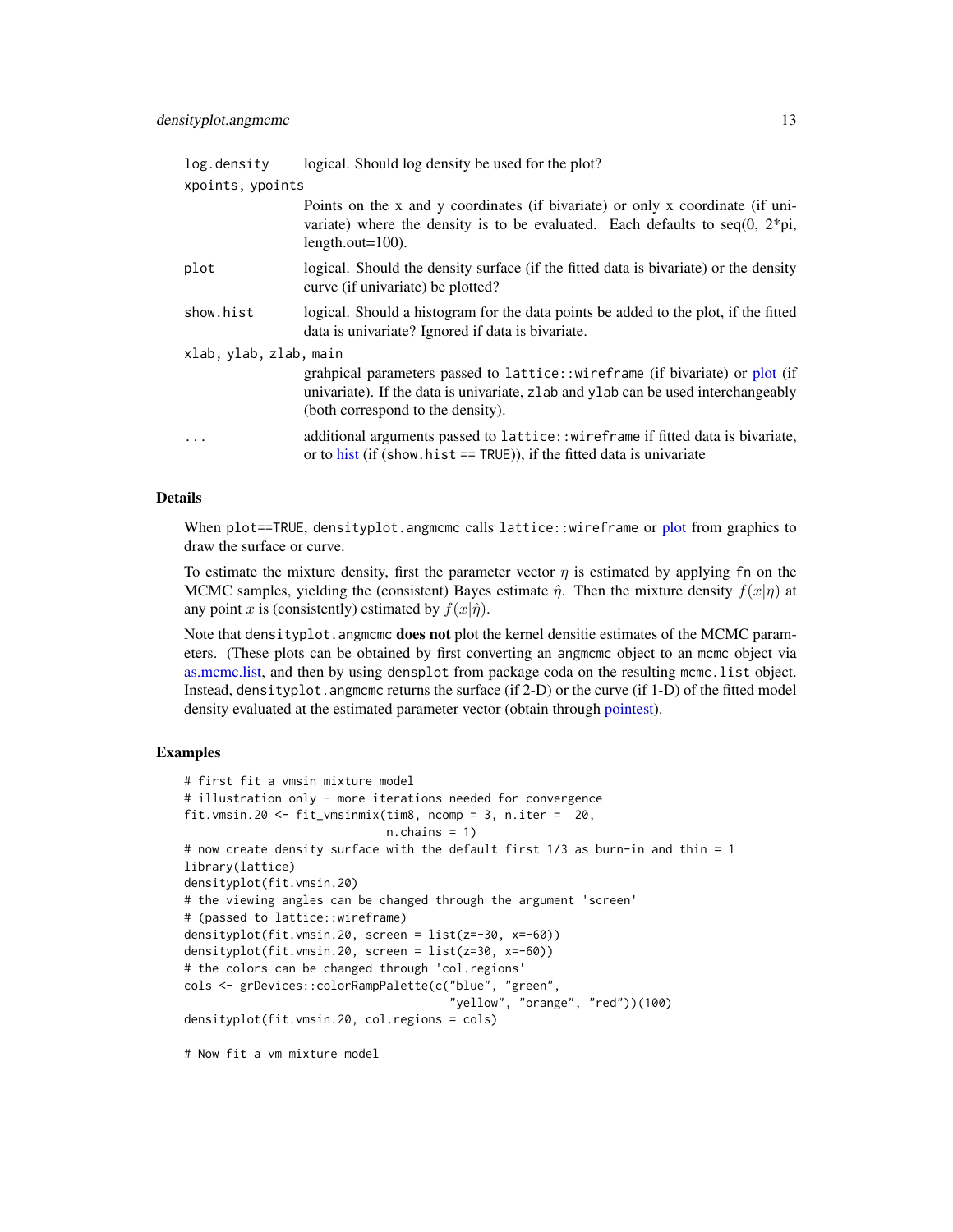```
# illustration only - more iterations needed for convergence
fit.vm.20 <- fit_vmmix(wind$angle, ncomp = 3, n.iter = 20,
                            n.chains = 1)
densityplot(fit.vm.20)
```
DIC *Deviance Information Criterion (DIC) for angmcmc objects*

#### Description

Deviance Information Criterion (DIC) for angmcmc objects

## Usage

 $DIC(object, form = 2, ...)$ 

#### Arguments

| object                  | angular MCMC object.                                                                                                                                                                                  |
|-------------------------|-------------------------------------------------------------------------------------------------------------------------------------------------------------------------------------------------------|
| form                    | form of DIC to use. Available choices are 1 and 2 (default). See details.                                                                                                                             |
| $\cdot$ $\cdot$ $\cdot$ | additional model specific arguments to be passed to DIC. For example, int. displ<br>specifies integer dispacement in whorm and whorm2 models. See fit whormmix<br>and fit wnorm2mix for more details. |

## Details

Given a deviance function  $D(\theta) = -2log(p(y|\theta))$ , and an estimate  $\theta* = (\sum \theta_i)/N$  of the posterior mean  $E(\theta|y)$ , where y denote the data,  $\theta$  are the unknown parameters of the model,  $\theta_1, ..., \theta_N$  are MCMC samples from the posterior distribution of  $\theta$  given y and  $p(y|\theta)$  is the likelihood function, the (form 1 of) Deviance Infomation Criterion (DIC) is defined as

$$
DIC = 2\left(\left(\sum_{s=1}^{N} D(\theta_s)\right)/N - D(\theta*)\right)
$$

The second form for DIC is given by

$$
DIC = D(\theta*) - 4v\hat{a}r \log p(y|\theta_s)
$$

where for  $i = 1, ..., n$ ,  $v\hat{a}r \log p(y|\theta)$  denotes the estimated variance of the log likelihood based on the realizations  $\theta_1, ..., \theta_N$ .

Like AIC and BIC, DIC is an asymptotic approximation for large samples, and is only valid when the posterior distribution is approximately normal.

#### Value

Computes the DIC for a given angmcmc object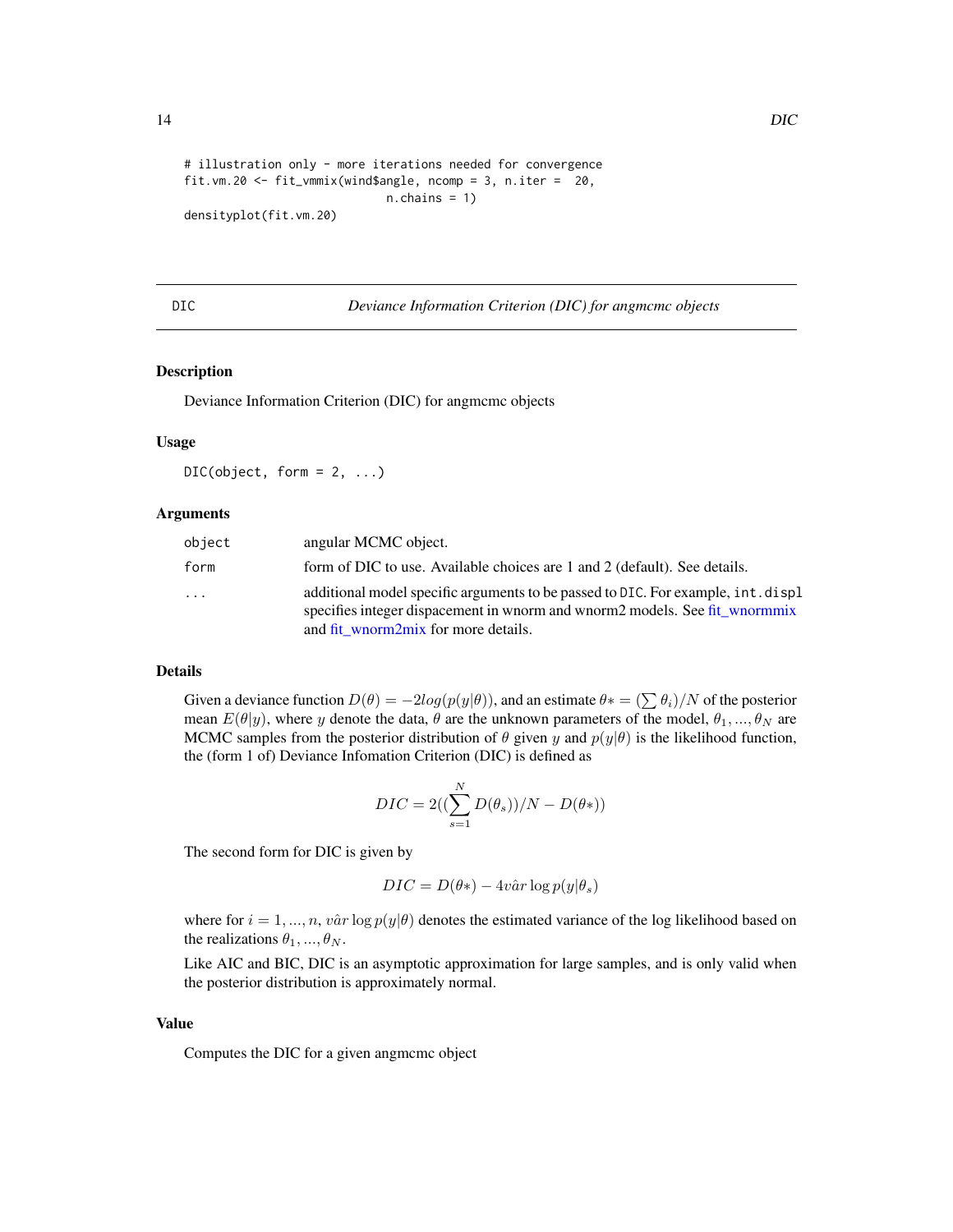#### <span id="page-14-0"></span>d\_fitted 15

#### Examples

```
# illustration only - more iterations needed for convergence
fit.vmsin.20 <- fit_vmsinmix(tim8, ncomp = 3, n.iter = 20,
                            n.chains = 1)
DIC(fit.vmsin.20)
```
<span id="page-14-1"></span>d\_fitted *Density and random deviates from an angmcmc object*

#### Description

Density and random deviates from an angmcmc object

#### Usage

```
d_fitted(x, object, type = "point-est", fn = mean, log = FALSE, chain.no, ...)r_fitted(n = 1, object, type = "point-est", fn = mean, chain.no, ...)
```
#### Arguments

| $\mathsf{x}$ | vector, if univariate or a two column matrix, if bivariate, with each row a 2-D<br>vector, (can also be a data frame of similar dimensions) of points where the<br>densities are to be computed.                                                                                                                 |  |
|--------------|------------------------------------------------------------------------------------------------------------------------------------------------------------------------------------------------------------------------------------------------------------------------------------------------------------------|--|
| object       | angular MCMC object. The dimension of the model must match with x.                                                                                                                                                                                                                                               |  |
| type         | Method of estimating density/generating random deviates. Possible choices are<br>"post-pred" and "point-est". See details. Defaults to "point-est".                                                                                                                                                              |  |
| fn           | function, or a single character string specifying its name, to evaluate on MCMC<br>samples to estimate parameters. Defaults to mean, which computes the estimated<br>posterior mean. Note that if fn = "MODE" (warning: not "mode") or fn = "MAP",<br>then the maximum aposteriori estimate (MAP) is calculated. |  |
| log          | logical. Should the log density be returned instead?                                                                                                                                                                                                                                                             |  |
| chain.no     | vector of chain numbers whose samples are to be be used. in the estimation. By<br>default all chains are used.                                                                                                                                                                                                   |  |
| $\cdot$      | additional arguments to be passed to the function.                                                                                                                                                                                                                                                               |  |
| n            | number of observations to be generated.                                                                                                                                                                                                                                                                          |  |

## Details

If type = 'point-est', density is evaluated/random samples are generated at a point estimate of the parameter values. To estimate the mixture density, first the parameter vector  $\eta$  is estimated by applying fn on the MCMC samples (using the function [pointest\)](#page-35-1), yielding the (consistent) Bayes estimate  $\hat{\eta}$ . Then the mixture density  $f(x|\eta)$  at any point x is (consistently) estimated by  $f(x|\hat{\eta})$ . The random deviates are generated from the estimated mixture density  $f(x|\hat{\eta})$ .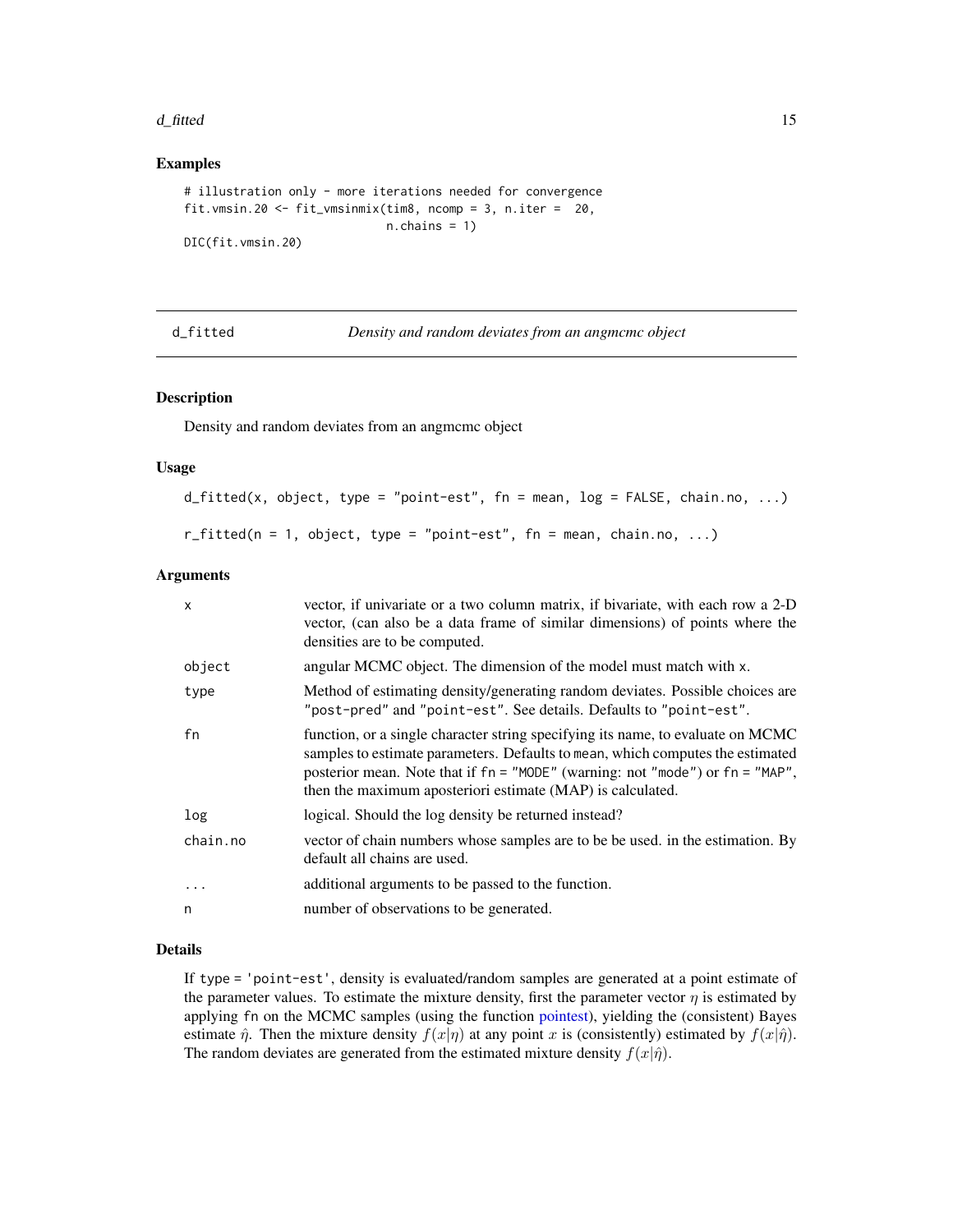If type == 'post-pred', posterior predictive samples and densities are returned. That is, the average density  $S^{-1}\sum_{s=1}^{S}f(x|\eta_s)$  is returned in d\_fitted, where  $\eta_1,\ldots,\eta_S$  is the set posterior MCMC samples obtained from object. In r\_fitted, first a random sub-sample  $\eta_{(1)}, \ldots, \eta_{(n)}$  of size n from the set of posterior samples  $\eta_1, \ldots, \eta_s$  is drawn (with replacement if  $n > S$ ). Then the i-th posterior predictive data point is generated from the mixture density  $f(x|\eta_{(i)})$  for  $i = 1,..., n$ .

## Value

d\_fitted gives a vector the densities computed at the given points and r\_fitted creates a vector (if univariate) or a matrix (if bivariate) with each row being a 2-D point, of random deviates.

#### Examples

```
set.seed(1)
# illustration only - more iterations needed for convergence
fit.vmsin.20 <- fit_vmsinmix(tim8, ncomp = 3, n.iter = 20,
                              n.chains = 1)
d_fitted(c(0,0), fit.vmsin.20, type = "post-pred")
d_fitted(c(\theta, \theta), fit.vmsin.2\theta, type = "point-est")r_fitted(10, fit.vmsin.20, type = "post-pred")
r_fitted(10, fit.vmsin.20, type = "point-est")
```
extractsamples *Extract MCMC samples for parameters from an angmcmc object*

#### Description

Extract MCMC samples for parameters from an angmcmc object

#### Usage

```
extractsamples(object, par.name, comp.label, chain.no, drop = TRUE, ...)
```

| object     | angular MCMC object                                                                                                                                                      |  |
|------------|--------------------------------------------------------------------------------------------------------------------------------------------------------------------------|--|
| par.name   | vector of names of parameters for which point estimates are to be computed. If<br>NULL, results for all parameters are provided.                                         |  |
| comp.label | vector of component labels (positive integers, e.g., $1, 2, \ldots$ ) for which point<br>estimates are to be computed. If NULL, results for all components are provided. |  |
| chain.no   | vector of chain numbers whose samples are to be be used. in the estimation. By<br>default all chains are used.                                                           |  |
| drop       | logical. Should the dimension of the output be dropped, if par . name, comp. label<br>or chain. no has a single level?                                                   |  |
| $\cdots$   | additional arguments to be passed to the function.                                                                                                                       |  |

<span id="page-15-0"></span>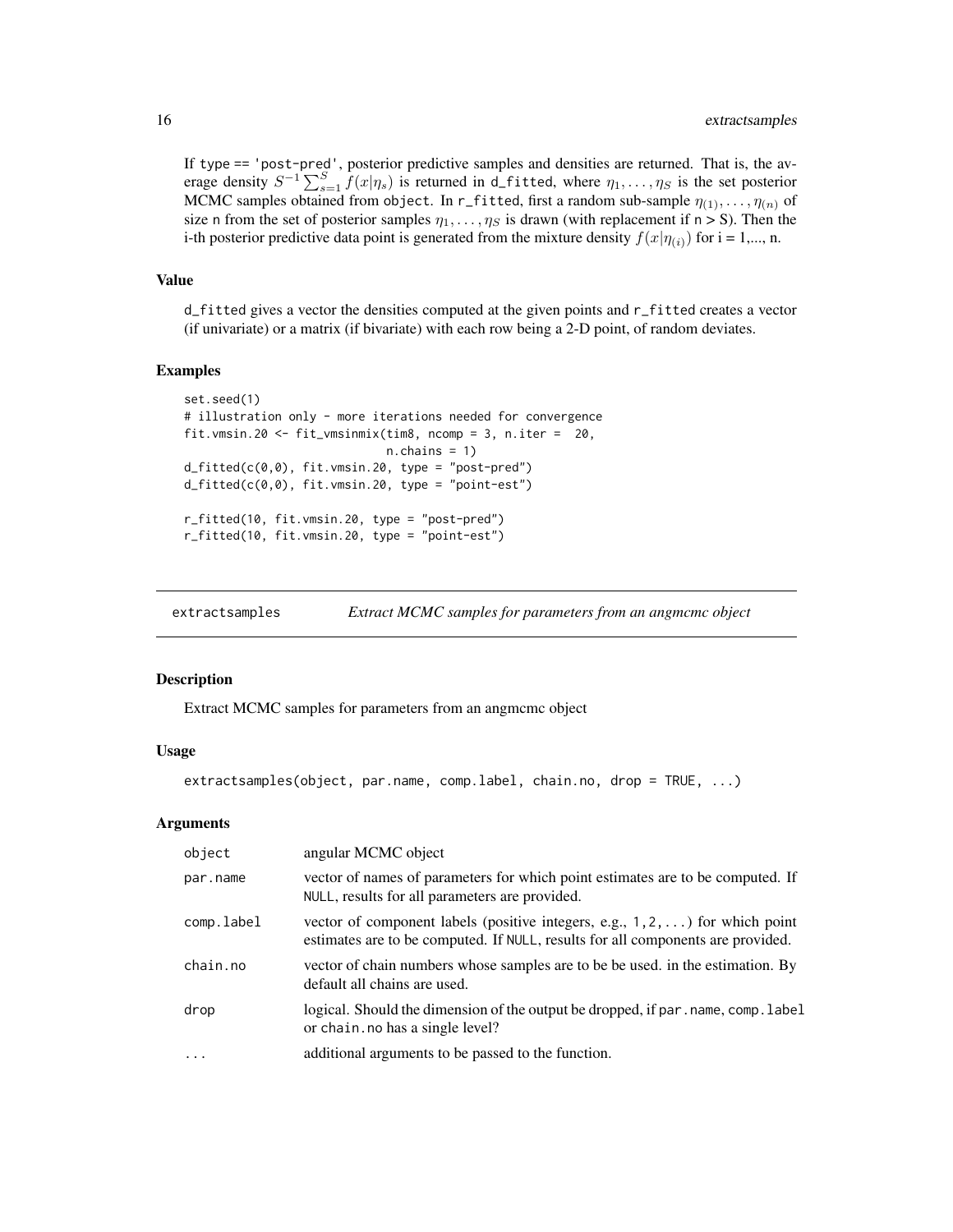<span id="page-16-0"></span>fit\_angmix 17

## Details

The default for both par.name and comp.label are the all possible choices available in object.

#### Value

Returns a four dimensional array with

dimension 1 - model parameters and mixing proportions dimention 2 - components dimension 3 - MCMC iterations dimension 4 - chain number

#### Examples

```
# first fit a vmsin mixture model
# illustration only - more iterations needed for convergence
fit.vmsin.20 <- fit_vmsinmix(tim8, ncomp = 3, n.iter = 20,
                             n.chains = 1)
# extract Markov chain realizations for kappa1 from component 1
extr_kappa1_1 <- extractsamples(fit.vmsin.20, "kappa1", 1)
# for kappa1 from component from all components
extr_kappa1 <- extractsamples(fit.vmsin.20, "kappa1")
# for all parameters in component 1
extr_1 <- extractsamples(fit.vmsin.20, comp.label = 1)
```
<span id="page-16-1"></span>

## Description

Fitting Bivariate and univariate angular mixture models

#### Usage

```
fit_angmix(
 model = "vmsin",
 data,
 ncomp,
  cov.restrict = "NONE",
  unimodal.component = FALSE,start_par = NULL,
  rand_start = rep(FALSE, n.chains),
 method = "hmc",perm_sampling = FALSE,
  n.chains = 3,
  chains\_parallel = TRUE,
  return_llik_contri = FALSE,
  int.displ = 3,epsilon = 0.1,
```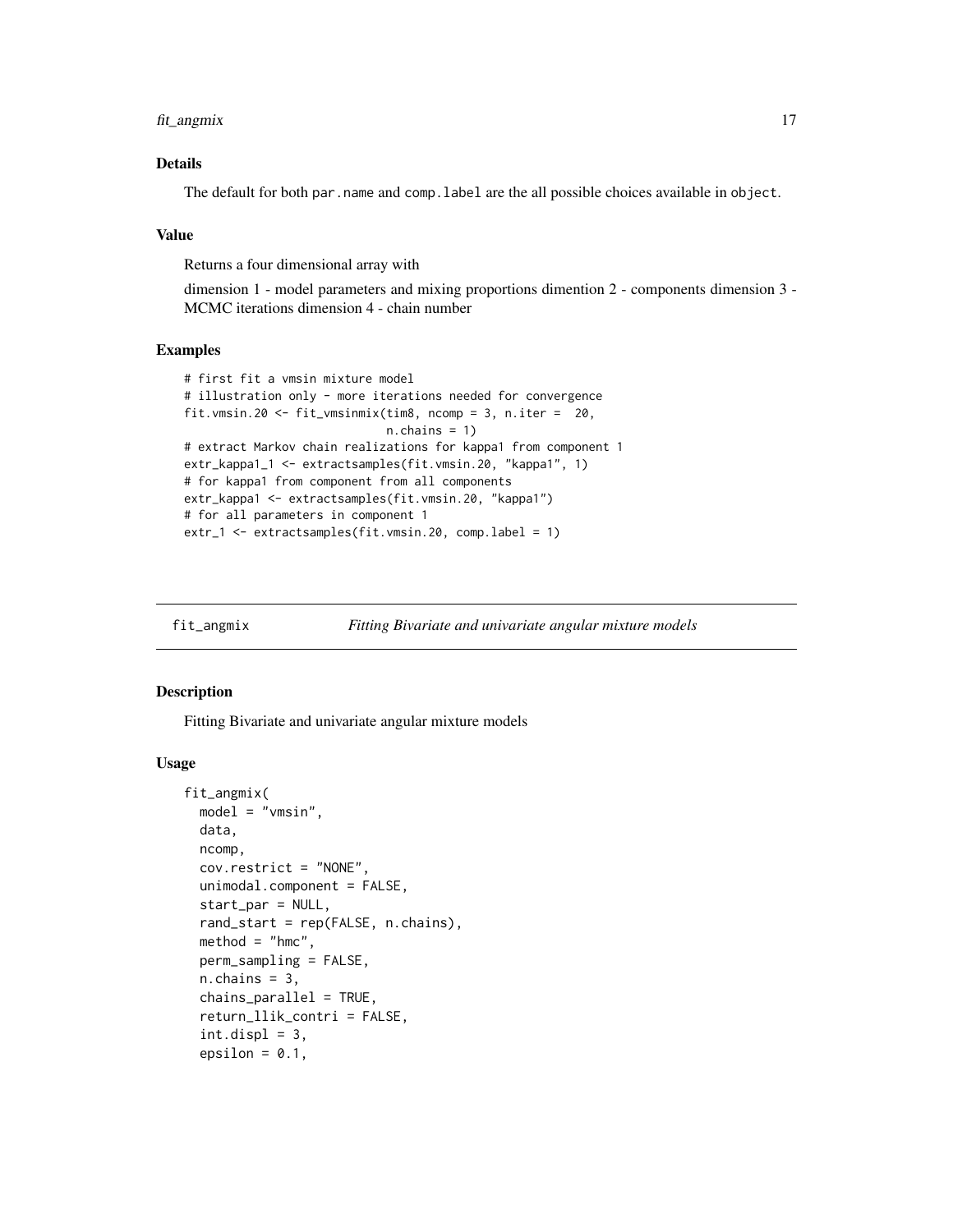18 fit\_angmix

```
L = 10,
 epsilon.random = TRUE,
 L.random = FALSE,
 burnin.prop = 0.5,
  tune.prop = 1,
  thin = 1,
  propscale = 0.05,
 n.iter = 500,
  pmix.alpha = NULL,
  norm.var = 1000,
  autotune = TRUE,
  show.progress = TRUE,
  accpt.prob.upper,
  accpt.prob.lower,
  epsilon.incr = 0.05,
  L.incr = 0.075,tune.incr = 0.05,
  tune_ave_size = 100,
  kappa_upper = 150,
  kappa\_lower = 1e-04,return_tune_param = FALSE,
  qrnd = NULL,n_qrnd = NULL,...
\mathcal{L}
```

| model              | angular model whose mixtures are to be fitted. Available choices are "vmsin", "vmcos"<br>and "wnorm2" for bivariate data, and "vm" and "wnorm" for univariate data.                                                                                                                                                                                                                                                           |  |
|--------------------|-------------------------------------------------------------------------------------------------------------------------------------------------------------------------------------------------------------------------------------------------------------------------------------------------------------------------------------------------------------------------------------------------------------------------------|--|
| data               | data matrix (if bivarate, in which case it must have two columns) or vector.<br>If outside, the values are transformed into the scale $[0, 2\pi)$ . *Note:* BAMBI<br>cannot handle missing data. Missing values must either be removed or properly<br>imputed.                                                                                                                                                                |  |
| ncomp              | number of components in the mixture model. Must be a positive integer, vector<br>values are not allowed. If comp $== 1$ , a single component model is fitted.                                                                                                                                                                                                                                                                 |  |
| cov.restrict       | Should there be any restriction on the covariance parameter for a bivariate model.<br>Available choices are "POSITIVE", "NEGATIVE", "ZERO" and "NONE". Note<br>that "ZERO" fits a mixture with product components. Defaults to "NONE".                                                                                                                                                                                        |  |
| unimodal.component |                                                                                                                                                                                                                                                                                                                                                                                                                               |  |
|                    | logical. Should each component in the mixture model be unimodal? Only used<br>if model is either "vmsin" or "vmcos". Defaults to FALSE.                                                                                                                                                                                                                                                                                       |  |
| start_par          | list with elements $pmix$ (ignored if comp == 1), together with kappa1, kappa2, mu1<br>and mu2, for bivariate models, and kappa and mu for univariate models, all be-<br>ing vectors of length same as ncomp. These provides the starting values for the<br>Markov chain; with j-th component of each vector corresponding to the j-th<br>component of the mixture distribution. If missing, the data is first clustered into |  |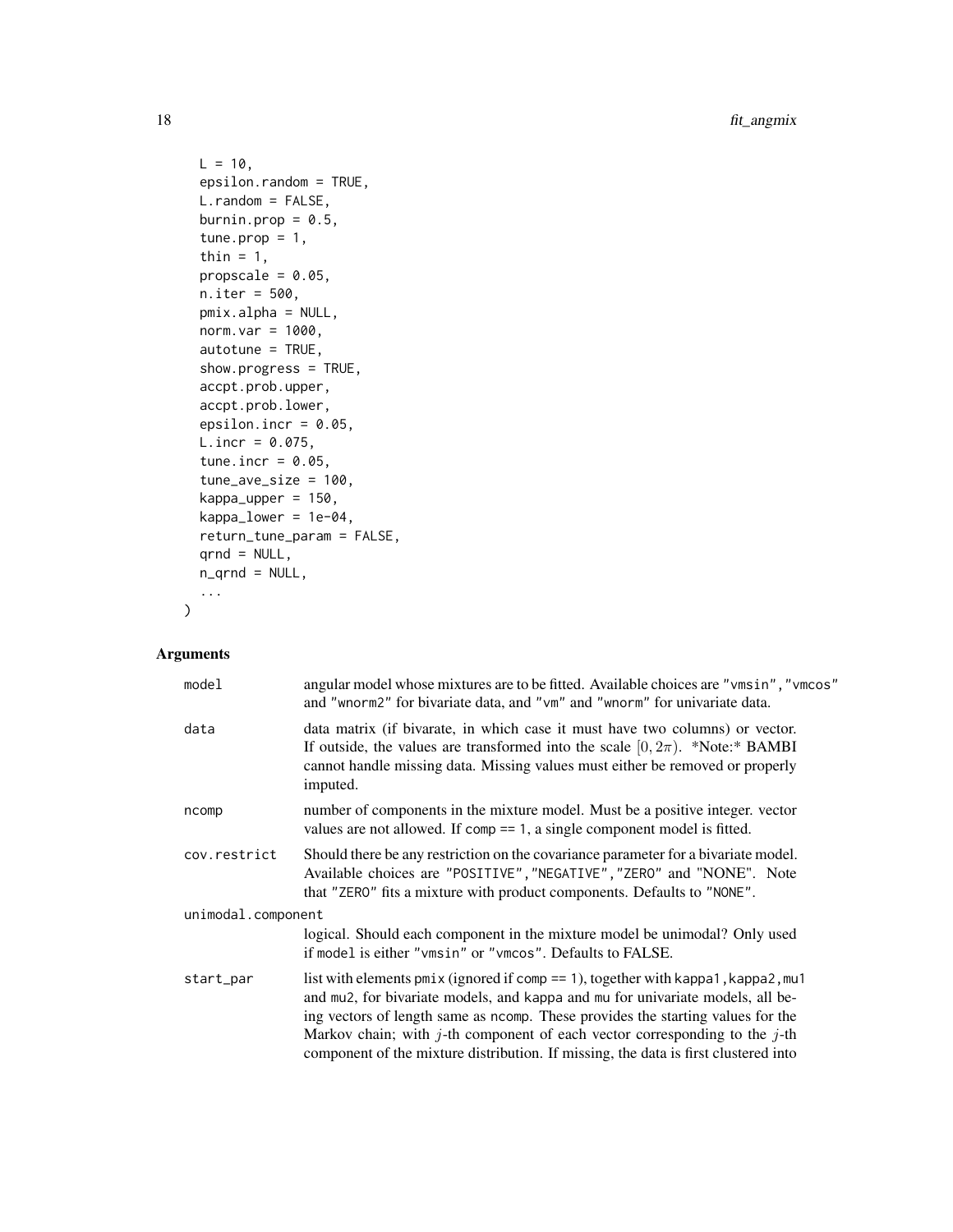<span id="page-18-0"></span>

|                 |                    | ncomp groups either via k-means (after projecting onto a unit sphere), or ran-<br>domly, depending on rand_start, and then moment estimators for components<br>are used as the starting points. Note that a very wrong starting point can poten-<br>tially lead the chain to get stuck at a wrong solution for thousands of iterations.<br>As such, we recommend using the default option, which is k-means followed by<br>moment estimation.                                                                                                                                                                                                                                                                                                                                                                                                                                                                                              |
|-----------------|--------------------|--------------------------------------------------------------------------------------------------------------------------------------------------------------------------------------------------------------------------------------------------------------------------------------------------------------------------------------------------------------------------------------------------------------------------------------------------------------------------------------------------------------------------------------------------------------------------------------------------------------------------------------------------------------------------------------------------------------------------------------------------------------------------------------------------------------------------------------------------------------------------------------------------------------------------------------------|
|                 | rand_start         | logical. Should a random starting clustering be used? Must be either a scalar, or<br>a vector of length ncomp, one for each chain. Ignored if start_par is supplied.<br>See start_par for more details. Defaults to FALSE.                                                                                                                                                                                                                                                                                                                                                                                                                                                                                                                                                                                                                                                                                                                 |
|                 | method             | MCMC strategy to be used for the model paramters: "hmc" or "rwmh".                                                                                                                                                                                                                                                                                                                                                                                                                                                                                                                                                                                                                                                                                                                                                                                                                                                                         |
|                 | perm_sampling      | logical. Should the permutation sampling algorithm of Fruhwirth-Schnatter<br>(2001) be used? If TRUE, at every iteration after burnin, once model parame-<br>ters and mixing proportions are sampled, a random permutation of 1, , ncomp<br>is considered, and components are relabelled according to this random permu-<br>tation. This forced random label switchings may imporve the mixing rate of<br>the chage. However, (automated) tuning is very difficult with such a scheme,<br>as there is no simple way of keeping track of the "original" component la-<br>bels. This creates problem with computing standard deviations of the generated<br>model parameters, thus making the scaling step used in tuning for epsilon or<br>paramscale problematic as well. As such, perm_sampling is always turned off<br>during burn-in (even if autotune = FALSE), and turned on thereafter, if TRUE.<br>Defaults to and is set to FALSE. |
|                 | n.chains           | number of chains to run. Must be a positive integer.                                                                                                                                                                                                                                                                                                                                                                                                                                                                                                                                                                                                                                                                                                                                                                                                                                                                                       |
| chains_parallel |                    |                                                                                                                                                                                                                                                                                                                                                                                                                                                                                                                                                                                                                                                                                                                                                                                                                                                                                                                                            |
|                 |                    | logical. Should the chains be run in parallel? Defaluts to TRUE, and ignored if<br>n.chains = 1. Note that parallelization is implemented via future_lapply from<br>package future. apply which uses futures for this purpose, and thus provides<br>a convenient way of parallelization across various OSs and computing environ-<br>ments. However, a proper plan must be set for the parallization before running<br>the chain. Otherwise the chains will run sequentially.                                                                                                                                                                                                                                                                                                                                                                                                                                                              |
|                 | return_llik_contri |                                                                                                                                                                                                                                                                                                                                                                                                                                                                                                                                                                                                                                                                                                                                                                                                                                                                                                                                            |
|                 |                    | logical. Should the log likelihood contribution of each data point for each<br>MCMC iteration in each chain be returned? This makes computation of waic.angmcmc<br>and loo.angmcmc much faster. *Warning*: Depending on the length of data and<br>n. iter, this can be very memory intensive. We suggest setting return_llik_contri<br>= TRUE only if waic.angmcmc and loo.angmcmc are aimed for. Defaults to<br>FALSE.                                                                                                                                                                                                                                                                                                                                                                                                                                                                                                                    |
|                 | int.displ          | absolute integer displacement for each coordinate for wnorm and wnorm2 models<br>(ignored otherwise). Default is 3. Allowed minimum and maximum are 1 and 5                                                                                                                                                                                                                                                                                                                                                                                                                                                                                                                                                                                                                                                                                                                                                                                |

epsilon, L tuning parameters for HMC; ignored if method = "rwmh". epsilon (step-size) is a single number, or a vector of size 2\*ncomp for univariate models and 5\*ncomp for bivariate models. Note that the "mass matrix" in HMC is assumed to be identity. As such, epsilon's corresponding to different model parameters need to be in proper scale for optimal acceptance rate. Can be autotuned during burnin. See autotune. L (leapfrog steps) is a positive integer or a vector of positive

respectively.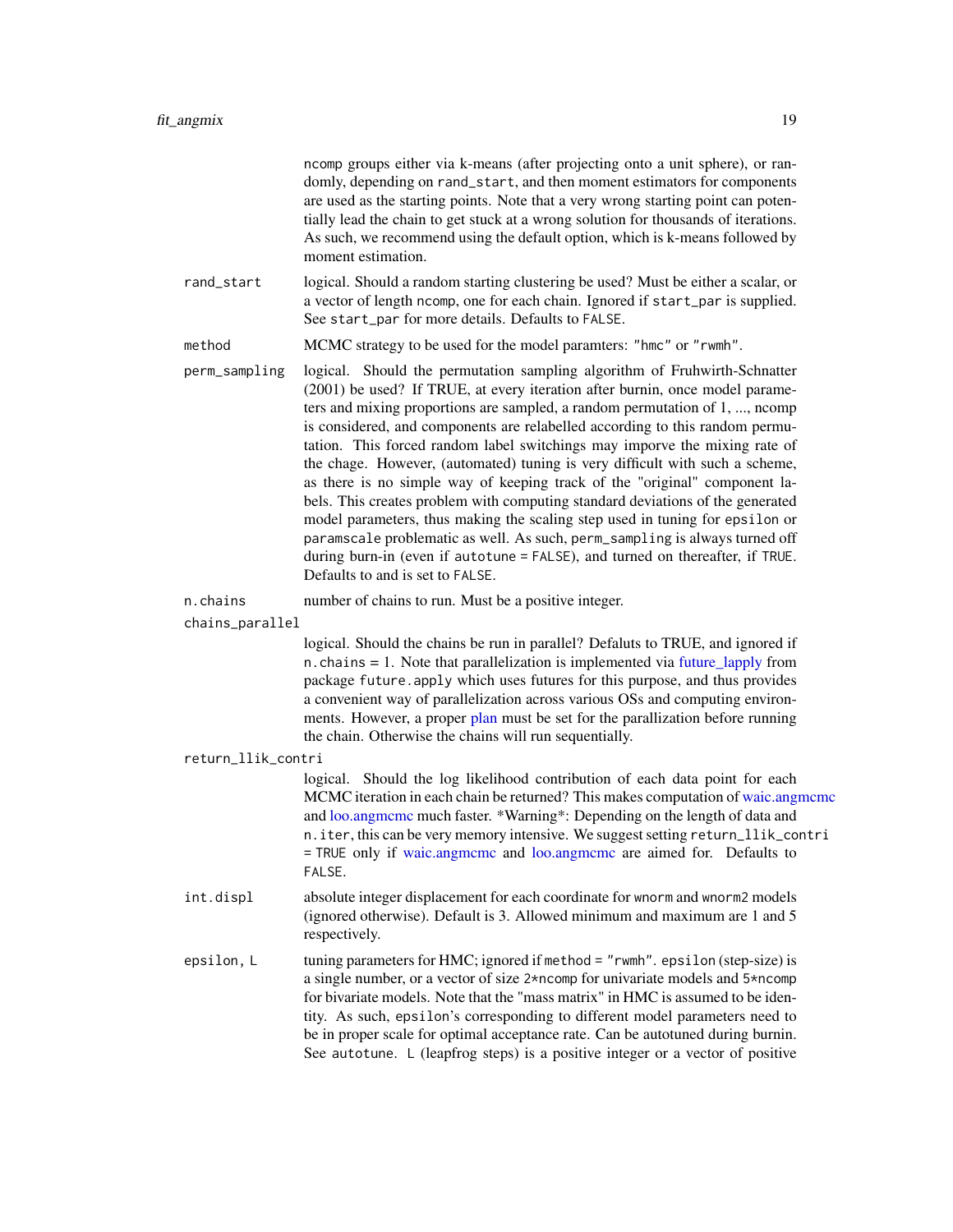<span id="page-19-0"></span>

|                                    | integers of length n. chains. If multiple chains are used, we suggest same L<br>values acorss different chains to make the chains as homogenous as possible.                                                                                                                                                                                                                                                                                                                                                                                                                                                                                                                                                                           |  |
|------------------------------------|----------------------------------------------------------------------------------------------------------------------------------------------------------------------------------------------------------------------------------------------------------------------------------------------------------------------------------------------------------------------------------------------------------------------------------------------------------------------------------------------------------------------------------------------------------------------------------------------------------------------------------------------------------------------------------------------------------------------------------------|--|
| epsilon.random                     | logical. Should epsilon*delta, where delta is a random number between<br>(1-epsilon.incr, 1+epsilon.incr) be used instead of epsilon at each iter-<br>ation? Ignored if method = $"$ rwmh".                                                                                                                                                                                                                                                                                                                                                                                                                                                                                                                                            |  |
| L.random                           | logical. Should a random integer between L.orig/exp(L.incr) and L.orig*exp(L.incr)be<br>used instead as $\mathsf{L}$ at each iteration? Ignored if method = "rwmh". Defaults to<br>TRUE.                                                                                                                                                                                                                                                                                                                                                                                                                                                                                                                                               |  |
| burnin.prop                        | proportion of iterations to used for burnin. Must be a be a number in $[0, 1]$ .<br>Default is 0.5.                                                                                                                                                                                                                                                                                                                                                                                                                                                                                                                                                                                                                                    |  |
| tune.prop                          | proportion of *burnin* used to tune the parameters (epsilon in HMC and<br>propscale in RWMH). Must be a number between 0 and 1; defaults to 1. Ig-<br>nored if autotune == FALSE.                                                                                                                                                                                                                                                                                                                                                                                                                                                                                                                                                      |  |
| thin                               | thining size to be used. Must be a positive integer. If thin $=$ n, then every nth<br>iteration is reatained in the final MCMC sample.                                                                                                                                                                                                                                                                                                                                                                                                                                                                                                                                                                                                 |  |
| propscale                          | tuning parameters for RWMH; a vector of size 5 (for bivariate models) or 2 (for<br>univariate models) representing the variances for the proposal normal densities<br>for the model parameters. Ignored if method = "hmc". Can be autotuned during<br>burnin. See autotune.                                                                                                                                                                                                                                                                                                                                                                                                                                                            |  |
| n.iter                             | number of iterations for the Markov Chain.                                                                                                                                                                                                                                                                                                                                                                                                                                                                                                                                                                                                                                                                                             |  |
| pmix.alpha                         | concentration parameter(s) for the Dirichlet prior for pmix. Must either be a pos-<br>itive real number, or a vector with positive entries and of length ncomp. The de-<br>fault is $(r+r(r+1)/2)/2+3$ , where r is 1 or 2 according as whether the model is<br>univariate or bivariate. Note that it is recommended to use larger alpha values to<br>ensure the a good posterior behavior, especially when fit_incremental_angmix<br>is used for model selection, which handles overfitting in "let two component-<br>specific parameters be size, and then penalizes for model complexity. See Fruhwirth-<br>Schnatter (2011) for more details on this.                                                                              |  |
| norm.var                           | variance (hyper-) parameters in the normal prior for $log(kappa)$ , $log(kappa)$ , $log(kappa)$ , $log(kappa)$<br>and kappa3. (Prior mean is zero). Can be a vector. Default is 1000 that makes<br>the prior non-informative.                                                                                                                                                                                                                                                                                                                                                                                                                                                                                                          |  |
| autotune                           | logical. Should the Markov chain auto-tune the parameter epsilon (in HMC)<br>or propscale (in RWMH) during burn-in? Set to TRUE by default. An adap-<br>tive tuning strategy is implemented. Here, at every 10th iteration during in<br>burn-in, the acceptance ratio in the last tune_ave_size iterations is calculated.<br>Then the tuning parameter is decreased (increased) by a factor of 1-tune. incr<br>(1+tune.incr) if the calculated acceptance rate falls below (above) accpt.prob.lower<br>(accpt.prob.upper). In addditon, when iter is a multiple of tune_ave_size,<br>epsilon for each model parameter is rescaled via the standard deviation of the<br>corresponding parameter over the past tune_ave_size iterations. |  |
| show.progress                      | logical. Should a progress bar be included?                                                                                                                                                                                                                                                                                                                                                                                                                                                                                                                                                                                                                                                                                            |  |
| accpt.prob.lower, accpt.prob.upper |                                                                                                                                                                                                                                                                                                                                                                                                                                                                                                                                                                                                                                                                                                                                        |  |
|                                    | lower and upper limits of acceptance ratio to be maintained while tuning dur-<br>ing burn-in. Must be numbers between 0 and 1, which accpt.prob.lower <<br>$accept.prob.upper. See autotune. Default to (0.6, 0.9) for HMC and (0.3,$<br>0.5) for RWMH. Ignored if autotune = FALSE.                                                                                                                                                                                                                                                                                                                                                                                                                                                   |  |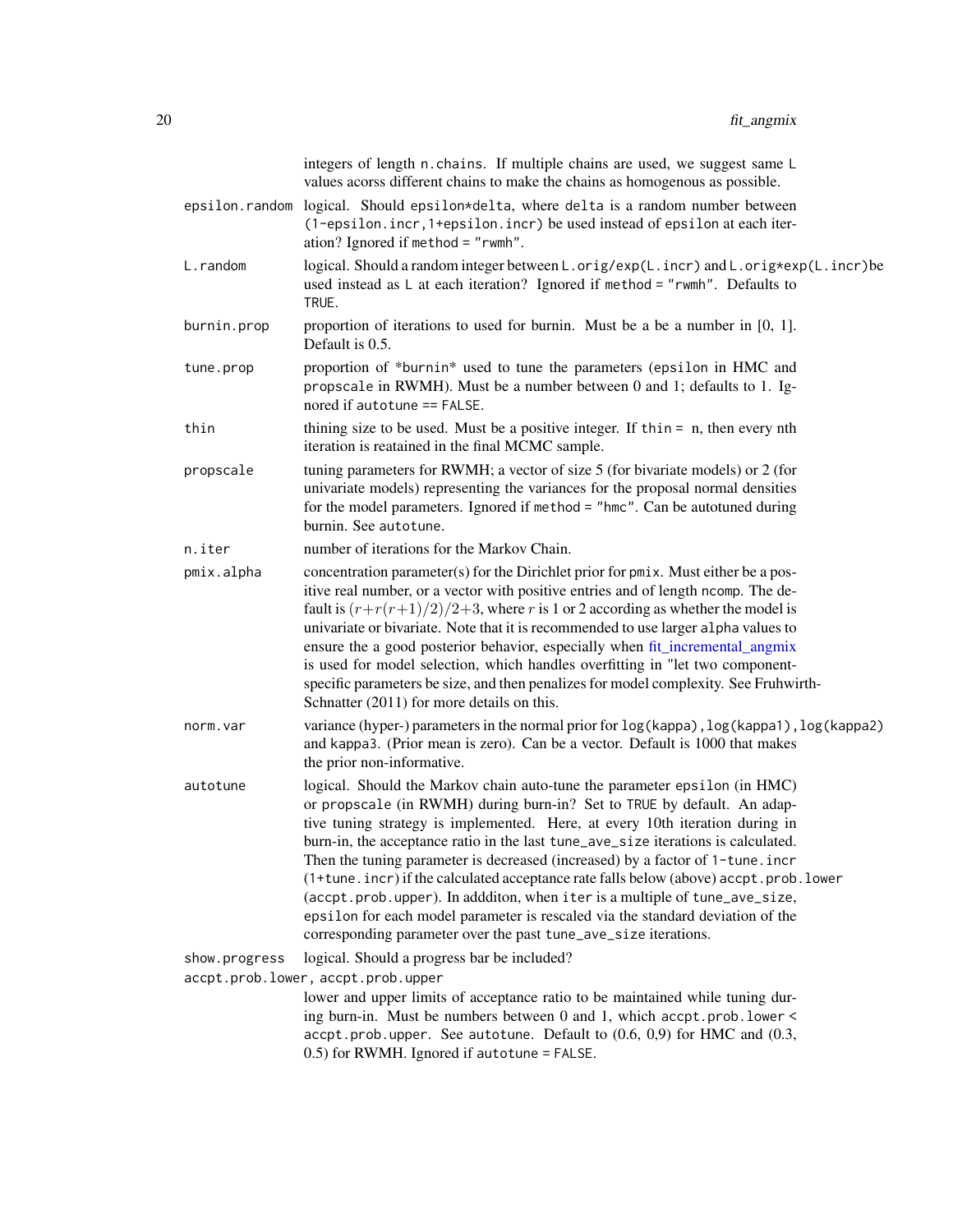#### <span id="page-20-0"></span>fit\_angmix 21

| epsilon.incr             | amount of randomness incorporated in epsilon if epsilon. random = TRUE.                                                                                                                                                                                                                                                                                           |  |
|--------------------------|-------------------------------------------------------------------------------------------------------------------------------------------------------------------------------------------------------------------------------------------------------------------------------------------------------------------------------------------------------------------|--|
| L.incr                   | amount of randomness incorporated in $L$ if $L$ . random = TRUE.                                                                                                                                                                                                                                                                                                  |  |
| tune.incr                | how much should the tuning parameter be increased or decreased at each step<br>while tuning during burn-in? Must be a number between 0 and 1. See autotune.<br>Defaults to $0.05$ . Ignored if autotune = FALSE.                                                                                                                                                  |  |
| tune_ave_size            | number previous iterations used to compute the acceptance rate while tuning in<br>burn-in. Must be a positive integer. Defaults to 100.                                                                                                                                                                                                                           |  |
| kappa_upper, kappa_lower |                                                                                                                                                                                                                                                                                                                                                                   |  |
|                          | upper and lower bounds for the concentration and (absolute) association param-<br>eters. Must be a positive integers. Defaults to 150 and 1e-4, and parameter with<br>value above or below these limits rarely make sense in practice. Warning: values<br>much larger or smaller than the default are not recommended as they can cause<br>numerical instability. |  |
| return_tune_param        |                                                                                                                                                                                                                                                                                                                                                                   |  |
|                          | logical. Should the values of the tuning parameters used at each iteration in each<br>chain be returned? Defaults to FALSE.                                                                                                                                                                                                                                       |  |
| grnd, n_grnd             | Used only if method="vmcos". See dymcos for details.                                                                                                                                                                                                                                                                                                              |  |
|                          | Unused.                                                                                                                                                                                                                                                                                                                                                           |  |

#### **Note**

Sampling is done in log scale for the concentration parameters (kappa, kappa1 and kappa2).

Parallelization is done by default when more than one chain is used, but the chains can be run sequentially as well by setting chains\_parallel = FALSE. To retain reproducibility while running multiple chains in parallel, the same RNG state is passed at the beginning of each chain. This is done by specifying future.seed = TRUE in future.apply::future\_lapply call. Then at the beginning of the i-th chain, before drawing any parameters, i-many Uniform(0, 1) random numbers are generated using runif(i) (and then thrown away). This ensures that the RNG states across chains prior to random generation of the parameters are different, and hence, no two chains can become identical, even if they have the same starting and tuning parameters. This, however creates a difference between a fit\_angmix call with multiple chains which is run sequentially by setting chains\_parallel = FALSE, and another which is run sequentially because of a sequential plan() (or no  $plan()$ ), with chains\_parallel = TRUE. In the former, different RNG states are passed at the initiation of each chain.

#### References

Fruhwirth-Schnatter, S. (2011). Label switching under model uncertainty. Mixtures: Estimation and Application, 213-239.

Fruhwirth-Schnatter, S. (2001). Markov chain Monte Carlo estimation of classical and dynamic switching and mixture models. Journal of the American Statistical Association, 96(453), 194-209.

## Examples

```
# illustration only - more iterations needed for convergence
fit.vmsin.20 <- fit_angmix("vmsin", tim8, ncomp = 3, n.iter = 20,
                            n.chains = 1)
```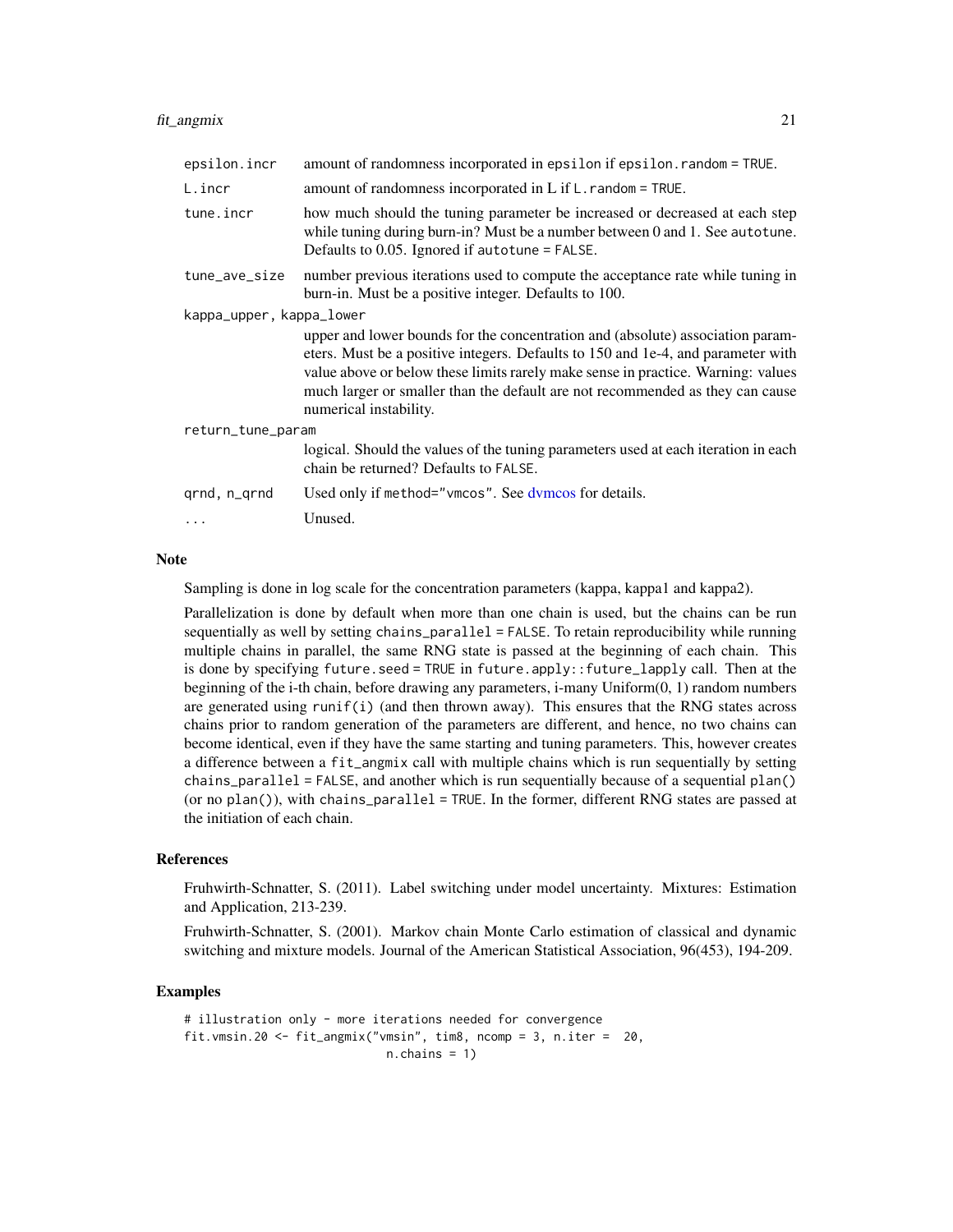```
fit.vmsin.20
```

```
# Parallelization is implemented via future_lapply from the
# package future.apply. To parallelize, first provide a parallel
# plan(); otherwise the chains will run sequentially.
# Note that not all plan() might work on every OS, as they execute
# functions defined internally in fit_mixmodel. We suggest
# plan(multiprocess).
## Not run:
library(future)
library(parallel)
plan(multiprocess)
set.seed(1)
MC.fit <- fit_angmix("vmsin", tim8, ncomp=3, n.iter=500,
                     n.chains = 3)
pointest(MC.fit)
MC.fix <- fix_label(MC.fit)
contour(MC.fit)
contour(MC.fix)
lpdtrace(MC.fit)
## End(Not run)
```
<span id="page-21-1"></span>fit\_incremental\_angmix

*Stepwise fitting of angular mixture models with incremental component sizes and optimum model selection*

#### Description

Stepwise fitting of angular mixture models with incremental component sizes and optimum model selection

#### Usage

```
fit_incremental_angmix(
 model,
  data,
  crit = "LOOIC",start_ncomp = 1,
 max\_ncomp = 10,
```
<span id="page-21-0"></span>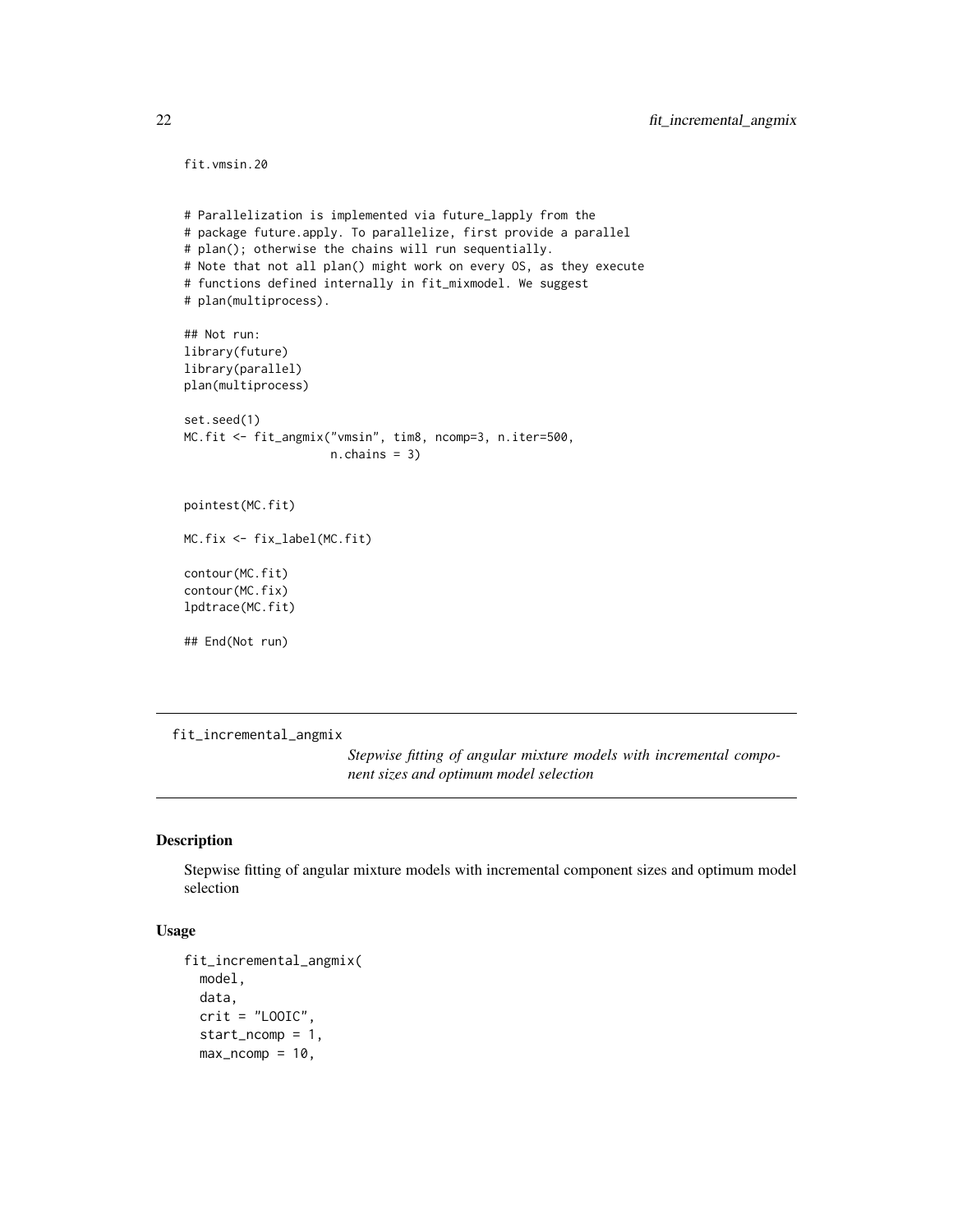```
L = NULL,fn = mean,fix_label = NULL,
form = 2,
start_par = NULL,
prev_par = TRUE,
logml_maxiter = 10000,
return_all = FALSE,
save_fits = FALSE,
save_file = NULL,
save_dir = ",
silent = FALSE,
return_llik_contri = (crit %in% c("LOOIC", "WAIC")),
use_best_chain = TRUE,
alpha = 0.05,
...
```
## Arguments

 $\mathcal{L}$ 

| model       | angular model whose mixtures are to be fitted. Available choices are "vmsin", "vmcos"<br>and "wnorm2" for bivariate data, and "vm" and "wnorm" for univariate data.                                                                                                                                                                                                                                                                        |  |
|-------------|--------------------------------------------------------------------------------------------------------------------------------------------------------------------------------------------------------------------------------------------------------------------------------------------------------------------------------------------------------------------------------------------------------------------------------------------|--|
| data        | data matrix (if bivarate, in which case it must have two columns) or vector.<br>If outside, the values are transformed into the scale $[0, 2\pi)$ . *Note:* BAMBI<br>cannot handle missing data. Missing values must either be removed or properly<br>imputed.                                                                                                                                                                             |  |
| crit        | model selection criteria, one of "LOOIC", "WAIC", "AIC", "BIC", "DIC" or "LOGML".<br>Default is "LOOIC".                                                                                                                                                                                                                                                                                                                                   |  |
| start_ncomp | starting component size. A single component model is fitted if start_ncomp is<br>equal to one.                                                                                                                                                                                                                                                                                                                                             |  |
| max_ncomp   | maximum number of components allowed in the mixture model.                                                                                                                                                                                                                                                                                                                                                                                 |  |
| L           | HMC tuning parameter (trajectory length) passed to fit_angmix. Can be a nu-<br>meric vetor (or scalar), in which case the same L is passed to all fit_angmix calls,<br>or can be a list of length max_ncomp-start_ncomp+1, so that L_list[[i]] is<br>passed as the argument L to fit_angmix call with $ncomp = max_ncomp + i - 1$ . See<br>fit_angmix for more details on L including its default values. Ignored if method<br>$=$ "rwmh". |  |
| fn          | function to evaluate on MCMC samples to estimate parameters. Defaults to<br>mean, which computes the estimated posterior means. If fn = max, then MAP<br>estimate is calculated from the MCMC run. Used only if crit = "DIC", and<br>ignored otherwise.                                                                                                                                                                                    |  |
| fix_label   | logical. Should the label switchings on the current fit (only the corresponding<br>"best chain" if use_best_chain = TRUE) be fixed before computing parameter<br>estimates and model selection criterion? Defaults to TRUE if perm_sampling is<br>true in the fit_angmix call, or if $crit = "DIC"$ and $form = 1$ .                                                                                                                       |  |
| form        | form of crit to be used. Available choices are 1 and 2. Used only if crit is<br>"DIC" and ignored otherwise.                                                                                                                                                                                                                                                                                                                               |  |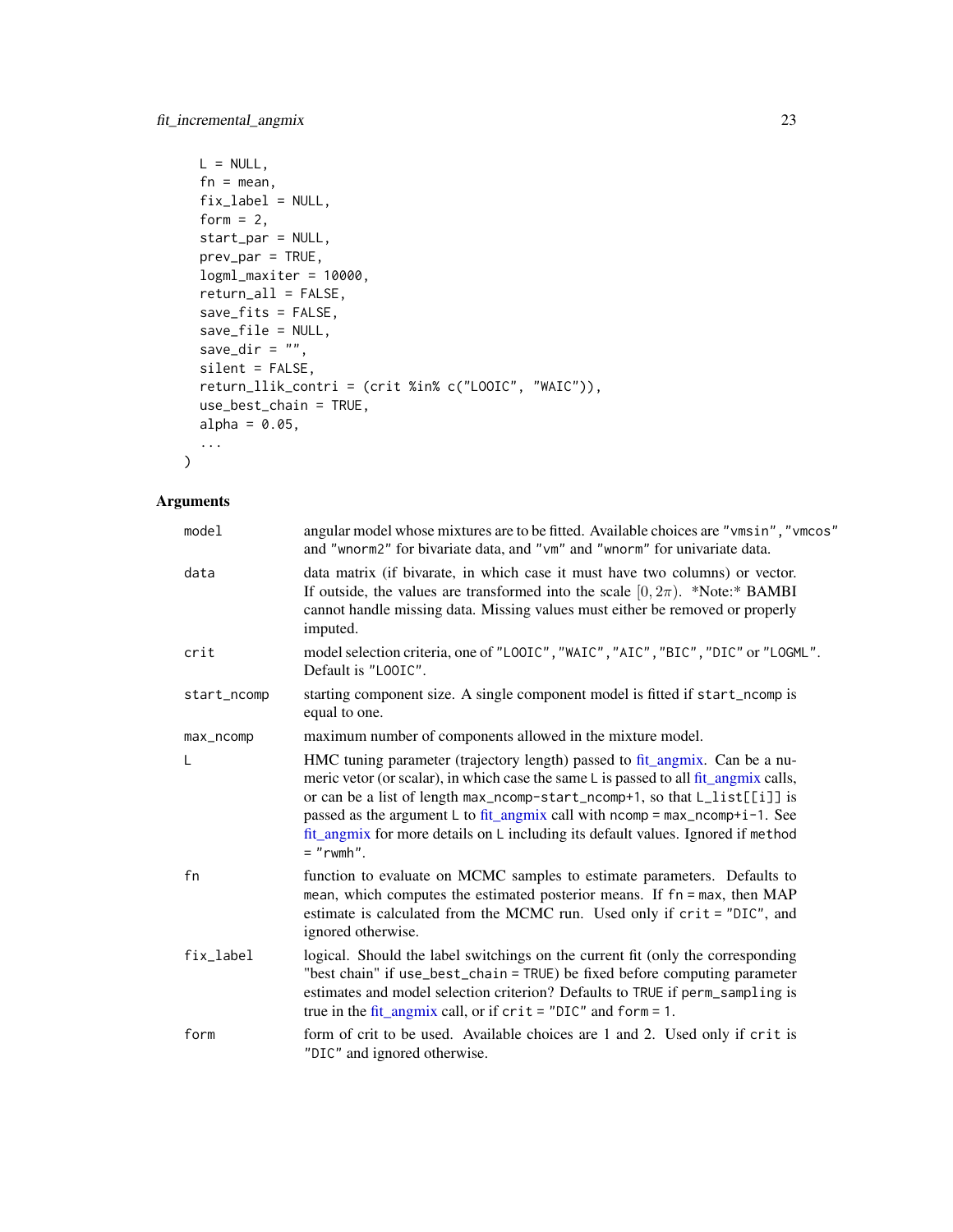<span id="page-23-0"></span>

| start_par           | list with elements $pmix$ (ignored if comp == 1), together with kappa1, kappa2, mu1<br>and mu2, for bivariate models, and kappa and mu for univariate models, all be-<br>ing vectors of length same as ncomp. These provides the starting values for the<br>Markov chain; with $j$ -th component of each vector corresponding to the $j$ -th<br>component of the mixture distribution. If missing, the data is first clustered into<br>ncomp groups either via k-means (after projecting onto a unit sphere), or ran-<br>domly, depending on rand_start, and then moment estimators for components<br>are used as the starting points. Note that a very wrong starting point can poten-<br>tially lead the chain to get stuck at a wrong solution for thousands of iterations.<br>As such, we recommend using the default option, which is k-means followed by<br>moment estimation. |  |
|---------------------|--------------------------------------------------------------------------------------------------------------------------------------------------------------------------------------------------------------------------------------------------------------------------------------------------------------------------------------------------------------------------------------------------------------------------------------------------------------------------------------------------------------------------------------------------------------------------------------------------------------------------------------------------------------------------------------------------------------------------------------------------------------------------------------------------------------------------------------------------------------------------------------|--|
| prev_par            | logical. Should the MAP estimated parameters from the model with ncomp =<br>K be used in the model with $ncomp = K+1$ as the starting parameters, with the<br>component with largest mixing proportion appearing twice in the bigger model?                                                                                                                                                                                                                                                                                                                                                                                                                                                                                                                                                                                                                                          |  |
| logml_maxiter       | maximum number of iterations (maxiter) passed to bridge_sampler for calcu-<br>lating LOGML. Ignored if crit is not LOGML.                                                                                                                                                                                                                                                                                                                                                                                                                                                                                                                                                                                                                                                                                                                                                            |  |
| return_all          | logical. Should all angmcmc objects obtained during step-wise run be returned?<br>*Warning*: depending on the sizes of n.iter, start_ncomp, max_ncomp and<br>n. chains, this can be very memory intesive. In such cases, it is recommended<br>that return_all be set to FALSE, and, if required, the intermediate fitted objects<br>be saved to file by setting save_fits = TRUE.                                                                                                                                                                                                                                                                                                                                                                                                                                                                                                    |  |
| save_fits           | logical. Should the intermediate angmcmc objects obtained during step-wise run<br>be saved to file using save? Defaults to TRUE. See save_file and save_dir.                                                                                                                                                                                                                                                                                                                                                                                                                                                                                                                                                                                                                                                                                                                         |  |
| save_file, save_dir | save_file is a list of size max_ncomp-start_ncomp+1, with k-th entry provid-<br>ing the file argument used to save the intermediate angmcmc object with ncomp<br>= k (titled "fit_angmcmc"). If not provided, then k-th element of save_file[[k]]<br>is taken to be paste (save_dir, "comp_k", sep="/"). Both are ignored if save_fits                                                                                                                                                                                                                                                                                                                                                                                                                                                                                                                                               |  |
|                     | $=$ FALSE.                                                                                                                                                                                                                                                                                                                                                                                                                                                                                                                                                                                                                                                                                                                                                                                                                                                                           |  |
| silent              | logical. Should the current status (such as what is the current component labels,<br>which job is being done etc.) be printed? Defaults to TRUE.                                                                                                                                                                                                                                                                                                                                                                                                                                                                                                                                                                                                                                                                                                                                     |  |
| return_llik_contri  |                                                                                                                                                                                                                                                                                                                                                                                                                                                                                                                                                                                                                                                                                                                                                                                                                                                                                      |  |
|                     | passed to fit_angmix. By default, set to TRUE if crit is either "LOOIC" or<br>"WAIC", and to FALSE otherwise.                                                                                                                                                                                                                                                                                                                                                                                                                                                                                                                                                                                                                                                                                                                                                                        |  |
|                     | use_best_chain logical. Should only the "best" chain obtained duing each intermediate fit be<br>used during computation of model selection criterion? Here "best" means the<br>chain with largest (mean over iterations) log-posterior density. This can be help-<br>ful if one of the chains gets stuck at local optima. Defaults to TRUE.                                                                                                                                                                                                                                                                                                                                                                                                                                                                                                                                          |  |
| alpha               | significance level used in the test H_0K: expected log predictive density (elpd)<br>for the fitted model with K components $\ge$ elpd for the fitted model with K +<br>1 components if crit is "LOOIC" or "WAIC". See Details. Must be a scalar<br>between 0 and 1. Defaults to 0.05. Ignored for any other crit.                                                                                                                                                                                                                                                                                                                                                                                                                                                                                                                                                                    |  |
| .                   | additional arguments passed to fit_angmix.                                                                                                                                                                                                                                                                                                                                                                                                                                                                                                                                                                                                                                                                                                                                                                                                                                           |  |
|                     |                                                                                                                                                                                                                                                                                                                                                                                                                                                                                                                                                                                                                                                                                                                                                                                                                                                                                      |  |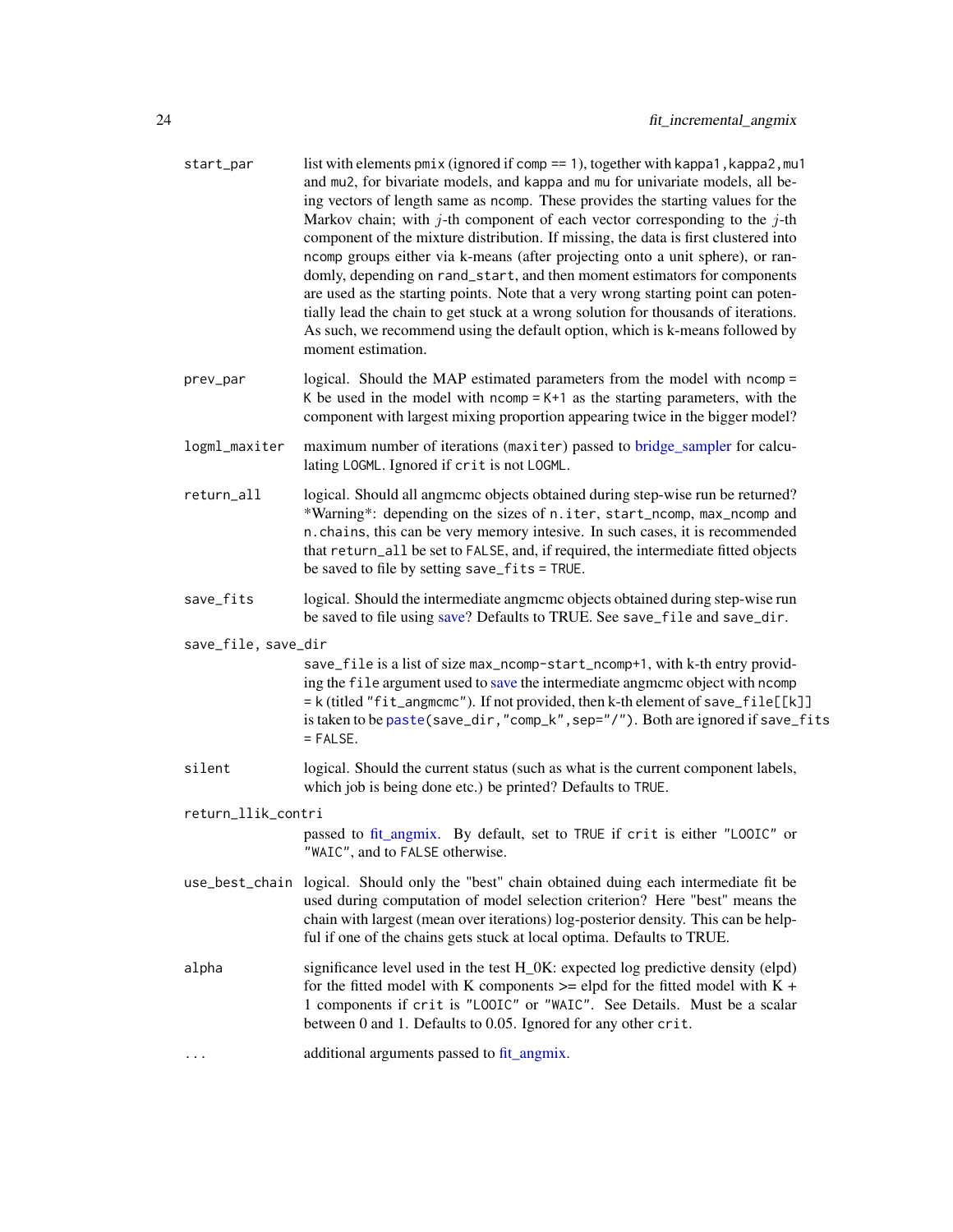#### <span id="page-24-0"></span>Details

The goal is to fit an angular mixture model with an optimally chosen component size K. To obtain an optimum K, mixture models with incremental component sizes between start\_ncomp and max\_ncomp are fitted incrementally using fit angmix, starting from  $K = 1$ . If the model selection criterion crit is "LOOIC" or "WAIC", then a test of hypothesis  $H_0K$ : expected log predictive density (elpd) for the fitted model with K components  $\ge$  = elpd for the fitted model with K + 1 components, is performed at every  $K \geq 1$ . The test-statistic used for the test is an approximate z-score based on the normalized estimated elpd difference between the two models (obtained from [compare,](#page-0-0) which provides estimated elpd difference along with its standard error estimate). The incremental fitting stops if H\_0K cannot be rejected (at level alpha) for some  $K \ge 1$ ; this K is then regarded as the optimum number of components. If crit is not "LOOIC" or "WAIC" then mixture model with the first minimum value of the model selection criterion crit is taken as the best model.

Note that in each intermediate fitted model, the total number of components (instead of the number of "non-empty components") in the model is used to estimate of the true component size, and then the fitted model is penalized for model complexity (via the model selection criterion used). This approach of selecting an optimal K follows the perspective "let two component specific parameters be identical" for overfitting mixtures, and as such the Dirichlet prior hyper-parameters pmix.alpha (passed to [fit\\_angmix\)](#page-16-1) should be large. See Fruhwirth-Schnatter (2011) for more deltails.

Note that the stability of bridge sampler used in marginal likelihood estimation heavily depends on stationarity of the chains. As such, while using this criterion, we recommending running the chain long engouh, and setting fix\_label = TRUE for optimal performance.

#### Value

Returns a named list (with class = stepfit) with the following seven elements:

fit.all (if return\_all = TRUE) - a list all angmcmc objects created at each component size;

fit.best - angmcmc object corresponding to the optimum component size;

ncomp.best - optimum component size (integer);

crit - which model comparison criterion used (one of "LOOIC","WAIC","AIC","BIC","DIC" or "LOGML");

crit.all - all crit values calculated (for all component sizes);

crit.best - crit value for the optimum component size; and

maxllik.all - maximum (obtained from MCMC iterations) log likelihood for all fitted models

maxllik.best - maximum log likelihodd for the optimal model; and

check\_min - logical; is the optimum component size less than max\_ncomp?

## References

Fruhwirth-Schnatter, S.: Label switching under model uncertainty. In: Mengerson, K., Robert, C., Titterington, D. (eds.) Mixtures: Estimation and Application, pp. 213-239. Wiley, New York (2011).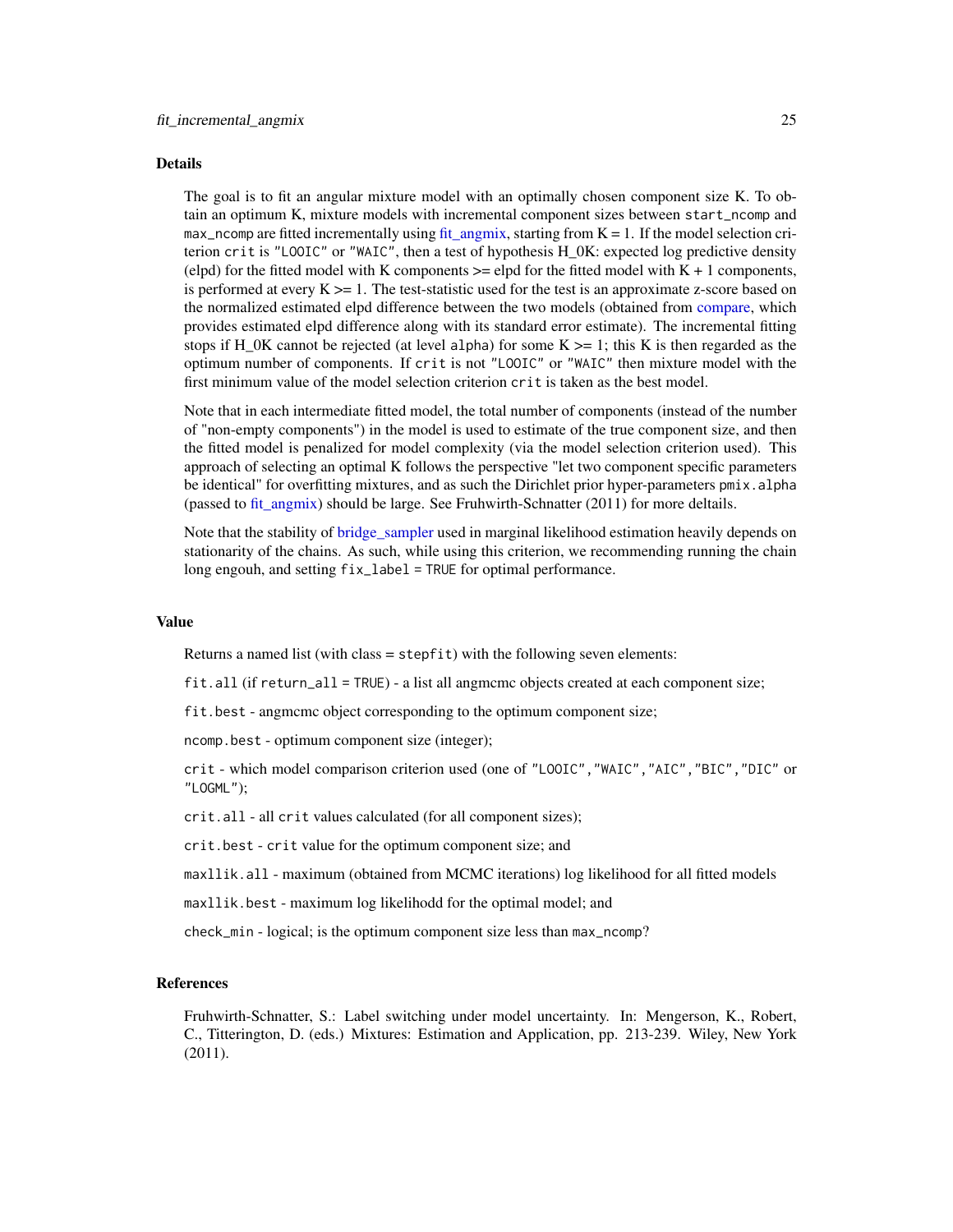## Examples

```
# illustration only - more iterations needed for convergence
set.seed(1)
fit.vmsin.step.15 <- fit_incremental_angmix("vmsin", tim8, "BIC", start_ncomp = 1,
                                          max\_ncomp = 3, n.iter = 15,n.chains = 1, save_fits=FALSE)
(fit.vmsin.best.15 <- bestmodel(fit.vmsin.step.15))
lattice::densityplot(fit.vmsin.best.15)
```

```
fit_vmcosmix Fitting bivariate von Mises cosine model mixtures using MCMC
```
## Description

Fitting bivariate von Mises cosine model mixtures using MCMC

## Usage

fit\_vmcosmix(...)

## Arguments

... arguments (other than model) passed to [fit\\_angmix](#page-16-1)

## Details

Wrapper for [fit\\_angmix](#page-16-1) with model = "vmcos".

#### Examples

```
# illustration only - more iterations needed for convergence
fit.vmcos.10 <- fit_vmcosmix(tim8, ncomp = 3, n.iter = 10,
                            n.chains = 1)
fit.vmcos.10
```
<span id="page-25-0"></span>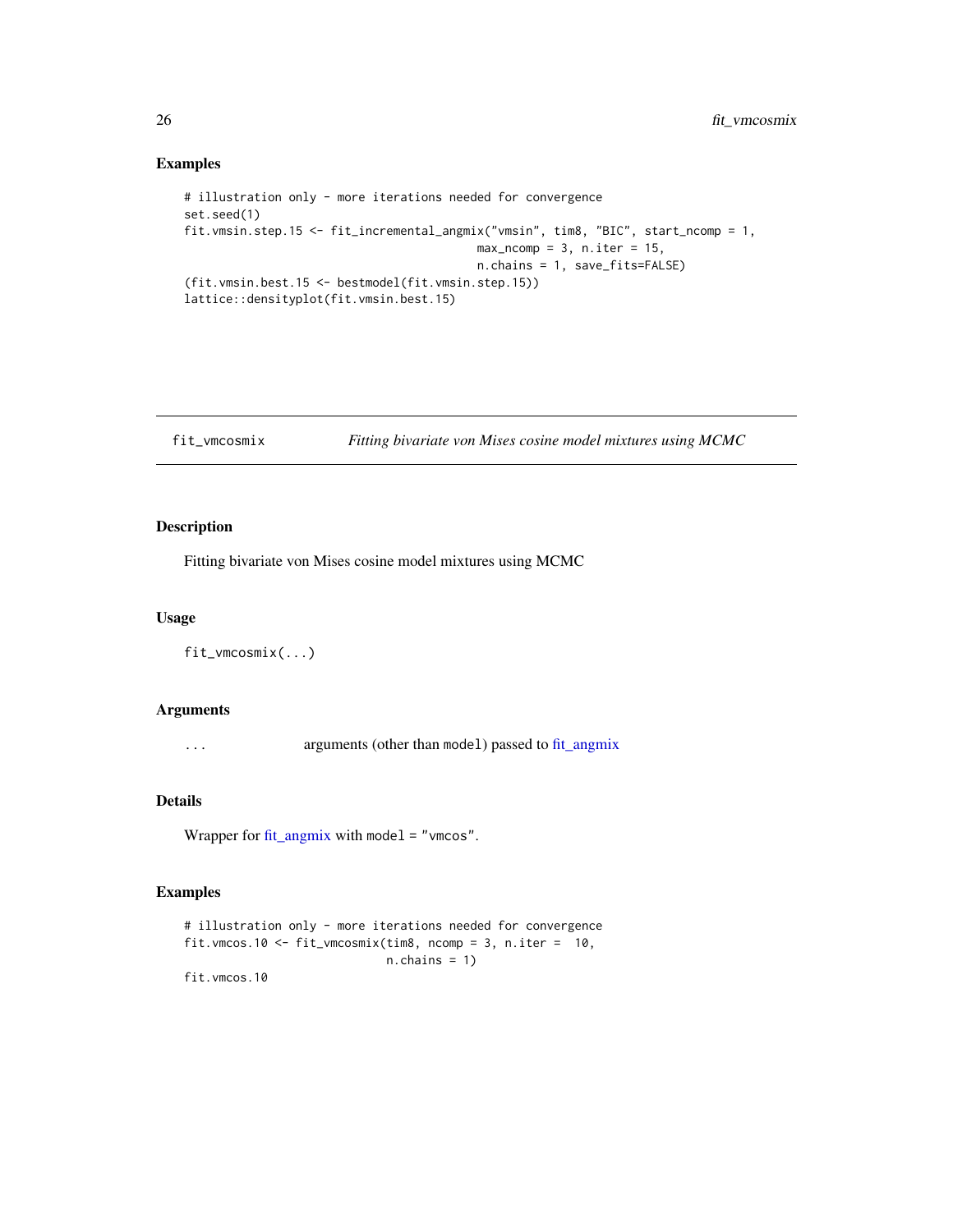<span id="page-26-0"></span>

## Description

Fitting univariate von Mises mixtures using MCMC

## Usage

fit\_vmmix(...)

## Arguments

... arguments (other than model) passed to [fit\\_angmix](#page-16-1)

## Details

Wrapper for [fit\\_angmix](#page-16-1) with model = " $vm$ ".

#### Examples

```
# illustration only - more iterations needed for convergence
fit.vm.20 <- fit_vmmix(wind$angle, ncomp = 3, n.iter = 20,
                      n.chains = 1)
fit.vm.20
```
fit\_vmsinmix *Fitting bivariate von Mises sine model mixtures using MCMC*

#### Description

Fitting bivariate von Mises sine model mixtures using MCMC

#### Usage

fit\_vmsinmix(...)

## Arguments

... arguments (other than model) passed to [fit\\_angmix](#page-16-1)

#### Details

Wrapper for  $fit\_angmix$  with model = "vmsin"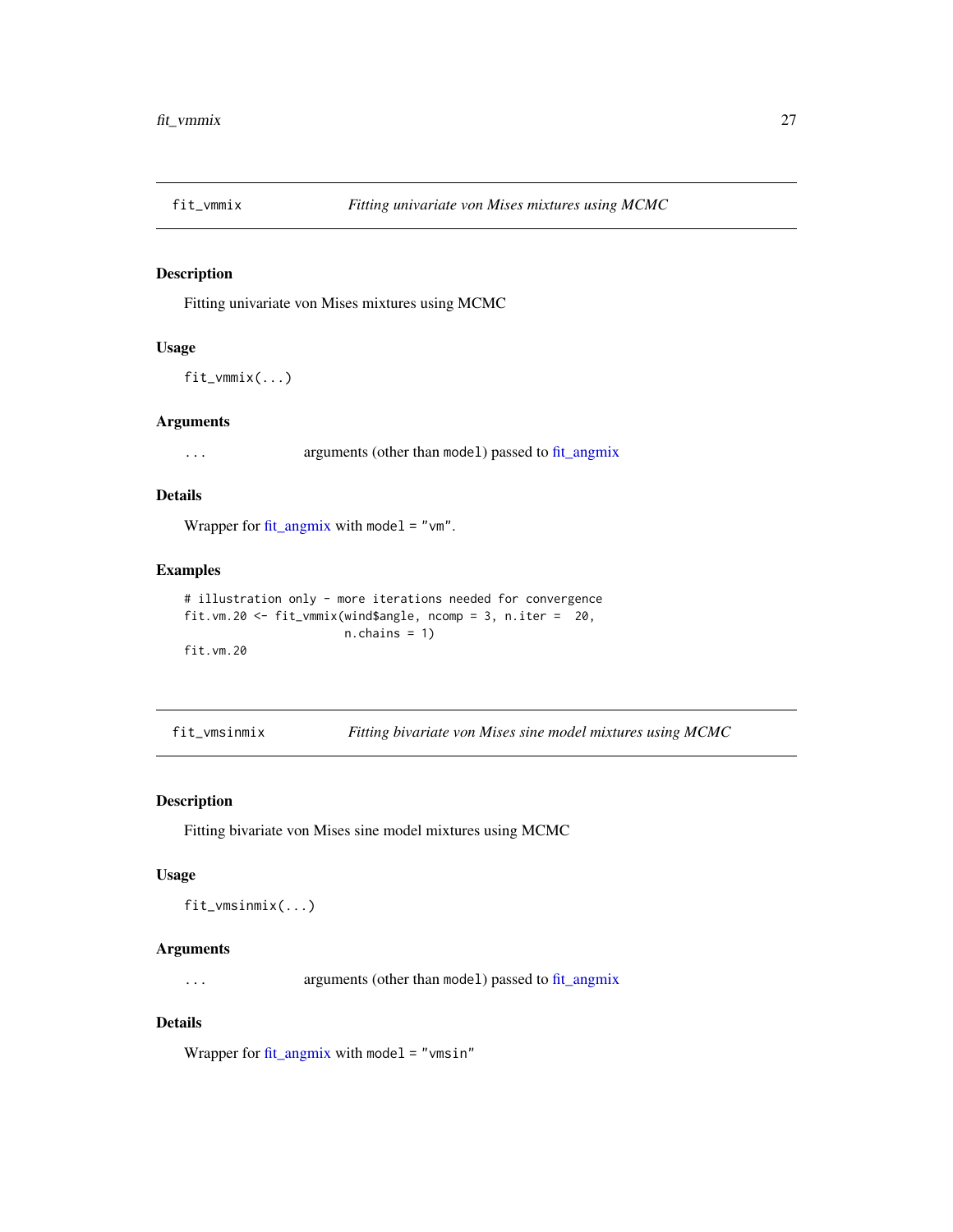## <span id="page-27-0"></span>Examples

```
# illustration only - more iterations needed for convergence
fit.vmsin.20 <- fit_vmsinmix(tim8, ncomp = 3, n.iter = 20,
                            n.chains = 1)
fit.vmsin.20
```
<span id="page-27-2"></span>fit\_wnorm2mix *Fitting bivariate wrapped normal model mixtures using MCMC*

## Description

Fitting bivariate wrapped normal model mixtures using MCMC

## Usage

fit\_wnorm2mix(...)

## Arguments

... arguments (other than model) passed to [fit\\_angmix](#page-16-1)

## Details

Wrapper for [fit\\_angmix](#page-16-1) with model = "wnorm2".

## Examples

```
# illustration only - more iterations needed for convergence
fit.wnorm2.10 <- fit_wnorm2mix(tim8, ncomp = 3, n.iter = 10,
                            n.chains = 1)
fit.wnorm2.10
```
<span id="page-27-1"></span>

| fit_wnormmix | Fitting univariate wrapped normal mixtures using MCMC |
|--------------|-------------------------------------------------------|
|              |                                                       |

## Description

Fitting univariate wrapped normal mixtures using MCMC

#### Usage

fit\_wnormmix(...)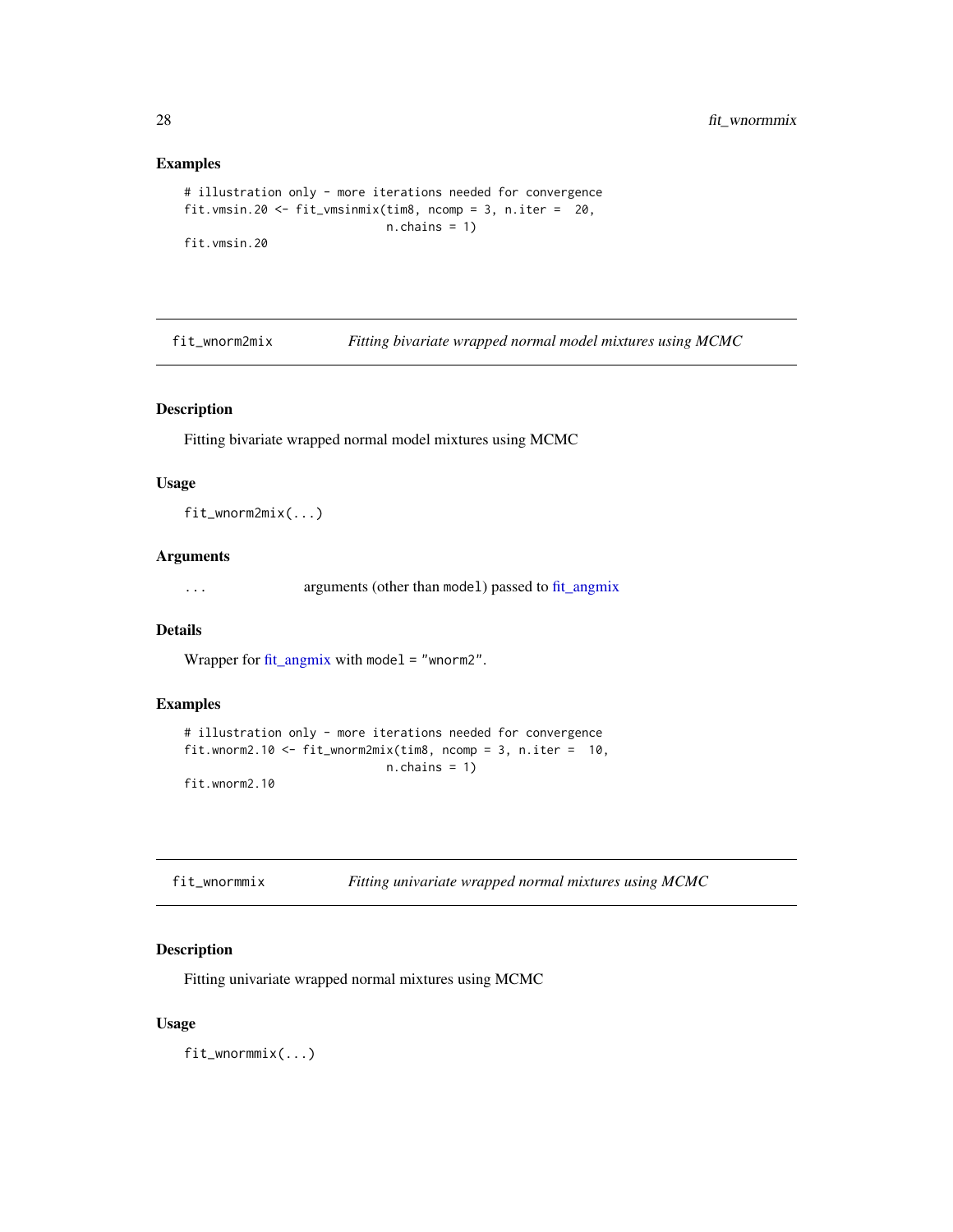#### <span id="page-28-0"></span>fix\_label 29

#### Arguments

... arguments (other than model) passed to [fit\\_angmix](#page-16-1)

## Details

Wrapper for [fit\\_angmix](#page-16-1) with model = "wnorm".

### Examples

```
# illustration only - more iterations needed for convergence
fit.wnorm.20 <- fit_wnormmix(wind$angle, ncomp = 3, n.iter = 20,
                            n.chains = 1)
fit.wnorm.20
```
fix\_label *Fix label switching in angmcmc objects*

#### Description

Fix label switching in angmcmc objects

## Usage

```
fix_label(object, ...)
```
#### Arguments

| object            | angular MCMC object.                                                                                 |
|-------------------|------------------------------------------------------------------------------------------------------|
| $\cdot\cdot\cdot$ | arguments other than $z, K$ , complete, mcmc, p and data passed to label. switching.<br>See details. |

## Details

fix\_label is a wrapper for [label.switching](#page-0-0) from package label.switching for angmcmc objects. The arguments z,K,complete,mcmc,p and data are appropriately filled in from object. The label.switching argument method can be a scalar or vector; for this wrapper it defaults to "STEPHENS" if the angmcmc was created with permutation sampling (by setting perm\_sampling = TRUE in [fit\\_angmix\)](#page-16-1), and to "DATA-BASED" otherwise.

## Value

Returns a single angmcmc object or a list of angmcmc objects (according as whether the argument method is a scalar or vector) with label switchings corrected (after burn-in and thin) according to the resulting permutation from [label.switching.](#page-0-0)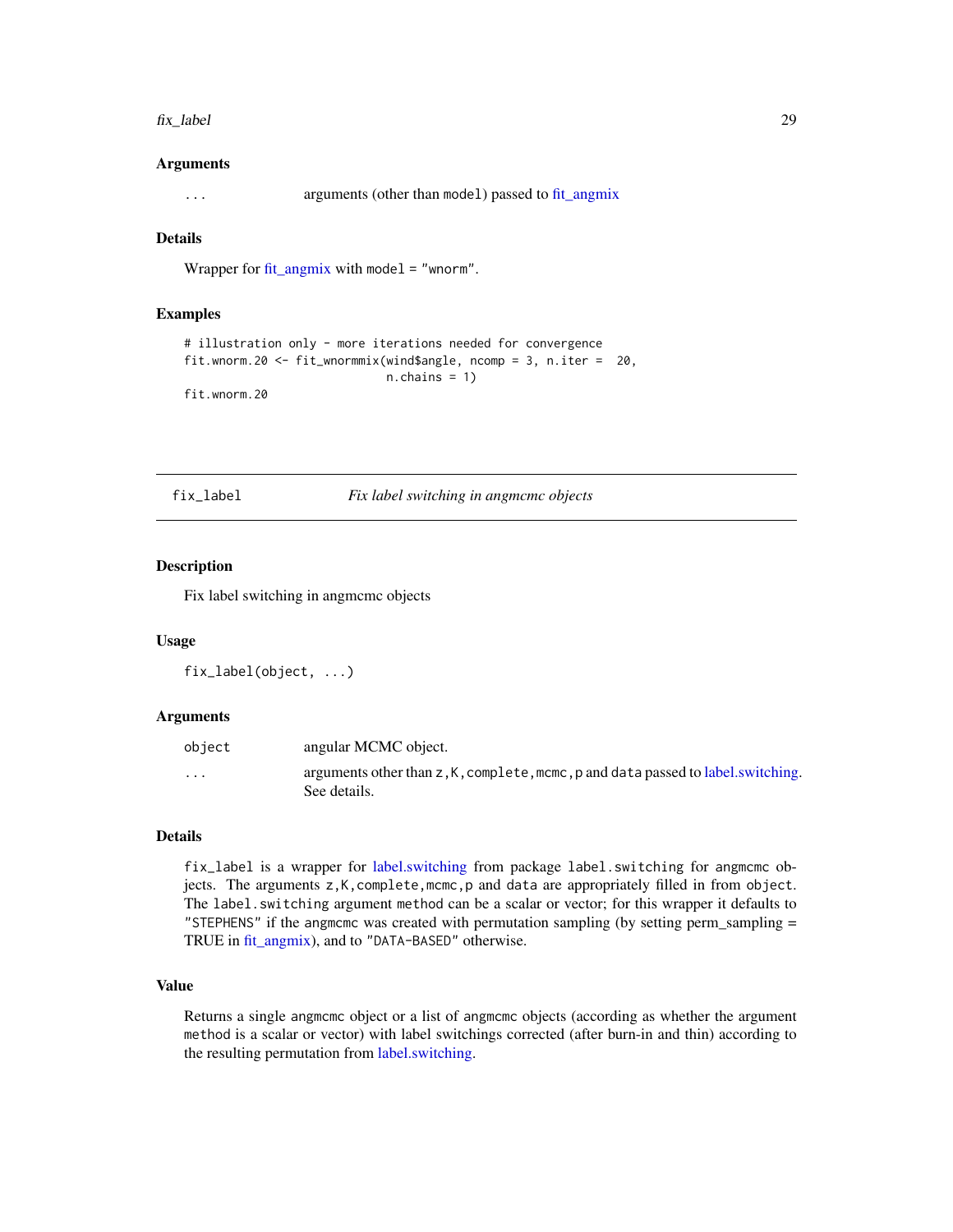#### Examples

```
# first fit a vmsin mixture model
# illustration only - more iterations needed for convergence
fit.vmsin.20 <- fit_vmsinmix(tim8, ncomp = 3, n.iter = 20,
                             n.chains = 1)
# now apply fix_label
fit.vmsin.20.fix <- fix_label(fit.vmsin.20)
```
#### is.angmcmc *Angular MCMC (*angmcmc*) Object*

## Description

Checking for and creating an angmcmc object

#### Usage

is.angmcmc(object)

angmcmc(...)

#### Arguments

| object | any R object                                              |
|--------|-----------------------------------------------------------|
| .      | arguments required to make an angmome object. See details |

#### Details

angmcmc objects are classified lists that are created when any of the five mixture model fitting functions, viz., fit\_vmmix, fit\_wnormmix, fit\_vmsinmix, fit\_vmcosmix and fit\_wnorm2mix is used. An angmcmc object contains a number of elements, including the dataset, the model being fitted on the dataset and dimension of the model (univariate or bivariate), the tuning parameters used, MCMC samples for the mixture model parameters, the (hidden) component or cluster indicators for data points in each iteration and the (iteration-wise) log likelihood and log posterior density values (both calculated upto some normalizing constants). When printed, an angmcmc object returns a brief summary of the function arguments used to produce the object and the average acceptance rate of the proposals (in HMC and RWMH) used over iterations. An angmeme object can be used as an argument for the diagnostic and post-processing functions available in BAMBI for making further inferences.

#### Value

logical. Is the input an angmcmc object?

<span id="page-29-0"></span>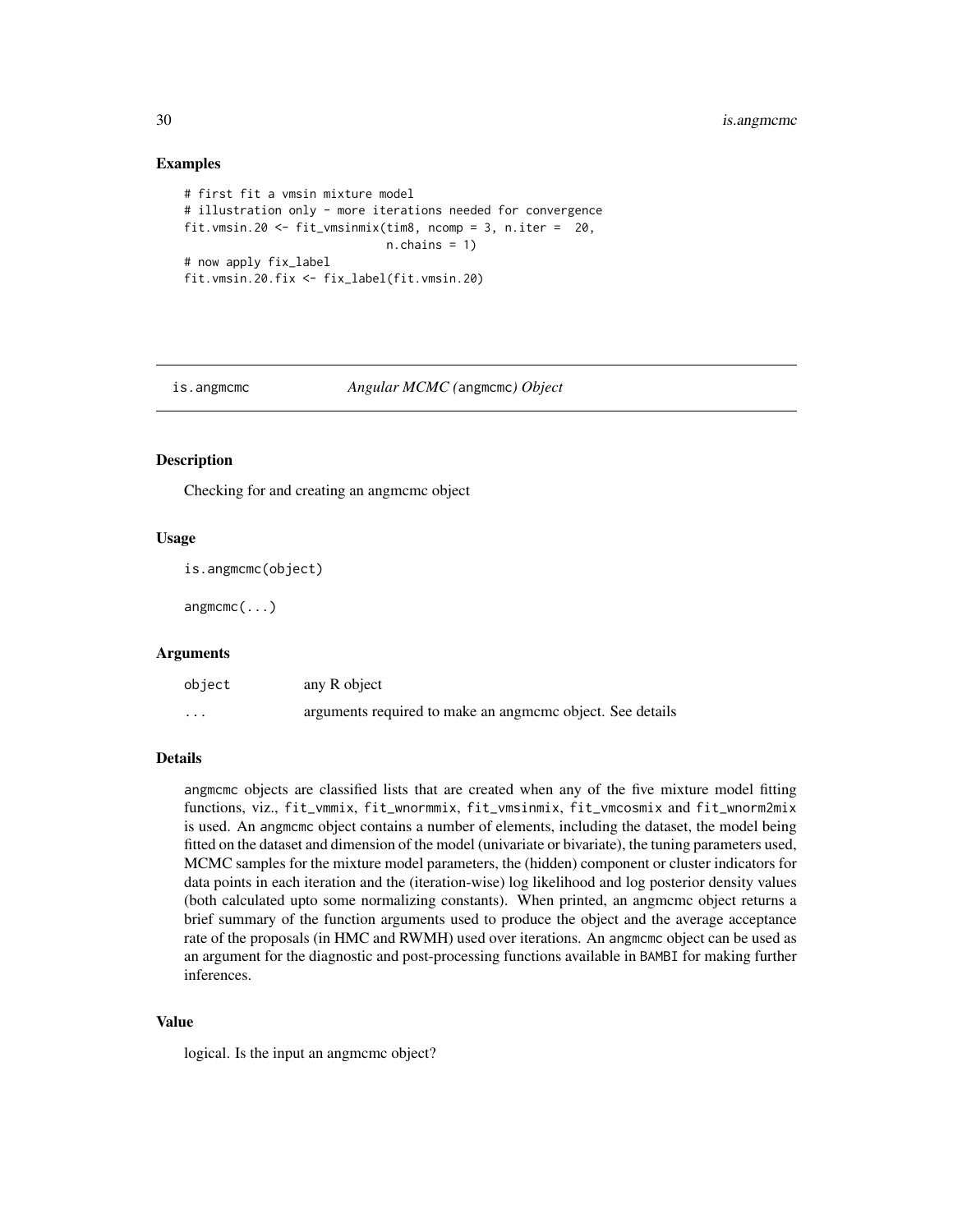## <span id="page-30-0"></span>latent\_allocation 31

#### Examples

```
# illustration only - more iterations needed for convergence
fit.vmsin.20 <- fit_vmsinmix(tim8, ncomp = 3, n.iter = 20,
                             n.chains = 1)
is.angmcmc(fit.vmsin.20)
```

| latent_allocation | Finding latent allocation (component indicators) from an angmement |
|-------------------|--------------------------------------------------------------------|
|                   | object                                                             |

## Description

Finding latent allocation (component indicators) from an angmcmc object

#### Usage

```
latent_allocation(object, ...)
```
#### Arguments

| object   | angular MCMC object.                       |
|----------|--------------------------------------------|
| $\cdots$ | passed to pointest to estimate parameters. |

## Details

In order to find the latent component indicators, estimates of mixing proportions and model parameters are first computed via pointest. Then, a data point is assigned label j, if the j-th component gives highest density for that point.

## Value

Returns a vector of length n, where n is the length (if univariate) or number of rows (if bivariate) of the data used in original fit. i-th entry of the output vector provides component label for the i-th data point.

## Examples

```
# first fit a vmsin mixture model
# illustration only - more iterations needed for convergence
fit.vmsin.20 <- fit_vmsinmix(tim8, ncomp = 3, n.iter = 20,
                            n.chains = 1)
# now find latent allocation
latent_allocation(fit.vmsin.20)
```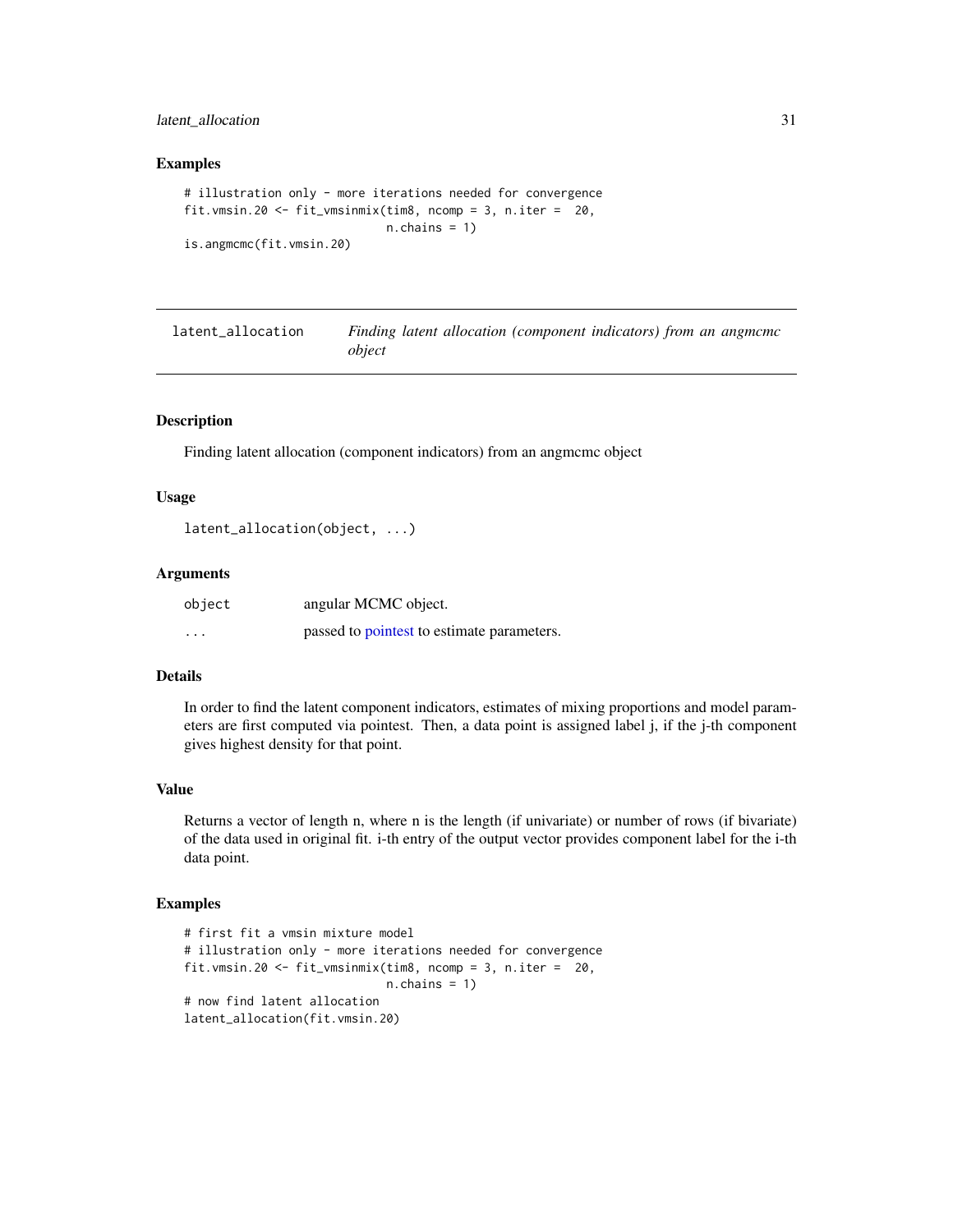<span id="page-31-0"></span>

#### Description

Extract Log-Likelihood from angmcmc objects

#### Usage

```
## S3 method for class 'angmcmc'
logLik(object, method = 1, fn, ...)
```
#### Arguments

| object | angular MCMC object.                                                                                                                                                                                                                                                                    |
|--------|-----------------------------------------------------------------------------------------------------------------------------------------------------------------------------------------------------------------------------------------------------------------------------------------|
| method | interger specifying method of estimating the log likelihood. Must be 1 or 2.<br>Defaults to 1. See details.                                                                                                                                                                             |
| fn     | function to evaluate on the iteration-wise log-likelihood values obtained during<br>MCMC run if method = 1; or, if method = 2, function to evaluate on the MCMC<br>samples for parameter estimation (passed to pointest). Defaults to max if method<br>$= 1$ and mean if method $= 2$ . |
|        | additional arguments to be passed to the function.                                                                                                                                                                                                                                      |

#### Details

There are two ways to estimate the log likelihood from the model. If method = 1, then log likelihood is estimated by applying  $fn$  (defaults to max, if method  $= 1$ ) direclty on the log likelihood values from observed during the MCMC run. On the other hand, if method == 2, then parameter estimates are first computed using pointest with fn (defaults to "MODE", if method == 2) applied on the MCMC samples, and then then log likelihood is evaluated at the parameter estimates.

The degrees of the likelihood function is the total number of free parameters estimated in the mixture models, which is equal to  $6K - 1$  for bivariate models (vmsin, vmcos and wnorm2), or  $3K - 1$ for univariate models (vm and wnorm), where  $K$  denotes the number of components in the mixture model.

#### Value

Returns an object of class [logLik.](#page-0-0) This is a number (the estimated log likelihood) with attributes "df" (degrees of freedom) and "nobs" (number of observations).

## Examples

```
# illustration only - more iterations needed for convergence
fit.vmsin.20 <- fit_vmsinmix(tim8, ncomp = 3, n.iter = 20,
                            n.chains = 1)
logLik(fit.vmsin.20)
```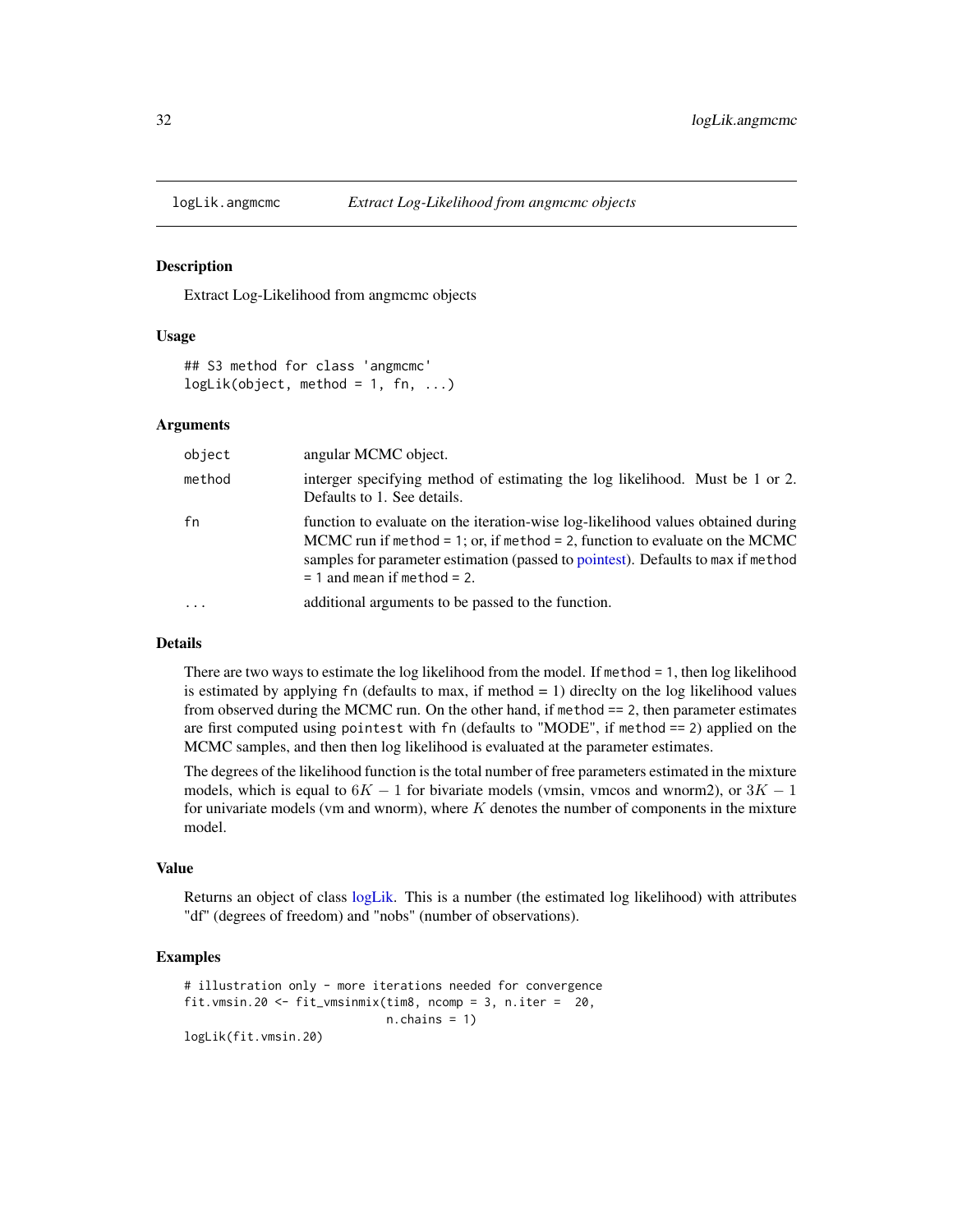<span id="page-32-1"></span><span id="page-32-0"></span>

#### Description

Leave-one-out cross-validation (LOO) for angmcmc objects

## Usage

## S3 method for class 'angmcmc'  $\text{loo}(x, \ldots)$ 

## Arguments

| X        | angmeme object.                                                                                                                                                                                                 |
|----------|-----------------------------------------------------------------------------------------------------------------------------------------------------------------------------------------------------------------|
| $\cdots$ | additional model specific arguments to be passed to waic from loo. For example,<br>int displ specifies integer dispacement in whorm and whorm 2 models. See<br>fit wnormmix and fit wnorm2mix for more details. |
|          |                                                                                                                                                                                                                 |

## Details

Note that loo.angmcmc calls [loo](#page-0-0) for computation. If the likelihood contribution of each data point for each MCMC iteration is available in object (can be returned by setting return\_llik\_contri = TRUE) during [fit\\_angmix](#page-16-1) call), loo.array is used; otherwise loo.function is called. Computation is much faster if the likelihood contributions are available - however, they are very memory intensive, and by default not returned in [fit\\_angmix.](#page-16-1)

#### Examples

```
## Not run:
# illustration only - more iterations needed for convergence
fit.vmsin.20 <- fit_vmsinmix(tim8, ncomp = 3, n.iter = 20,
                             n.chains = 1, return_llik_contri = TRUE)
library(loo)
loo(fit.vmsin.20)
## End(Not run)
```

| lpdtrace |  |
|----------|--|
|----------|--|

Trace and autocorrelation plots of log posterior density or log likeli*hood from an angmcmc object*

#### Description

Trace and autocorrelation plots of log posterior density or log likelihood from an angmcmc object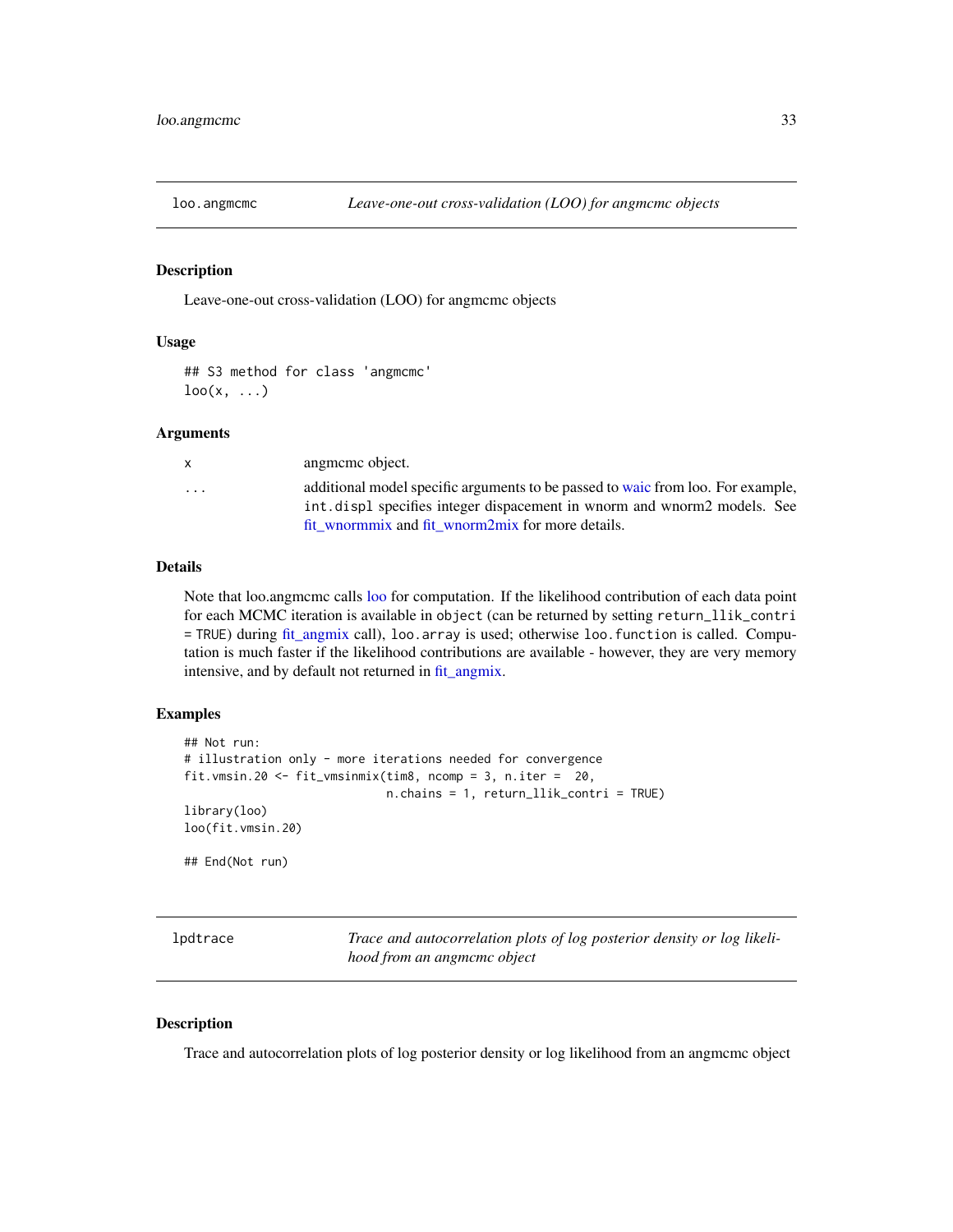## Usage

```
lpdtrace(
  object,
  chain.no,
  use.11ik = FALSE,plot.autocor = FALSE,
  lag.max = NULL,...
\mathcal{L}
```
## Arguments

| object       | angular MCMC object.                                                                                           |
|--------------|----------------------------------------------------------------------------------------------------------------|
| chain.no     | vector of chain numbers whose samples are to be be used. in the estimation. By<br>default all chains are used. |
| use.llik     | logical. Should log likelihood be plotted instead of log posterior? Set to FALSE<br>by default.                |
| plot.autocor | logical. Should the autocorrelations be plotted as well?                                                       |
| lag.max      | maximum lag for autocorrelation. Passed to acf. Ignored if plot autocor =<br>FALSE.                            |
| $\cdots$     | unused                                                                                                         |

## Examples

```
# first fit a vmsin mixture model
# illustration only - more iterations needed for convergence
fit.vmsin.20 <- fit_vmsinmix(tim8, ncomp = 3, n.iter = 20,
                            n.chains = 1)
# log posterior density trace
lpdtrace(fit.vmsin.20)
# log likelihood trace
lpdtrace(fit.vmsin.20, use.llik = TRUE)
```

| paramtrace | Trace plot for parameters from an angmcmc object |  |
|------------|--------------------------------------------------|--|
|            |                                                  |  |

## Description

Trace plot for parameters from an angmcmc object

#### Usage

```
paramtrace(object, par.name, comp.label, chain.no, ...)
```
<span id="page-33-0"></span>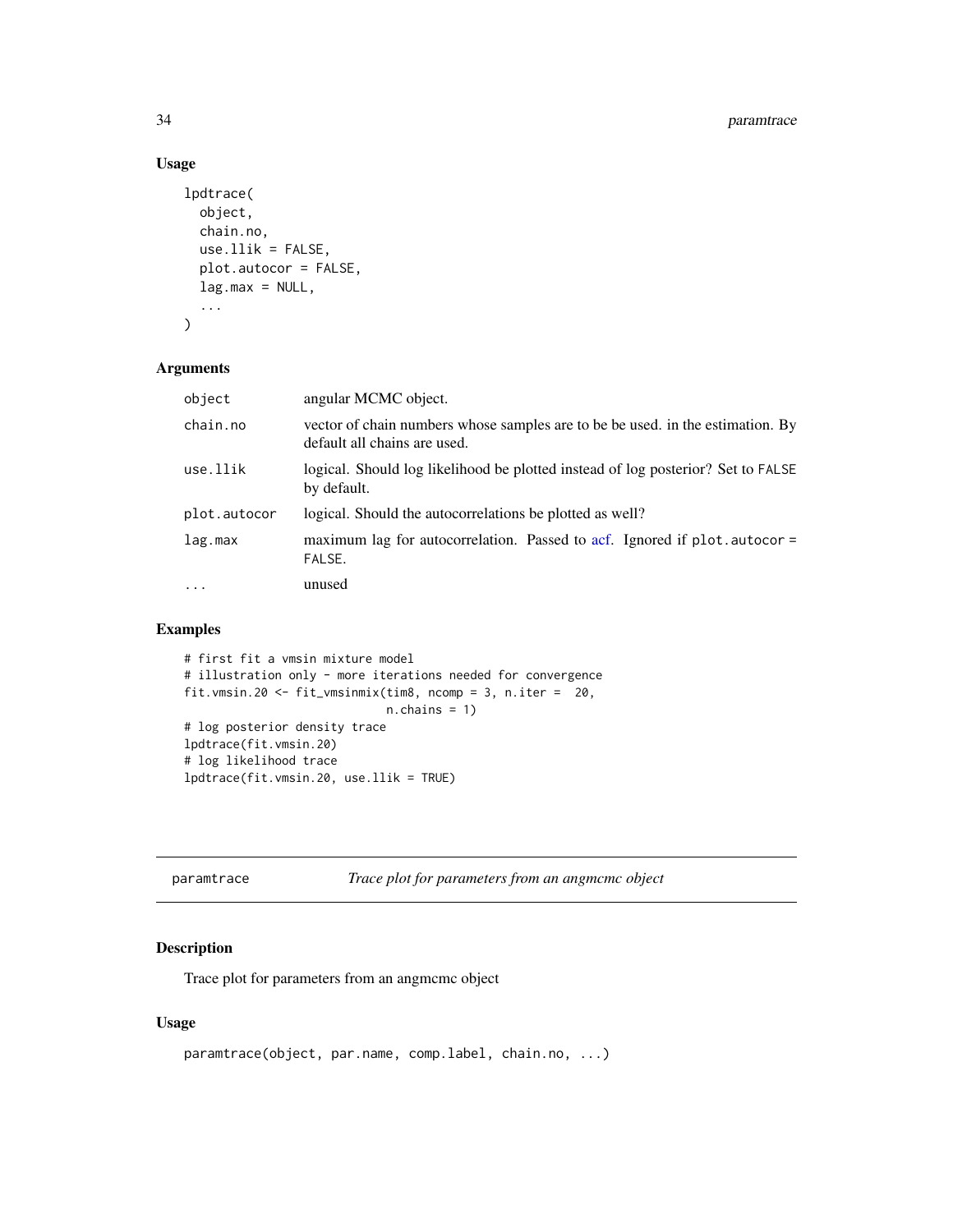## <span id="page-34-0"></span>plot.angmcmc 35

## Arguments

| object     | angular MCMC object.                                                                                                                                                     |
|------------|--------------------------------------------------------------------------------------------------------------------------------------------------------------------------|
| par.name   | vector of names of parameters for which point estimates are to be computed. If<br>NULL, results for all parameters are provided.                                         |
| comp.label | vector of component labels (positive integers, e.g., $1, 2, \ldots$ ) for which point<br>estimates are to be computed. If NULL, results for all components are provided. |
| chain.no   | vector of chain numbers whose samples are to be be used. in the estimation. By<br>default all chains are used.                                                           |
| $\ddots$ . | unused                                                                                                                                                                   |
| par        | parameter for which trace plot is to be created.                                                                                                                         |

#### Value

Returns a single plot if a single par and a single comp.label is supplied. Otherwise, a series of plots is produced.

## Examples

```
# first fit a vmsin mixture model
# illustration only - more iterations needed for convergence
fit.vmsin.20 <- fit_vmsinmix(tim8, ncomp = 3, n.iter = 20,
                             n.chains = 1)
# trace plot for kappa1 in component 1
paramtrace(fit.vmsin.20, "kappa1", 1)
# for kappa1 in all components
paramtrace(fit.vmsin.20, "kappa1")
# for all parameters in component 1
paramtrace(fit.vmsin.20, comp.label = 1)
```
plot.angmcmc *Summary plots for angmcmc objects*

#### Description

Summary plots for angmcmc objects

#### Usage

```
## S3 method for class 'angmcmc'
plot(
 x,
 par.name,
 comp.label,
  chain.no,
  do.paramtrace = TRUE,
```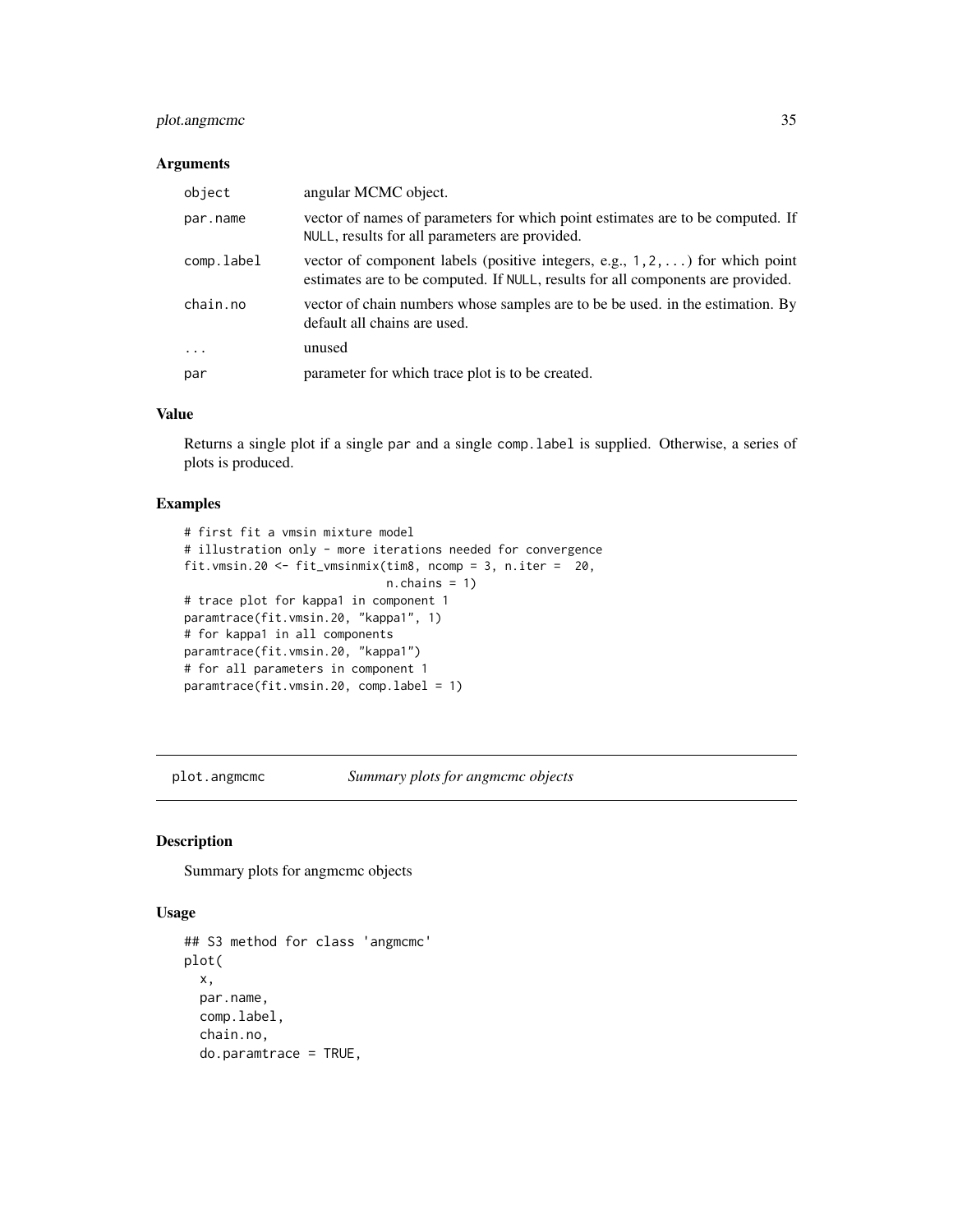```
do.lpdtrace = TRUE,
  use.1lik = FALSE,
  ...
\mathcal{L}
```
## Arguments

| x             | angmeme object                                                                                                                                                           |
|---------------|--------------------------------------------------------------------------------------------------------------------------------------------------------------------------|
| par.name      | vector of names of parameters for which point estimates are to be computed. If<br>NULL, results for all parameters are provided.                                         |
| comp.label    | vector of component labels (positive integers, e.g., $1, 2, \ldots$ ) for which point<br>estimates are to be computed. If NULL, results for all components are provided. |
| chain.no      | vector of chain numbers whose samples are to be be used. in the estimation. By<br>default all chains are used.                                                           |
| do.paramtrace | logical. Should the trace(s) for the parameter(s) be plotted?                                                                                                            |
| do.lpdtrace   | logical. Should the log posterior trace be plotted?                                                                                                                      |
| use.llik      | logical. Should the log likelihood be plotted instead? Ignored if do . 1 pdtrace<br>$==$ FALSE.                                                                          |
| $\ddots$      | unused                                                                                                                                                                   |

## Examples

# first fit a vmsin mixture model # illustration only - more iterations needed for convergence fit.vmsin.20 <- fit\_vmsinmix(tim8, ncomp = 3, n.iter = 20,  $n.$ chains = 1) plot(fit.vmsin.20)

<span id="page-35-1"></span>pointest *Point estimates for parameters from an angmcmc object*

## Description

Point estimates for parameters from an angmcmc object

## Usage

```
pointest(object, fn = mean, par.name, comp.label, chain.no, ...)
```

| object | angular MCMC object.                                                                                                                                                                                                                                    |
|--------|---------------------------------------------------------------------------------------------------------------------------------------------------------------------------------------------------------------------------------------------------------|
| fn     | function, or a single character string specifying its name, to evaluate on MCMC<br>samples to estimate parameters. Defaults to mean, which computes the estimated<br>posterior mean. Note that if $fn = "MODE"$ (warning: not "mode") or $fn = "MAP"$ . |
|        | then the maximum aposteriori estimate (MAP) is calculated.                                                                                                                                                                                              |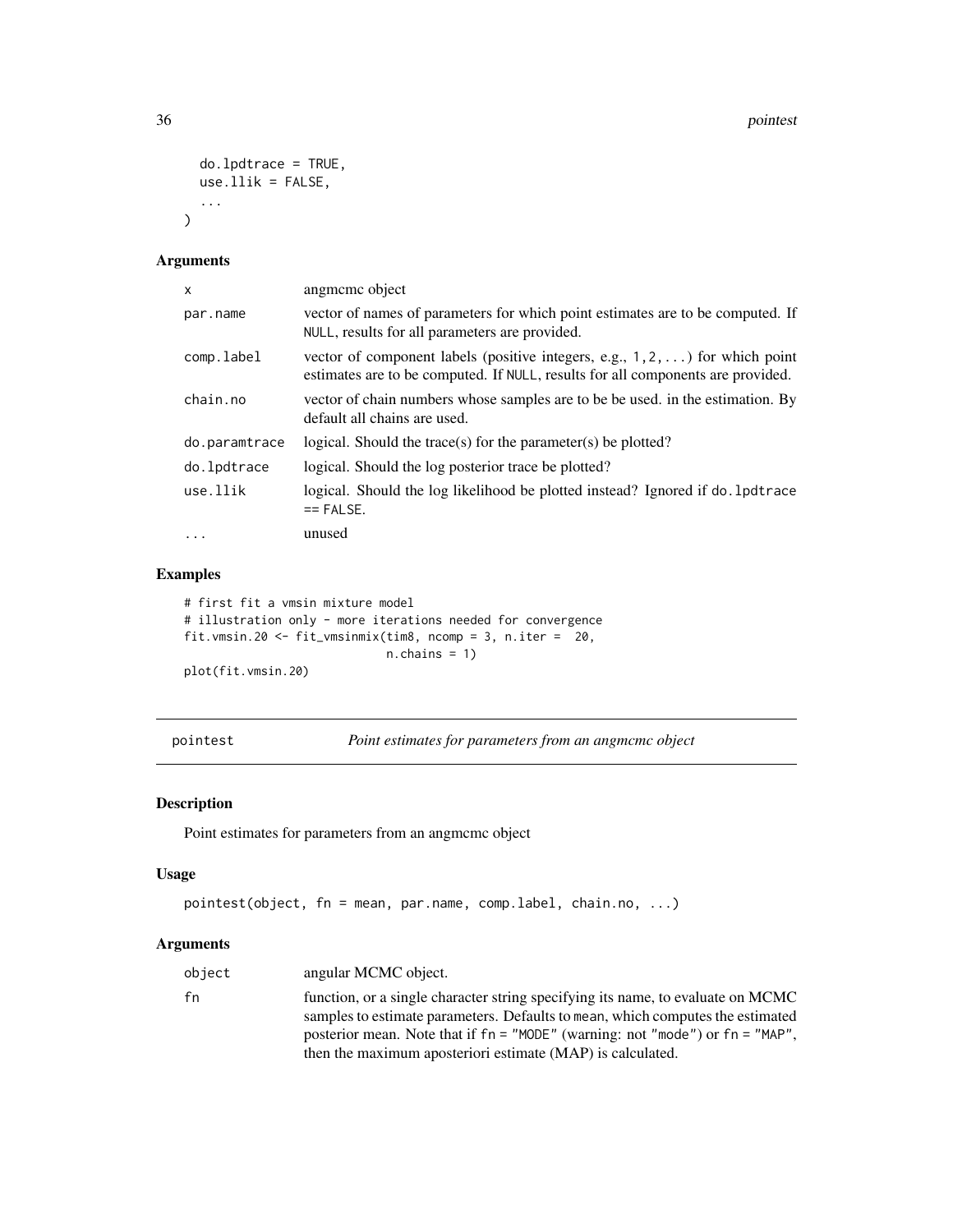<span id="page-36-0"></span>

| par.name   | vector of names of parameters for which point estimates are to be computed. If<br>NULL, results for all parameters are provided.                                         |
|------------|--------------------------------------------------------------------------------------------------------------------------------------------------------------------------|
| comp.label | vector of component labels (positive integers, e.g., $1, 2, \ldots$ ) for which point<br>estimates are to be computed. If NULL, results for all components are provided. |
| chain.no   | vector of chain numbers whose samples are to be be used. in the estimation. By<br>default all chains are used.                                                           |
| $\cdots$   | additional arguments to be passed to the function.                                                                                                                       |

## Value

Returns a matrix of point estimates, or vector of point estimates if length(par.name)==1 or length(comp.label)==1.

## Examples

```
# first fit a vmsin mixture model
# illustration only - more iterations needed for convergence
fit.vmsin.20 <- fit_vmsinmix(tim8, ncomp = 3, n.iter = 20,
                             n.chains = 1)
# estimate parameters by sample mean
(est_mean <- pointest(fit.vmsin.20))
# estimate parameters by sample median
(est_median <- pointest(fit.vmsin.20, fn = median))
# estimate parameters by MAP
(est_median <- pointest(fit.vmsin.20, fn = "MODE"))
```
quantile.angmcmc *Quantile estimates for parameters from an angmcmc object*

## Description

Quantile estimates for parameters from an angmcmc object

## Usage

```
## S3 method for class 'angmcmc'
quantile(x, par.name, comp.label, chain.no, probs = seq(0, 1, 0.25), ...)
```

| <b>X</b>   | angmeme object                                                                                                                                                           |
|------------|--------------------------------------------------------------------------------------------------------------------------------------------------------------------------|
| par.name   | vector of names of parameters for which point estimates are to be computed. If<br>NULL, results for all parameters are provided.                                         |
| comp.label | vector of component labels (positive integers, e.g., $1, 2, \ldots$ ) for which point<br>estimates are to be computed. If NULL, results for all components are provided. |
| chain.no   | vector of chain numbers whose samples are to be be used. in the estimation. By<br>default all chains are used.                                                           |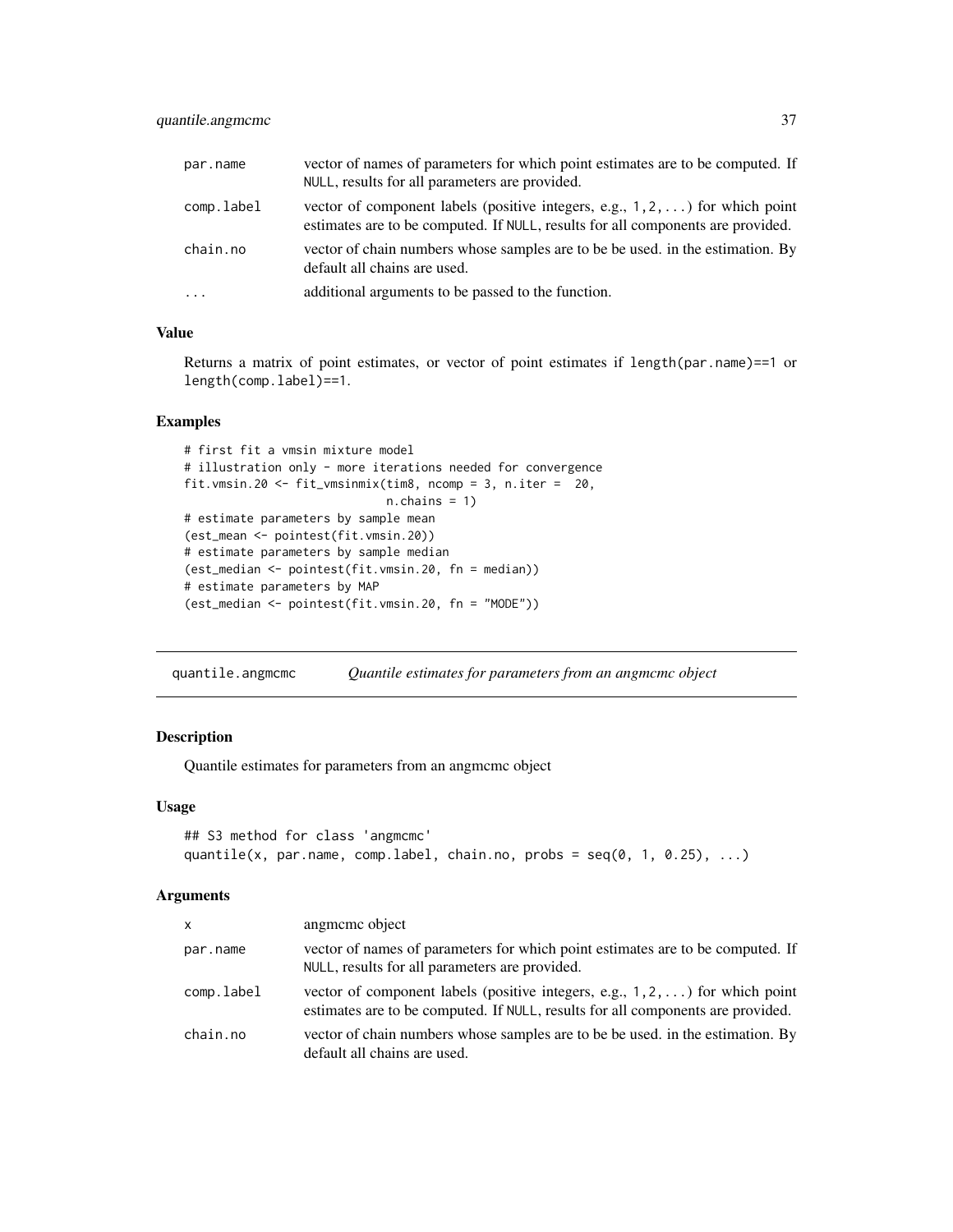<span id="page-37-0"></span>

| probs                   | numeric vector of probabilities with values in $[0, 1]$ . (Values up to '2e-14' out-<br>side that range are accepted and moved to the nearby endpoint.)          |
|-------------------------|------------------------------------------------------------------------------------------------------------------------------------------------------------------|
| $\cdot$ $\cdot$ $\cdot$ | further arguments to pass to quantile. In particular, $\text{probs} = \text{seq}(0, 1, 0.25)$<br>is the default vector of quantiles computed for each parameter. |

## Value

Returns a three dimensional array of quantiles, or a matrix (vector) of quantiles if one (or two) among par.name, comp.label, probs has length 1.

## Examples

```
# first fit a vmsin mixture model
# illustration only - more iterations needed for convergence
fit.vmsin.20 <- fit_vmsinmix(tim8, ncomp = 3, n.iter = 20,
                             n.chains = 1)
# 0.025th quantiles
(quant_025 <- quantile(fit.vmsin.20, prob = 0.025))
# 0.975th quantiles
(quant_975 <- quantile(fit.vmsin.20, prob = 0.975))
# default quantiles
(quant_def <- quantile(fit.vmsin.20))
```
#### rvm *The univariate von Mises distribution*

## Description

The univariate von Mises distribution

#### Usage

rvm(n, kappa = 1, mu =  $\theta$ )  $dvm(x, kappa = 1, mu = 0, log = FALSE)$ 

| n            | number of observations. Ignored if at least one of the other parameters have<br>length $k > 1$ , in which case, all the parameters are recycled to length k to produce<br>k random variates. |
|--------------|----------------------------------------------------------------------------------------------------------------------------------------------------------------------------------------------|
| kappa        | vector of concentration (inverse-variance) parameters; kappa $> 0$ .                                                                                                                         |
| mu           | vector of means.                                                                                                                                                                             |
| $\mathsf{x}$ | vector of angles (in radians) where the densities are to be evaluated.                                                                                                                       |
| log          | logical. Should the log density be returned instead?                                                                                                                                         |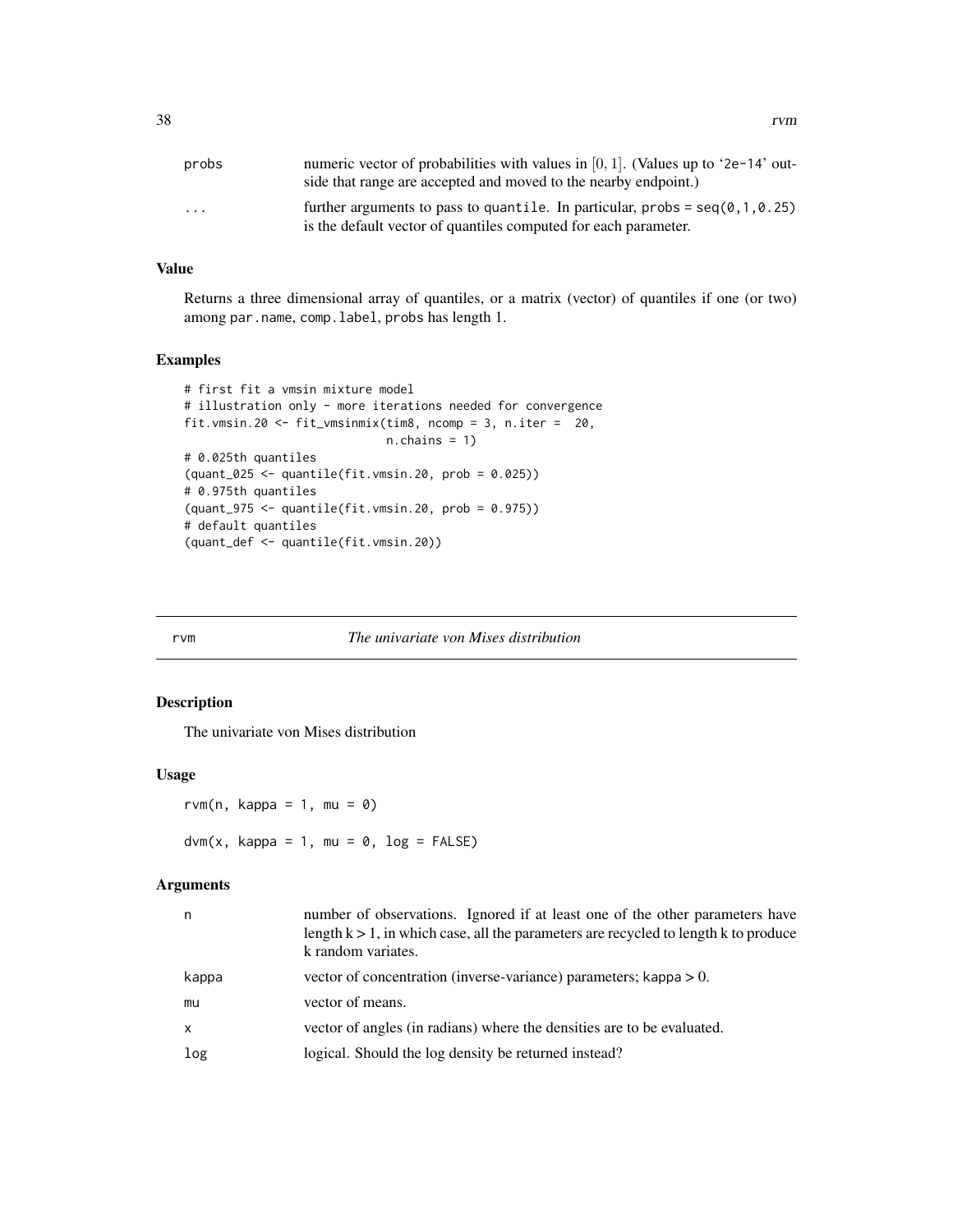## Details

If mu and kappa are not specified they assume the default values of 0 and 1 respectively.

The univariate von Mises distribution has density

$$
f(x) = 1/(2\pi I_0(\kappa)) \exp(\kappa \cos(x - mu))
$$

where  $I_0(\kappa)$  denotes the modified Bessel function of the first kind with order 0 evaluated at the point  $\kappa$ .

## Value

dvm gives the density and rvm generates random deviates.

#### Examples

```
kappa <-1:3mu < - 0:2x \le -1:10n < -10# when x and both parameters are scalars, dvm returns a single density
dvm(x[1], kappa[1], mu[1])
# when x is a vector but both the parameters are scalars, dmv returns a vector of
# densities calculated at each entry of x with the same parameters
dvm(x, kappa[1], mu[1])
# if x is scalar and at least one of the two paraemters is a vector, both parameters are
# recycled to the same length, and dvm returns a vector of with ith element being the
# density evaluated at x with parameter values kappa[i] and mu[i]
dvm(x[1], kappa, mu)
```
# if x and at least one of the two paraemters is a vector, x and the two parameters are # recycled to the same length, and dvm returns a vector of with ith element being the # density at ith element of the (recycled) x with parameter values kappa[i] and mu[i] dvm(x, kappa, mu)

```
# when parameters are all scalars, number of observations generated by rvm is n
rvm(n, kappa[1], mu[1])
```

```
# when at least one of the two parameters is a vector, both are recycled to the same length,
# n is ignored, and the number of observations generated by rvm is the same as the length of
# the recycled vectors
rvm(n, kappa, mu)
```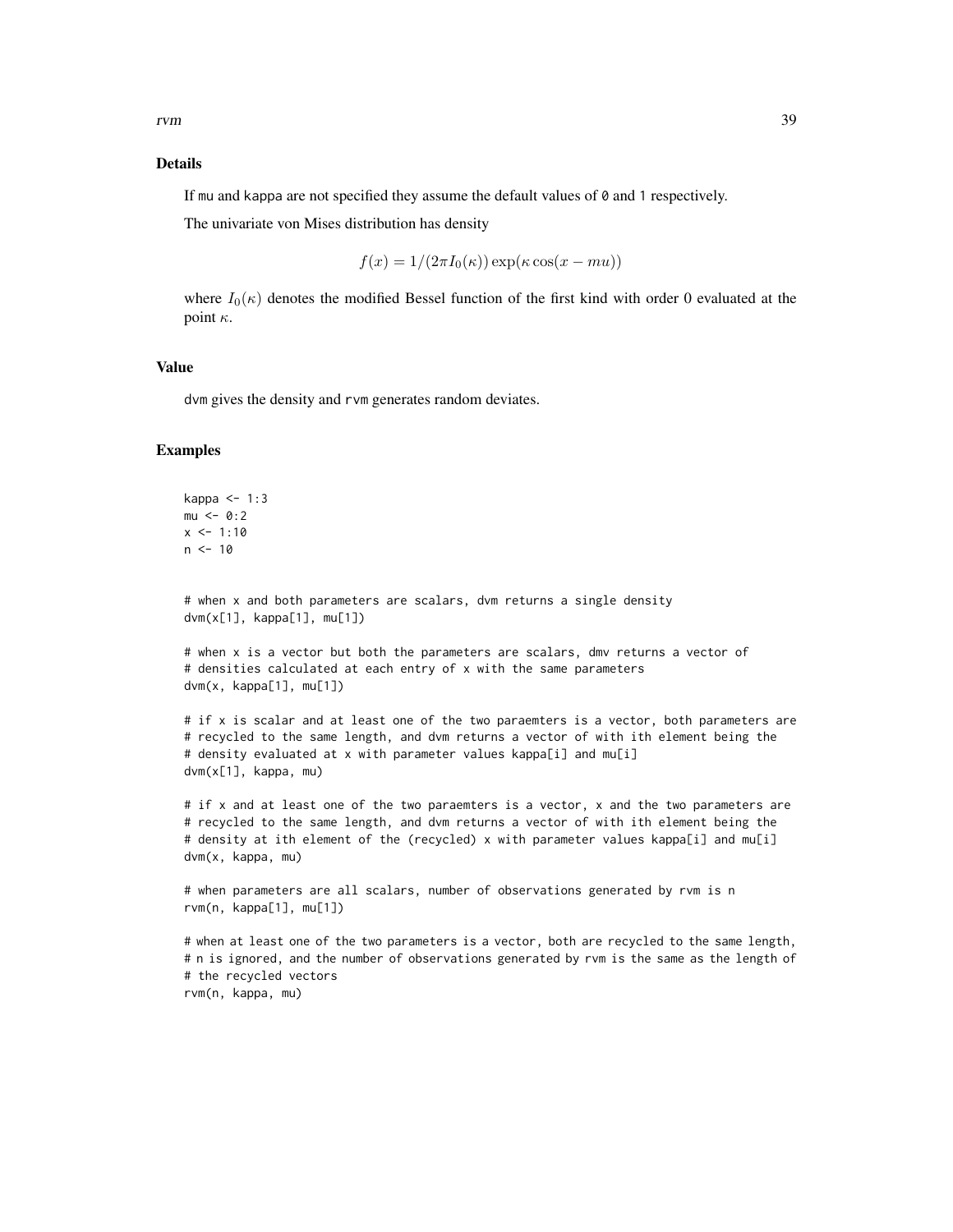<span id="page-39-0"></span>

## <span id="page-39-1"></span>Description

The bivariate von Mises cosine model

## Usage

```
rvmcos(
 n,
 kappa1 = 1,
 kappa2 = 1,
 kappa3 = 0,
 mu1 = 0,
 mu2 = 0,
 method = "naive")
dvmcos(
 x,
 kappa1 = 1,
 kappa2 = 1,
 kappa3 = \theta,
 mu1 = 0,mu2 = 0,
 log = FALSE,
  ...
)
```

| n                      | number of observations. Ignored if at least one of the other parameters have<br>length $k > 1$ , in which case, all the parameters are recycled to length k to produce<br>k random variates. |
|------------------------|----------------------------------------------------------------------------------------------------------------------------------------------------------------------------------------------|
| kappa1, kappa2, kappa3 |                                                                                                                                                                                              |
|                        | vectors of concentration parameters; kappa1, kappa2 > 0.                                                                                                                                     |
| $mu1$ , $mu2$          | vectors of mean parameters.                                                                                                                                                                  |
| method                 | Rejection sampling method to be used. Available choices are "naive" (default)<br>or "vmprop". See details.                                                                                   |
| $\mathsf{x}$           | bivariate vector or a two-column matrix with each row being a bivariate vector<br>of angles (in radians) where the densities are to be evaluated.                                            |
| log                    | logical. Should the log density be returned instead?                                                                                                                                         |
| $\cdots$               | additional arguments to be passed to dymcos. See details.                                                                                                                                    |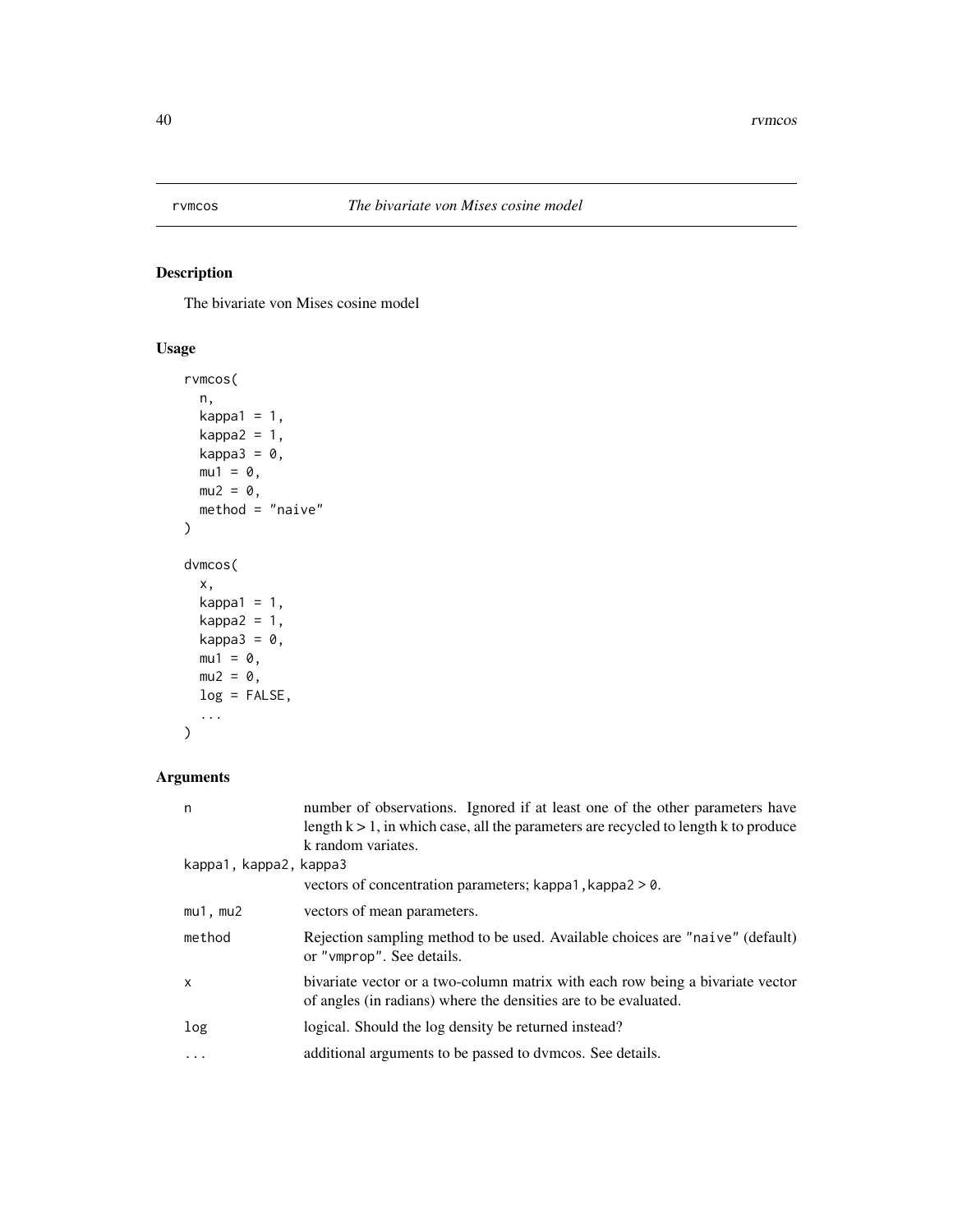<span id="page-40-0"></span>rvmcos 41

#### Details

The bivariate von Mises cosine model density at the point  $x = (x_1, x_2)$  is given by

$$
f(x) = C_c(\kappa_1, \kappa_2, \kappa_3) \exp(\kappa_1 \cos(T_1) + \kappa_2 \cos(T_2) + \kappa_3 \cos(T_1 - T_2))
$$

where

$$
T_1 = x_1 - \mu_1; T_2 = x_2 - \mu_2
$$

and  $C_c(\kappa_1, \kappa_2, \kappa_3)$  denotes the normalizing constant for the cosine model.

Because  $C_c$  involves an infinite alternating series with product of Bessel functions, if kappa3 < -5 or max(kappa1, kappa2, abs(kappa3)) > 50,  $C_c$  is evaluated numerically via (quasi) Monte carlo method for numerical stability. These (quasi) random numbers can be provided through the argument qrnd, which must be a two column matrix, with each element being a (quasi) random number between 0 and 1. Alternatively, if n\_qrnd is provided (and qrnd is missing), a two dimensional [sobol](#page-0-0) sequence of size n\_qrnd is generated via the function sobol from the R package qrng. If none of qrnd or n\_qrnd is available, a two dimensional sobol sequence of size 1e4 is used. By default Monte Carlo approximation is used only if kappa3 < -5 or max(kappa1, kappa2, abs(kappa3)) > 50. However, a forced Monte Carlo approximation can be made (irrespective of the choice of kappa1,kappa2 and kappa3) by setting force\_approx\_const = TRUE. See examples.

### Value

dvmcos gives the density and rvmcos generates random deviates.

#### Examples

```
kappa1 < -c(1, 2, 3)kappa2 \leq c(1, 6, 5)kappa3 < -c(0, 1, 2)mu1 \leftarrow c(1, 2, 5)mu2 \leq -c(0, 1, 3)x \leftarrow diag(2, 2)
n < -10# when x is a bivariate vector and parameters are all scalars,
# dvmcos returns single density
dvmcos(x[1, ], kappa1[1], kappa2[1], kappa3[1], mu1[1], mu2[1])
# when x is a two column matrix and parameters are all scalars,
# dmvsin returns a vector of densities calculated at the rows of
# x with the same parameters
dvmcos(x, kappa1[1], kappa2[1], kappa3[1], mu1[1], mu2[1])
# if x is a bivariate vector and at least one of the parameters is
# a vector, all parameters are recycled to the same length, and
# dvmcos returns a vector with ith element being the density
# evaluated at x with parameter values kappa1[i], kappa2[i],
# kappa3[i], mu1[i] and mu2[i]
dvmcos(x[1, ], kappa1, kappa2, kappa3, mu1, mu2)
# if x is a two column matrix and at least one of the parameters is
```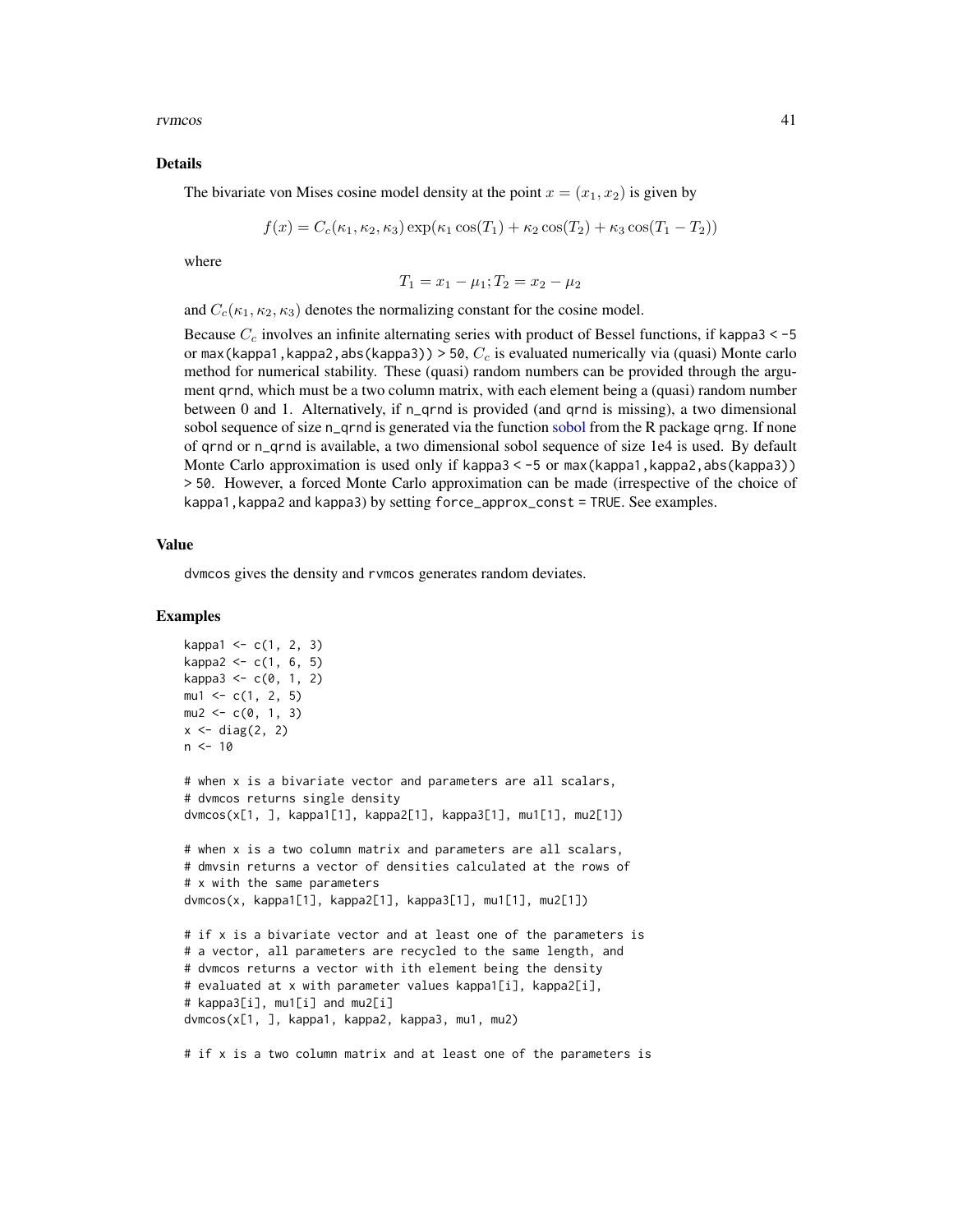#### 42 rvmcos

```
# a vector, rows of x and the parameters are recycled to the same
# length, and dvmcos returns a vector with ith element being the
# density evaluated at ith row of x with parameter values kappa1[i],
# kappa2[i], # kappa3[i], mu1[i] and mu2[i]
dvmcos(x, kappa1, kappa2, kappa3, mu1, mu2)
# when parameters are all scalars, number of observations generated
# by rvmcos is n
rvmcos(n, kappa1[1], kappa2[1], kappa3[1], mu1[1], mu2[1])
# when at least one of the parameters is a vector, all parameters are
# recycled to the same length, n is ignored, and the number of
# observations generated by rvmcos is the same as the length of the
# recycled vectors
rvmcos(n, kappa1, kappa2, kappa3, mu1, mu2)
## Not run:
## Visualizing (quasi) Monte Carlo based approximations of
## the normalizing constant through density evaluations.
# "good" setup, where the analytic formula for C_c can be
# calulated without numerical issues
# kappa1 = 1, kappa2 = 1, kappa3 = -2, mu1 = pi, mu2 = pi
n_qrnd <- (1:500)*20
# analytic
good.a <- dvmcos(c(3,3), 1, 1, -2, pi, pi, log=TRUE)
# using quasi Monte Carlo
good.q <- sapply(n_qrnd,
                 function(j)
                   dvmcos(c(3,3), 1, 1, -2, pi, pi,
                          log=TRUE, n_qrnd = j,
                          force_approx_const = TRUE))
# using ordinary Monte Carlo
set.seed(1)
good.r <- sapply(n_qrnd,
                 function(j)
                   dvmcos(c(3,3), 1, 1, -2, pi, pi,
                          log=TRUE,
                          qrnd = matrix(runif(2\starj), ncol = 2),
                          force_approx_const = TRUE))
plot(n_qrnd, good.q, ylim = range(good.a, good.q, good.r),
     col = "orange", type = "l",ylab = "",main = "dvmcos(c(3,3), 1, 1, -2, pi, pi, log = TRUE)")points(n_qrnd, good.r, col = "skyblue", type = "l")
abline(h = good.a, lty = 2, col = "grey")legend("topright",
      legend = c("Sobol", "Random", "Analytic"),
      col = c("orange", "skyblue", "grey"),
```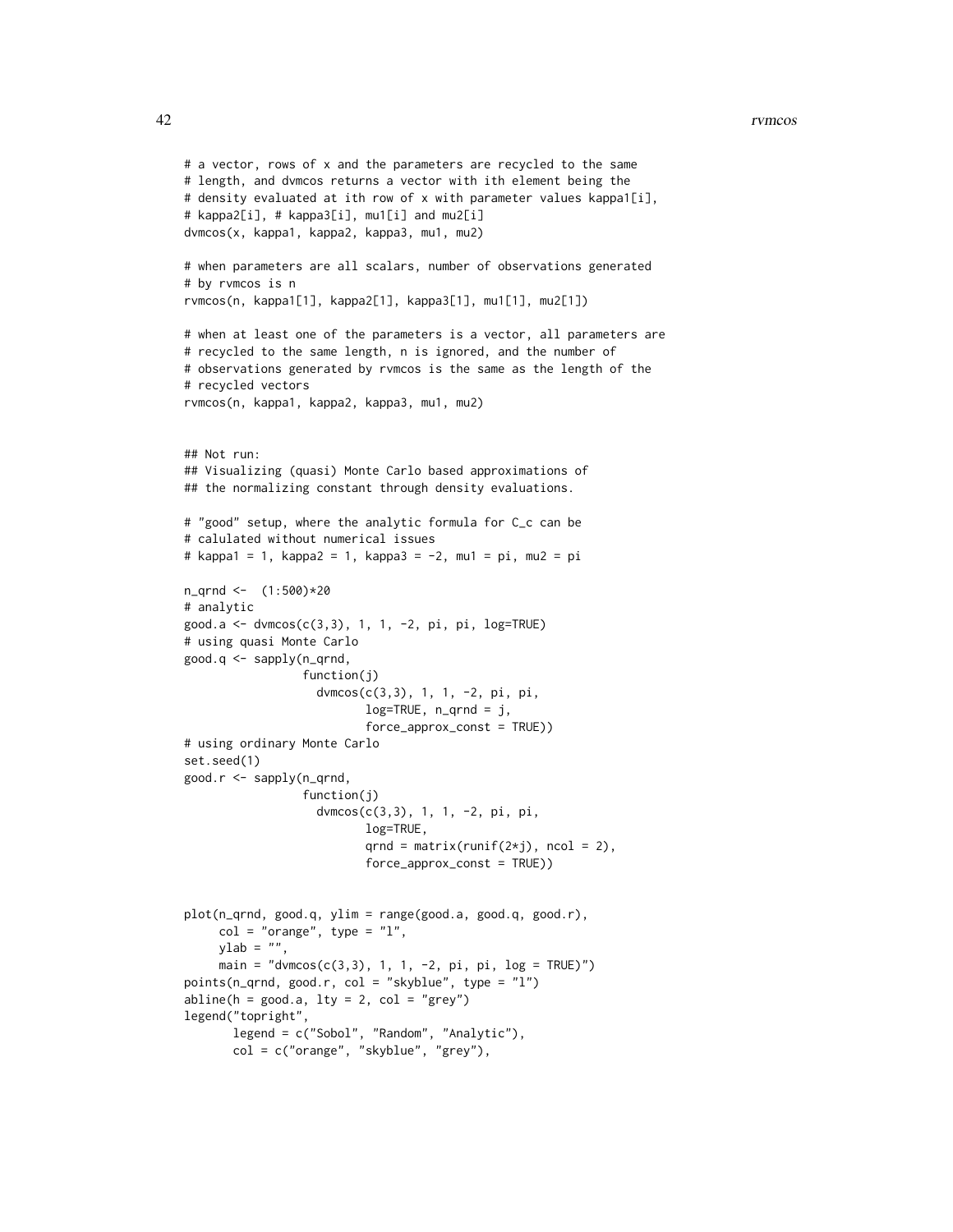$lty = c(1, 1, 2)$ 

```
# "bad" setup, where the calculating C_c
# numerically using the analytic formula is problematic
# kappa1 = 100, kappa2 = 100, kappa3 = -200, mu1 = pi, mu2 = pi
n_qrnd <- (1:500)*20
# using quasi Monte Carlo
bad.q <- sapply(n_qrnd,
                function(j)
                  dvmcos(c(3,3), 100, 100, -200, pi, pi,
                         log=TRUE, n_qrnd = j,
                         force_approx_const = TRUE))
# using ordinary Monte Carlo
set.seed(1)
bad.r <- sapply(n_qrnd,
                function(j)
                  dvmcos(c(3,3), 100, 100, -200, pi, pi,
                         log=TRUE,
                         qrnd = matrix(runif(2 \star j), ncol = 2),
                         force_approx_const = TRUE))
plot(n_qrnd, bad.q, ylim = range(bad.q, bad.r),
     col = "orange", type = "l",ylab = "",
     main = "dvmcos(c(3,3), 100, 100, -200, pi, pi, log = TRUE)")
points(n_qrnd, bad.r, col = "skyblue", type = "l")
legend("topright",
       legend = c("Sobol", "Random"),
       col = c("orange", "skyblue"), lty = 1)## End(Not run)
```
rvmcosmix *The bivariate von Mises cosine model mixtures*

## <span id="page-42-1"></span>**Description**

The bivariate von Mises cosine model mixtures

#### Usage

```
rvmcosmix(n, kappa1, kappa2, kappa3, mu1, mu2, pmix, method = "naive", ...)
dvmcosmix(x, kappa1, kappa2, kappa3, mu1, mu2, pmix, log = FALSE, ...)
```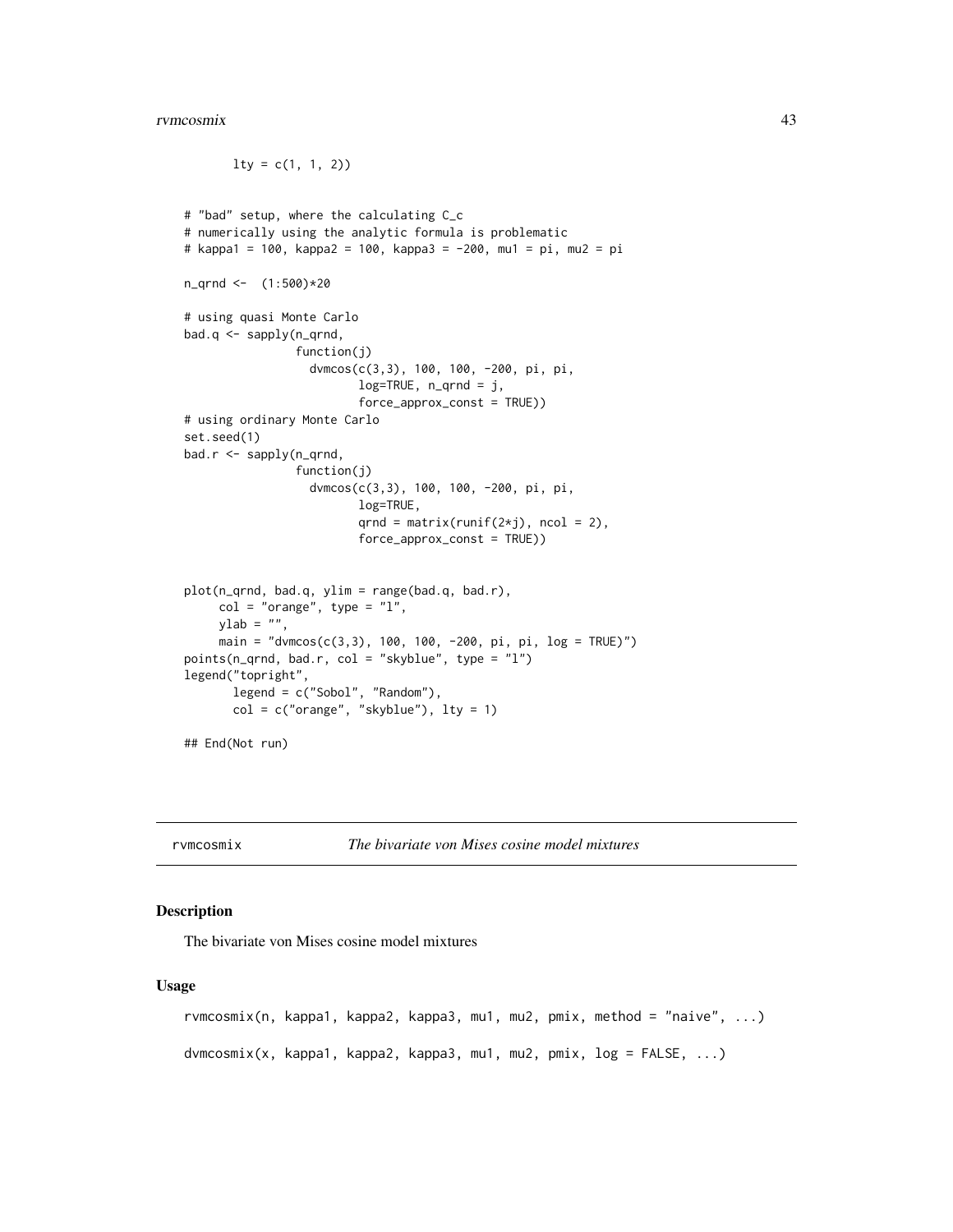#### <span id="page-43-0"></span>Arguments

| n<br>kappa1, kappa2, kappa3 | number of observations.                                                                                                         |
|-----------------------------|---------------------------------------------------------------------------------------------------------------------------------|
|                             | vectors of concentration parameters; kappa1, kappa2 $> 0$ for each component.                                                   |
| $mu1$ , $mu2$               | vectors of mean parameters.                                                                                                     |
| pmix                        | vector of mixture proportions.                                                                                                  |
| method                      | Rejection sampling method to be used. Available choices are "naive" (default)<br>or "vmprop". See details.                      |
| $\cdots$                    | additional arguments to be passed to dymcos. See details.                                                                       |
| $\mathsf{x}$                | matrix of angles (in radians) where the density is to be evaluated, with each row<br>being a single bivariate vector of angles. |
| log                         | logical. Should the log density be returned instead?                                                                            |

## Details

All the argument vectors pmix, kappa1, kappa2, kappa3, mu1 and mu2 must be of the same length (  $=$  component size of the mixture model), with j-th element corresponding to the j-th component of the mixture distribution.

The bivariate von Mises cosine model mixture distribution with component size  $K = \text{length}(pmx)$ has density

 $g(x) = \sum p[j] * f(x; \kappa_1[j], \kappa_2[j], \kappa_3[j], \mu_1[j], \mu_2[j])$ 

where the sum extends over j;  $p[j]; \kappa_1[j], \kappa_2[j], \kappa_3[j]$ ; and  $\mu_1[j], \mu_2[j]$  respectively denote the mixing proportion, the three concentration parameters and the two mean parameter for the  $j$ -th cluster,  $j = 1, ..., K$ , and  $f(.; \kappa_1, \kappa_2, \kappa_3, \mu_1, \mu_2)$  denotes the density function of the von Mises cosine model with concentration parameters  $\kappa_1, \kappa_2, \kappa_3$  and mean parameters  $\mu_1, \mu_2$ .

## Value

dvmcosmix computes the density and rvmcosmix generates random deviates from the mixture density.

## Examples

```
kappa1 < -c(1, 2, 3)kappa2 < -c(1, 6, 5)kappa3 < -c(0, 1, 2)mu1 \leq -c(1, 2, 5)mu2 \leq -c(0, 1, 3)pmix <- c(0.3, 0.4, 0.3)
x \leftarrow diag(2, 2)n < -10# mixture densities calculated at the rows of x
dvmcosmix(x, kappa1, kappa2, kappa3, mu1, mu2, pmix)
# number of observations generated from the mixture distribution is n
```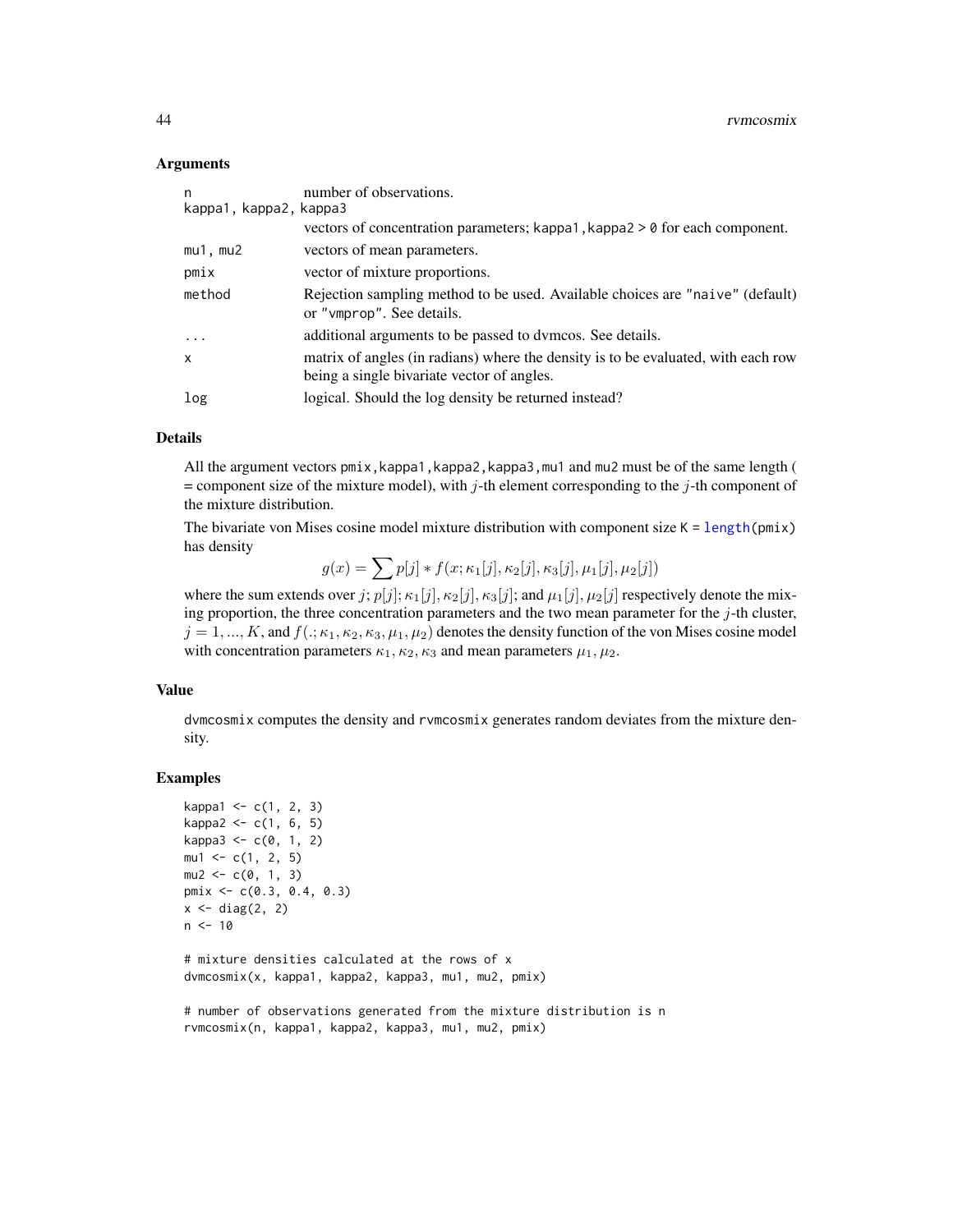<span id="page-44-0"></span>

## Description

The univariate von Mises mixtures

## Usage

```
rvmmix(n, kappa, mu, pmix)
dvmmix(x, kappa, mu, pmix, log = FALSE)
```
## Arguments

| n     | number of observations. Ignored if at least one of the other parameters have<br>length $k > 1$ , in which case, all the parameters are recycled to length k to produce<br>k random variates. |
|-------|----------------------------------------------------------------------------------------------------------------------------------------------------------------------------------------------|
| kappa | vector of component concentration (inverse-variance) parameters, kappa > 0.                                                                                                                  |
| mu    | vector of component means.                                                                                                                                                                   |
| pmix  | vector of mixing proportions.                                                                                                                                                                |
| X     | vector of angles (in radians) where the densities are to be evaluated.                                                                                                                       |
| log   | logical. Should the log density be returned instead?                                                                                                                                         |

## Details

pmix, mu and kappa must be of the same length, with  $j$ -th element corresponding to the  $j$ -th component of the mixture distribution.

The univariate von Mises mixture distribution with component size  $K = length(pmix)$  $K = length(pmix)$  $K = length(pmix)$  has density

$$
g(x) = p[1] * f(x; \kappa[1], \mu[1]) + ... + p[K] * f(x; \kappa[K], \mu[K])
$$

where  $p[j], \kappa[j], \mu[j]$  respectively denote the mixing proportion, concentration parameter and the mean parameter for the j-th component and  $f(.;\kappa,\mu)$  denotes the density function of the (univariate) von Mises distribution with mean parameter  $\mu$  and concentration parameter  $\kappa$ .

## Value

dvmmix computes the density and rvmmix generates random deviates from the mixture density.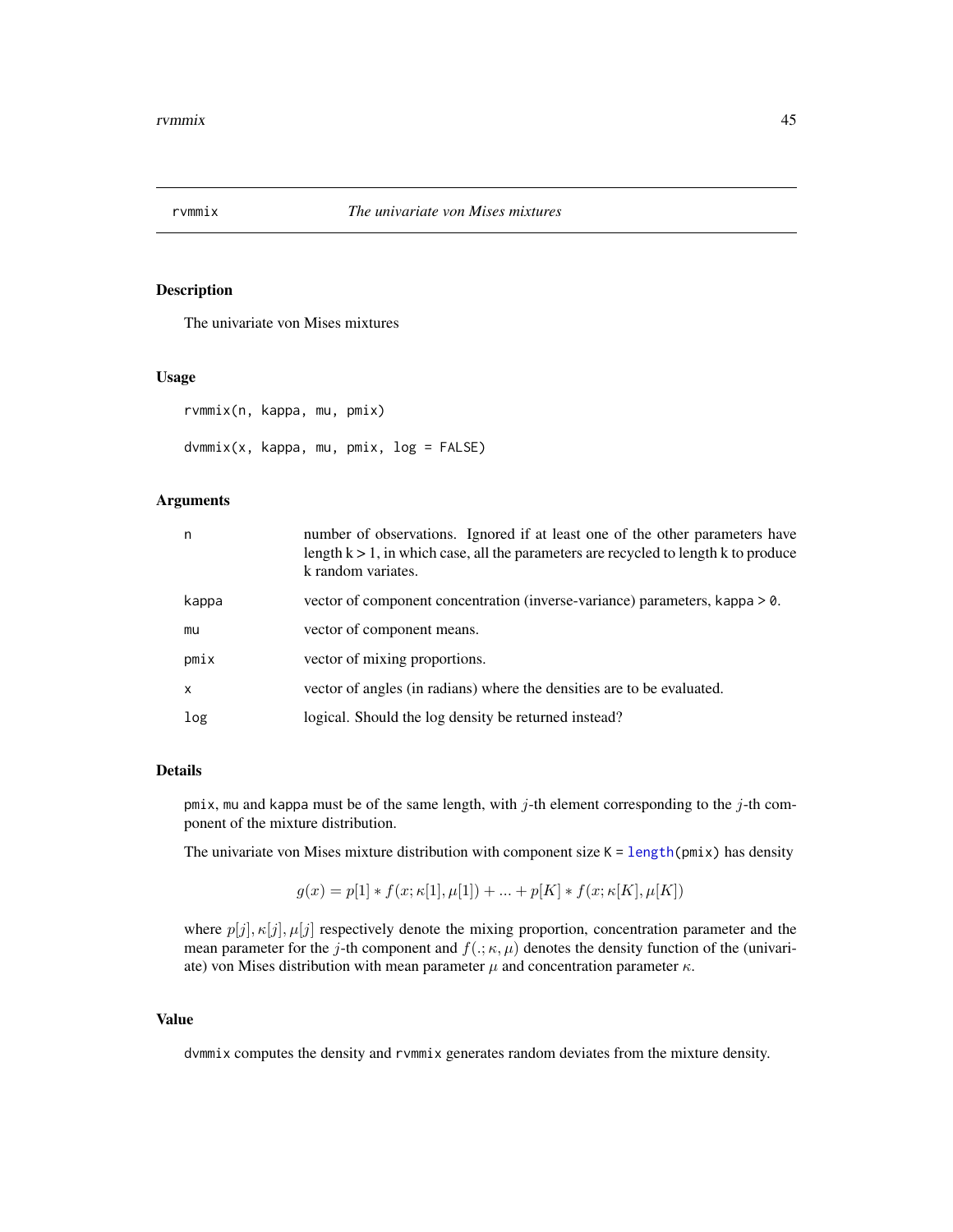## Examples

```
kappa <- 1:3
mu < -0:2pmix <- c(0.3, 0.3, 0.4)
x < -1:10n < -10# mixture densities calculated at each point in x
dvmmix(x, kappa, mu, pmix)
# number of observations generated from the mixture distribution is n
rvmmix(n, kappa, mu, pmix)
```
#### rvmsin *The bivariate von Mises sine model*

## Description

The bivariate von Mises sine model

## Usage

```
rvmsin(
  n,
 kappa1 = 1,
 kappa2 = 1,
 kappa3 = 0,
 mu1 = 0,
 mu2 = 0,
 method = "naive"
\mathcal{L}
```
## dvmsin(x, kappa1 = 1, kappa2 = 1, kappa3 = 0, mu1 = 0, mu2 = 0, log = FALSE)

| n                      | number of observations. Ignored if at least one of the other parameters have                                                                      |
|------------------------|---------------------------------------------------------------------------------------------------------------------------------------------------|
|                        | length $k > 1$ , in which case, all the parameters are recycled to length k to produce                                                            |
|                        | k random variates.                                                                                                                                |
| kappa1, kappa2, kappa3 |                                                                                                                                                   |
|                        | vectors of concentration parameters; kappa1, kappa2 $> 0$ .                                                                                       |
| $mu1$ , $mu2$          | vectors of mean parameters.                                                                                                                       |
| method                 | Rejection sampling method to be used. Available choices are "naive" (default)<br>or "vmprop". See details.                                        |
| $\mathsf{x}$           | bivariate vector or a two-column matrix with each row being a bivariate vector<br>of angles (in radians) where the densities are to be evaluated. |
| log                    | logical. Should the log density be returned instead?                                                                                              |

<span id="page-45-0"></span>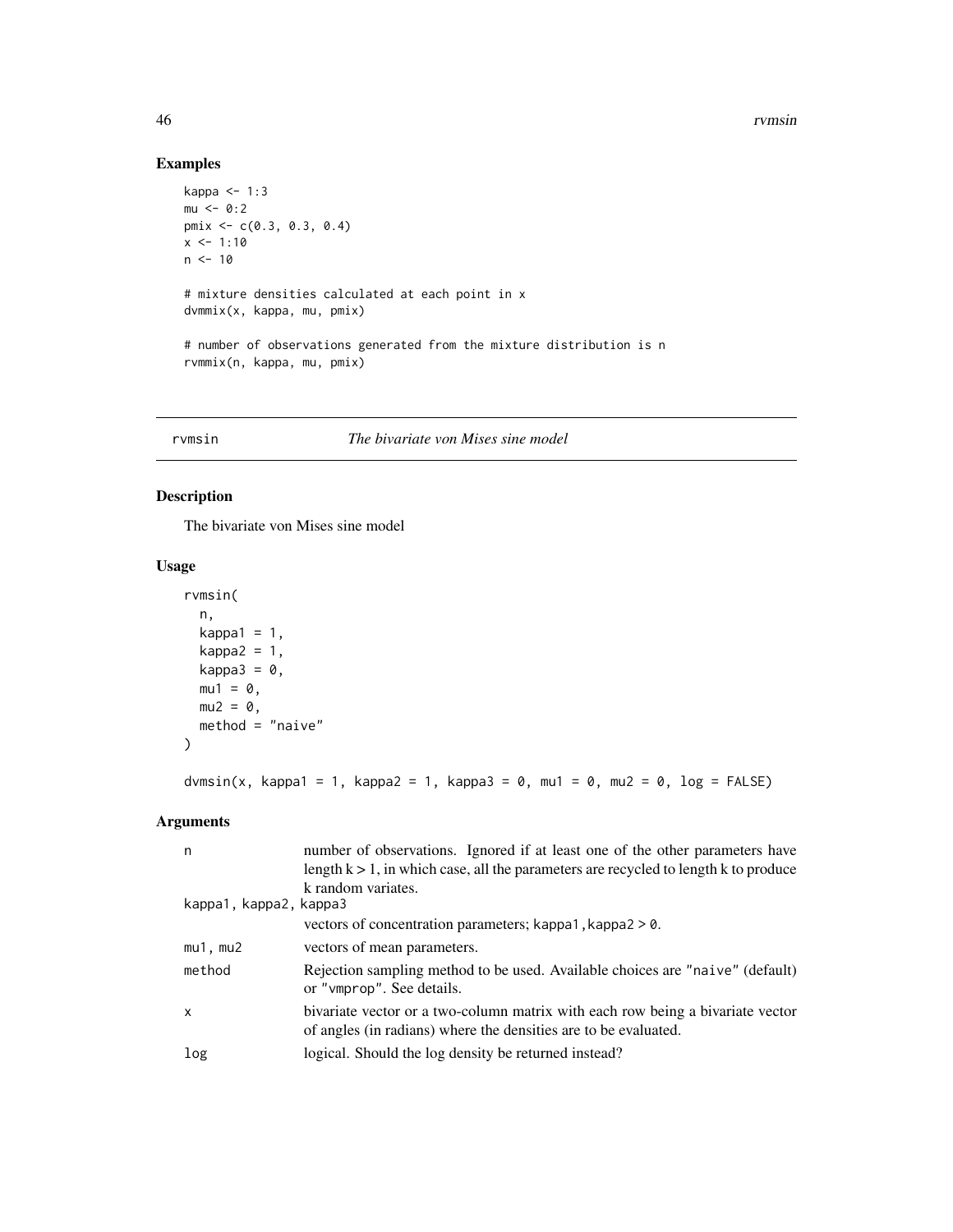rvmsin 47

#### Details

The bivariate von Mises sine model density at the point  $x = (x_1, x_2)$  is given by

$$
f(x) = C_s(\kappa_1, \kappa_2, \kappa_3) \exp(\kappa_1 \cos(T_1) + \kappa_2 \cos(T_2) + \kappa_3 \sin(T_1) \sin(T_2))
$$

where

$$
T_1 = x_1 - \mu_1; T_2 = x_2 - \mu_2
$$

and  $C_s(\kappa_1, \kappa_2, \kappa_3)$  denotes the normalizing constant for the sine model.

Two different rejection sampling methods are implemented for random generation. If method = "vmprop", then first the y-marginal is drawn from the associated marginal density, and then x is generated from the conditional distributio of x given y. The marginal generation of y is implemented in a rejection sampling scheme with proposal being either von Mises (if the target marginal density is unimodal), or a mixture of von Mises (if bimodal), with optimally chosen concentration. This the method suggested in Mardia et al. (2007). On the other hand, when method = "naive" (default) a (naive) bivariate rejection sampling scheme with (bivariate) uniform propsoal is used.

Note that although method = "vmprop" may provide better efficiency when the density is highly concentrated, it does have an (often substantial) overhead due to the optimziation step required to find a reasonable proposal concentration parameter. This can compensate the efficiency gains of this method, especially when n is not large.

## Value

dvmsin gives the density and rvmsin generates random deviates.

#### Examples

```
kappa1 < -c(1, 2, 3)kappa2 < -c(1, 6, 5)kappa3 < -c(0, 1, 2)mu1 \leq -c(1, 2, 5)mu2 < -c(0, 1, 3)x \leftarrow diag(2, 2)n < -10# when x is a bivariate vector and parameters are all scalars,
# dvmsin returns single density
dvmsin(x[1, ], kappa1[1], kappa2[1], kappa3[1], mu1[1], mu2[1])
# when x is a two column matrix and parameters are all scalars,
# dmvsin returns a vector of densities calculated at the rows of
# x with the same parameters
dvmsin(x, kappa1[1], kappa2[1], kappa3[1], mu1[1], mu2[1])
# if x is a bivariate vector and at least one of the parameters is
# a vector, all parameters are recycled to the same length, and
# dvmsin returns a vector of with ith element being the density
# evaluated at x with parameter values kappa1[i], kappa2[i],
# kappa3[i], mu1[i] and mu2[i]
dvmsin(x[1, ], kappa1, kappa2, kappa3, mu1, mu2)
```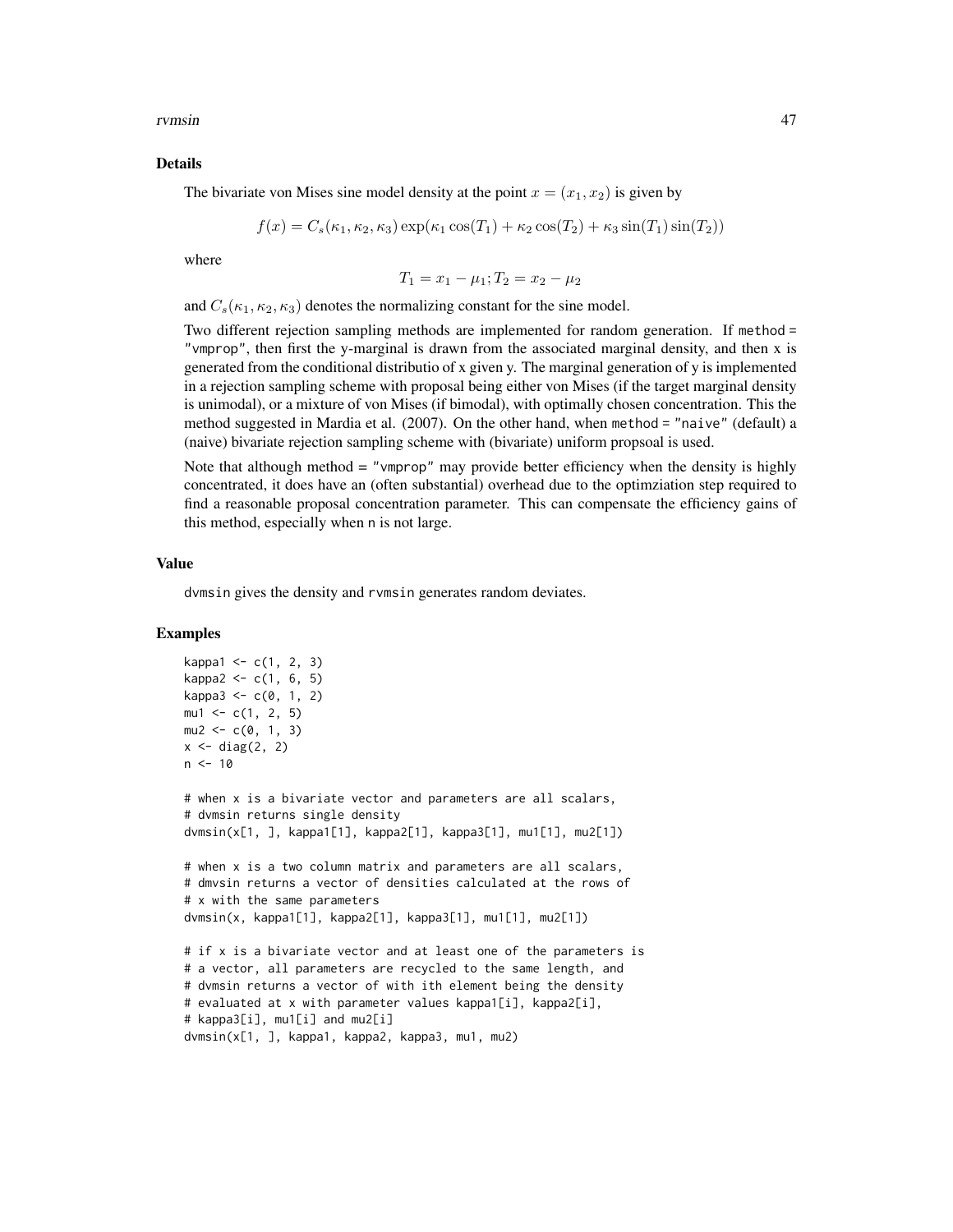```
# if x is a two column matrix and at least one of the parameters is
# a vector, rows of x and the parameters are recycled to the same
# length, and dvmsin returns a vector of with ith element being the
# density evaluated at ith row of x with parameter values kappa1[i],
# kappa2[i], # kappa3[i], mu1[i] and mu2[i]
dvmsin(x[1, ], kappa1, kappa2, kappa3, mu1, mu2)
# when parameters are all scalars, number of observations generated
# by rvmsin is n
rvmsin(n, kappa1[1], kappa2[1], kappa3[1], mu1[1], mu2[1])
# when at least one of the parameters is a vector, all parameters are
# recycled to the same length, n is ignored, and the number of
# observations generated by rvmsin is the same as the length of the
# recycled vectors
rvmsin(n, kappa1, kappa2, kappa3, mu1, mu2)
```
rvmsinmix *The bivariate von Mises sine model mixtures*

## <span id="page-47-1"></span>Description

The bivariate von Mises sine model mixtures

#### Usage

```
rvmsinmix(n, kappa1, kappa2, kappa3, mu1, mu2, pmix, method = "naive")
dvmsinmix(x, kappa1, kappa2, kappa3, mu1, mu2, pmix, log = FALSE)
```

| n                      | number of observations.                                                                                                         |
|------------------------|---------------------------------------------------------------------------------------------------------------------------------|
| kappa1, kappa2, kappa3 |                                                                                                                                 |
|                        | vectors of concentration parameters; kappa1, kappa2 $> 0$ for each component.                                                   |
| $mu1$ , $mu2$          | vectors of mean parameters.                                                                                                     |
| pmix                   | vector of mixture proportions.                                                                                                  |
| method                 | Rejection sampling method to be used. Available choices are "naive" (default)<br>or "vmprop". See details.                      |
| x                      | matrix of angles (in radians) where the density is to be evaluated, with each row<br>being a single bivariate vector of angles. |
| log                    | logical. Should the log density be returned instead?                                                                            |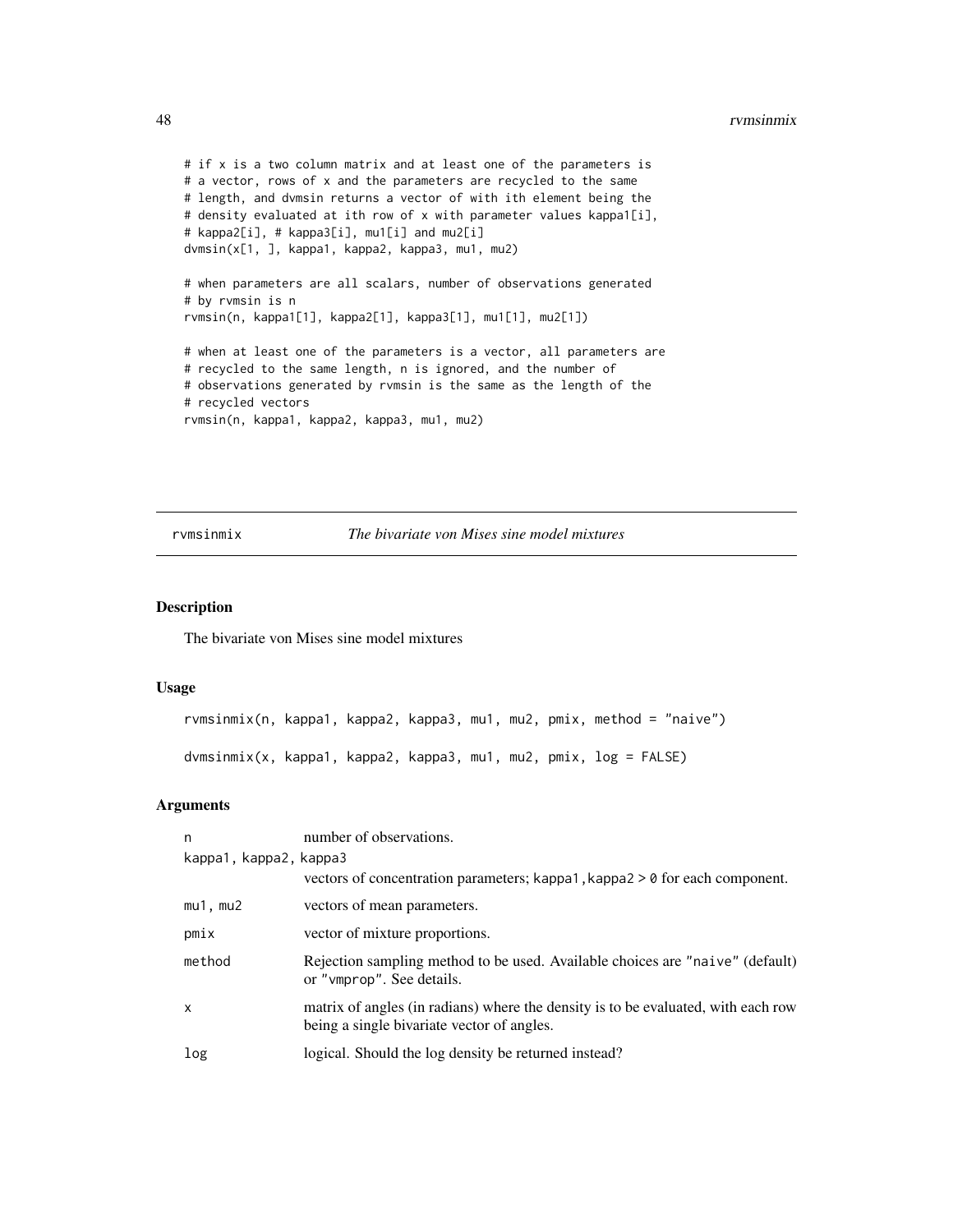#### <span id="page-48-0"></span>rwnorm 49

#### Details

All the argument vectors pmix,kappa1,kappa2,kappa3,mu1 and mu2 must be of the same length (  $=$  component size of the mixture model), with j-th element corresponding to the j-th component of the mixture distribution.

The bivariate von Mises sine model mixture distribution with component size  $K = length(p, mix)$  $K = length(p, mix)$  $K = length(p, mix)$ has density

$$
g(x) = \sum p[j] * f(x; \kappa_1[j], \kappa_2[j], \kappa_3[j], \mu_1[j], \mu_2[j])
$$

where the sum extends over j;  $p[j]; \kappa_1[j], \kappa_2[j], \kappa_3[j]$ ; and  $\mu_1[j], \mu_2[j]$  respectively denote the mixing proportion, the three concentration parameters and the two mean parameter for the  $j$ -th component,  $j = 1, ..., K$ , and  $f(.; \kappa_1, \kappa_2, \kappa_3, \mu_1, \mu_2)$  denotes the density function of the von Mises sine model with concentration parameters  $\kappa_1, \kappa_2, \kappa_3$  and mean parameters  $\mu_1, \mu_2$ .

#### Value

dvmsinmix computes the density (vector if x is a two column matrix with more than one row) and rvmsinmix generates random deviates from the mixture density.

#### Examples

```
kappa1 <- c(1, 2, 3)
kappa2 < -c(1, 6, 5)kappa3 < -c(0, 1, 2)mu1 \leftarrow c(1, 2, 5)mu2 \leq -c(0, 1, 3)pmix <- c(0.3, 0.4, 0.3)
x \leftarrow diag(2, 2)n < -10# mixture densities calculated at the rows of x
dvmsinmix(x, kappa1, kappa2, kappa3, mu1, mu2, pmix)
# number of observations generated from the mixture distribution is n
rvmsinmix(n, kappa1, kappa2, kappa3, mu1, mu2, pmix)
```
rwnorm *The univariate Wrapped Normal distribution*

#### Description

The univariate Wrapped Normal distribution

#### Usage

rwnorm( $n = 1$ , kappa = 1, mu = 0)  $d$ wnorm(x, kappa = 1, mu = 0, int.displ, log = FALSE)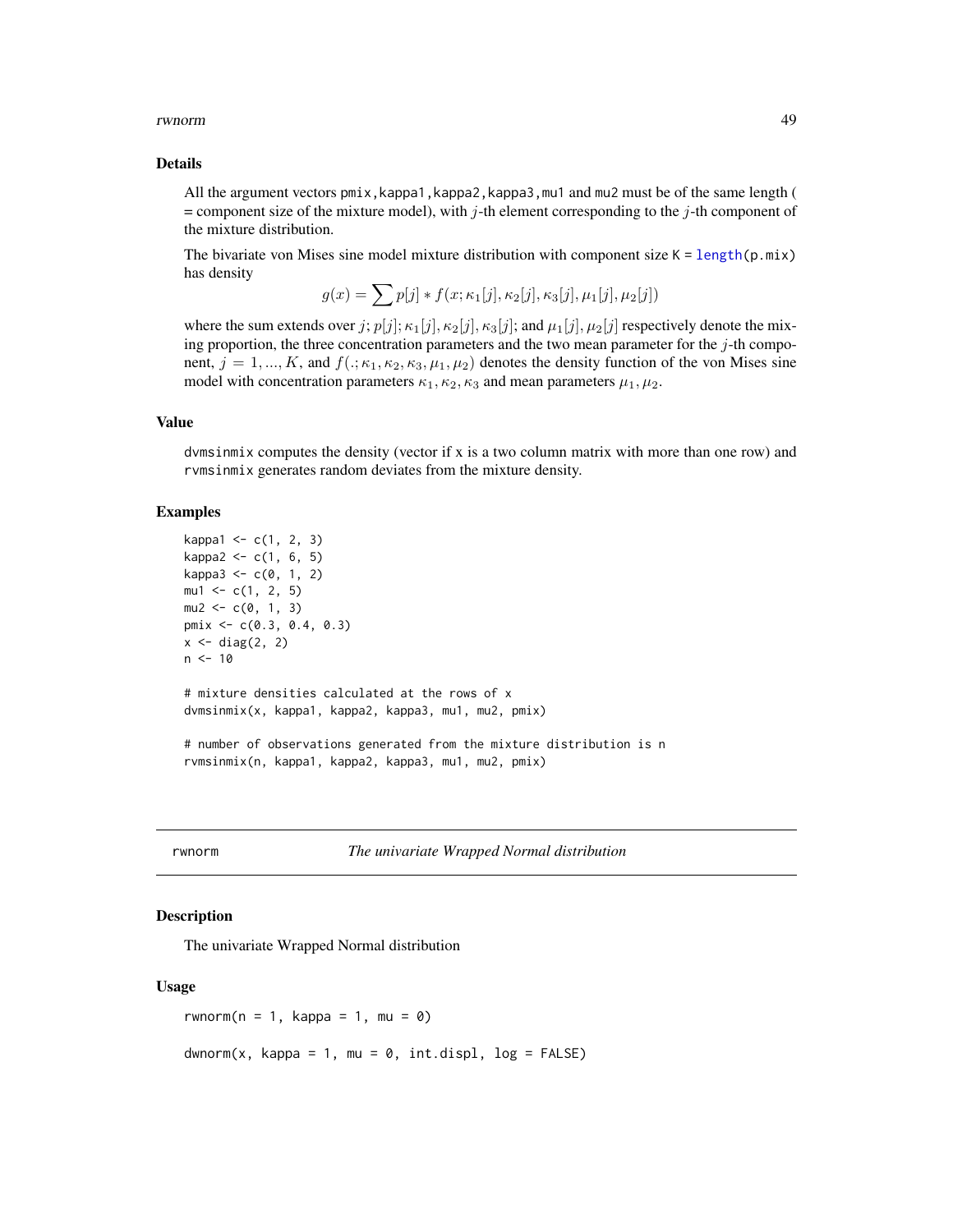#### Arguments

| n.           | number of observations. Ignored if at least one of the other parameters have<br>length $k > 1$ , in which case, all the parameters are recycled to length k to produce<br>k random variates.                        |
|--------------|---------------------------------------------------------------------------------------------------------------------------------------------------------------------------------------------------------------------|
| kappa        | vector of concentration (inverse-variance) parameters; kappa $> 0$ .                                                                                                                                                |
| mu           | vector of means.                                                                                                                                                                                                    |
| $\mathsf{x}$ | vector of angles (in radians) where the densities are to be evaluated.                                                                                                                                              |
| int.displ    | integer displacement. If $int.disp1 = M$ , then the infinite sum in the density<br>is approximated by a sum over $2^*M + 1$ elements. (See Details.) The allowed<br>values are $1, 2, 3, 4$ and $5$ . Default is 3. |
| log          | logical. Should the log density be returned instead?                                                                                                                                                                |

#### Details

If mu and kappa are not specified they assume the default values of 0 and 1 respectively.

The univariate wrapped normal distribution has density

$$
f(x) = \sqrt{\left(\frac{\kappa}{2\pi}\right)} \sum \exp(-\frac{\kappa}{2(x - \mu(2\pi\omega))^2})
$$

where the sum extends over all integers  $\omega$ , and is approximated by a sum over  $\omega$  in { $-M$ ,  $-M$  +  $1, ..., M - 1, M$  if int.displ = M.

## Value

dwnorm gives the density and rwnorm generates random deviates.

#### Examples

```
kappa \leq -1:3mu < - 0:2x \le -1:10n < -10
```
# when x and both parameters are scalars, dwnorm returns a single density dwnorm(x[1], kappa[1], mu[1])

# when x is a vector but both the parameters are scalars, dmv returns a vector of # densities calculated at each entry of x with the same parameters dwnorm(x, kappa[1], mu[1])

# if x is scalar and at least one of the two paraemters is a vector, both parameters are # recycled to the same length, and dwnorm returns a vector of with ith element being the # density evaluated at x with parameter values kappa[i] and mu[i] dwnorm(x[1], kappa, mu)

# if x and at least one of the two paraemters is a vector, x and the two parameters are # recycled to the same length, and dwnorm returns a vector of with ith element being the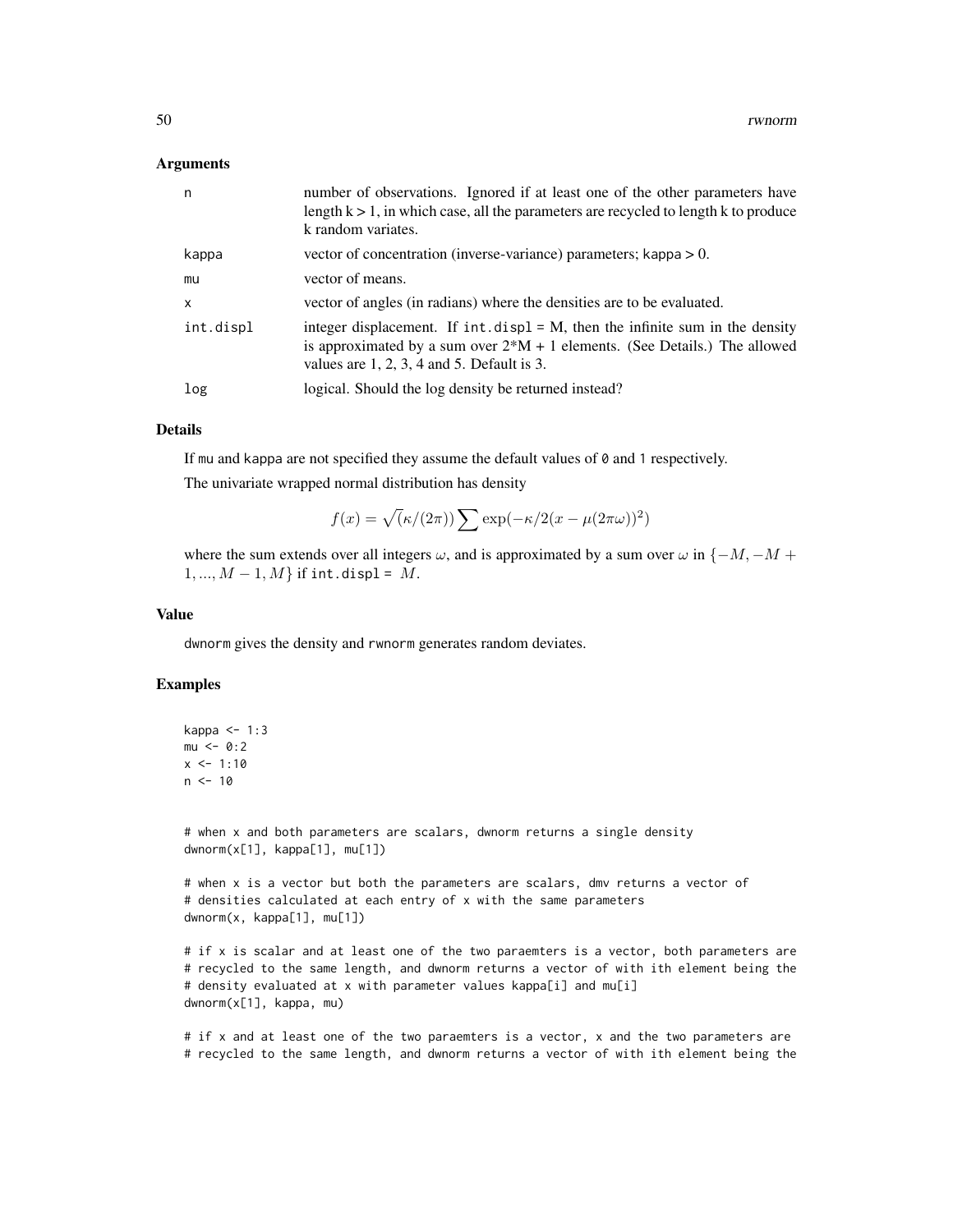#### <span id="page-50-0"></span> $r$ wnorm2 51

# density at ith element of the (recycled) x with parameter values kappa[i] and mu[i] dwnorm(x, kappa, mu) # when parameters are all scalars, number of observations generated by rwnorm is n rwnorm(n, kappa[1], mu[1]) # when at least one of the two parameters is a vector, both are recycled to the same length, # n is ignored, and the number of observations generated by rwnorm is the same as the length # of the recycled vectors

rwnorm(n, kappa, mu)

<span id="page-50-1"></span>rwnorm2 *The bivariate Wrapped Normal distribution*

## Description

The bivariate Wrapped Normal distribution

#### Usage

```
rwnorm2(n, kappa1 = 1, kappa2 = 1, kappa3 = 0, mu1 = 0, mu2 = 0, ...)
```

```
dwnorm2(
```

```
x,
kappa1 = 1,
kappa2 = 1,
kappa3 = 0,
mu1 = 0,
mu2 = 0,
int.displ,
log = FALSE
```
## Arguments

)

| n                      | number of observations. Ignored if at least one of the other parameters have<br>length $k > 1$ , in which case, all the parameters are recycled to length k to produce                                                     |
|------------------------|----------------------------------------------------------------------------------------------------------------------------------------------------------------------------------------------------------------------------|
| kappa1, kappa2, kappa3 | k random variates.                                                                                                                                                                                                         |
|                        | vectors of concentration parameters; kappa1, kappa2 $> 0$ , and kappa3 $\textdegree$ 2 < kappa1*kappa2.                                                                                                                    |
| $mu1$ , $mu2$          | vectors of mean parameters.                                                                                                                                                                                                |
| .                      | additional arguments passed to rmynorm from package mythorm                                                                                                                                                                |
| $\mathsf{x}$           | bivariate vector or a two-column matrix with each row being a bivariate vector<br>of angles (in radians) where the densities are to be evaluated.                                                                          |
| int.displ              | integer displacement. If $int.disp1 = M$ , then each infinite sum in the density<br>is approximated by a finite sum over $2*M + 1$ elements. (See Details.) The<br>allowed values are $1, 2, 3, 4$ and $5$ . Default is 3. |
| log                    | logical. Should the log density be returned instead?                                                                                                                                                                       |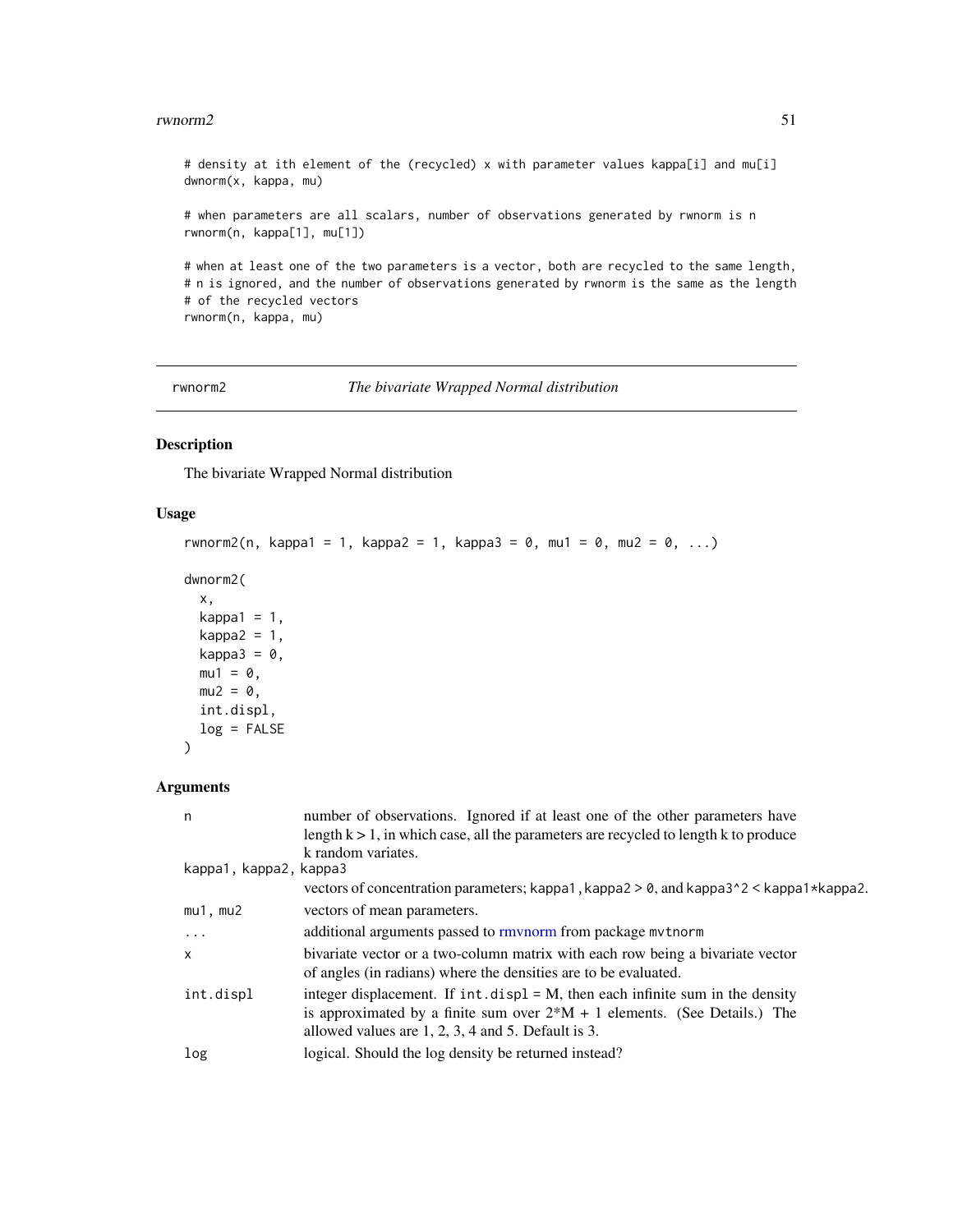#### Details

The bivariate wrapped normal density at the point  $x = (x_1, x_2)$  is given by,

$$
f(x) = \sqrt{((\kappa_1 \kappa_2 - (\kappa_3)^2))/(2\pi)} \sum \exp(-1/2 * (\kappa_1(T_1)^2 + \kappa_2(T_2)^2 + 2\kappa_3(T_1)(T_2)))
$$

where

$$
T_1 = T_1(x, \mu, \omega) = (x_1 - \mu_1(2\pi\omega_1))
$$
  

$$
T_2 = T_2(x, \mu, \omega) = (x_2 - \mu_1(2\pi\omega_2))
$$

the sum extends over all pairs of integers  $\omega = (\omega_1, \omega_2)$ , and is approximated by a sum over  $(\omega_1, \omega_2)$  $\inf \{-M, -M+1, ..., M-1, M\}^2$  if  $\text{int.disp1 = M}.$ 

Note that above density is essentially the "wrapped" version of a bivariate normal density with mean

$$
\mu = (\mu_1, \mu_2)
$$

and dispersion matrix  $\Sigma = \Delta^{-1}$ , where

$$
\Delta = \frac{\kappa_1}{\kappa_3} \frac{\kappa_3}{\kappa_2}.
$$

#### Value

dwnorm2 gives the density and rwnorm2 generates random deviates.

## Examples

```
kappa1 < -c(1, 2, 3)kappa2 < -c(1, 6, 5)kappa3 < -c(0, 1, 2)mu1 \leq -c(1, 2, 5)mu2 \leq -c(0, 1, 3)x \leftarrow diag(2, 2)n < -10# when x is a bivariate vector and parameters are all scalars,
# dwnorm2 returns single density
dwnorm2(x[1, ], kappa1[1], kappa2[1], kappa3[1], mu1[1], mu2[1])
# when x is a two column matrix and parameters are all scalars,
# dmvsin returns a vector of densities calculated at the rows of
# x with the same parameters
dwnorm2(x, kappa1[1], kappa2[1], kappa3[1], mu1[1], mu2[1])
# if x is a bivariate vector and at least one of the parameters is
# a vector, all parameters are recycled to the same length, and
# dwnorm2 returns a vector of with ith element being the density
# evaluated at x with parameter values kappa1[i], kappa2[i],
# kappa3[i], mu1[i] and mu2[i]
dwnorm2(x[1, ], kappa1, kappa2, kappa3, mu1, mu2)
```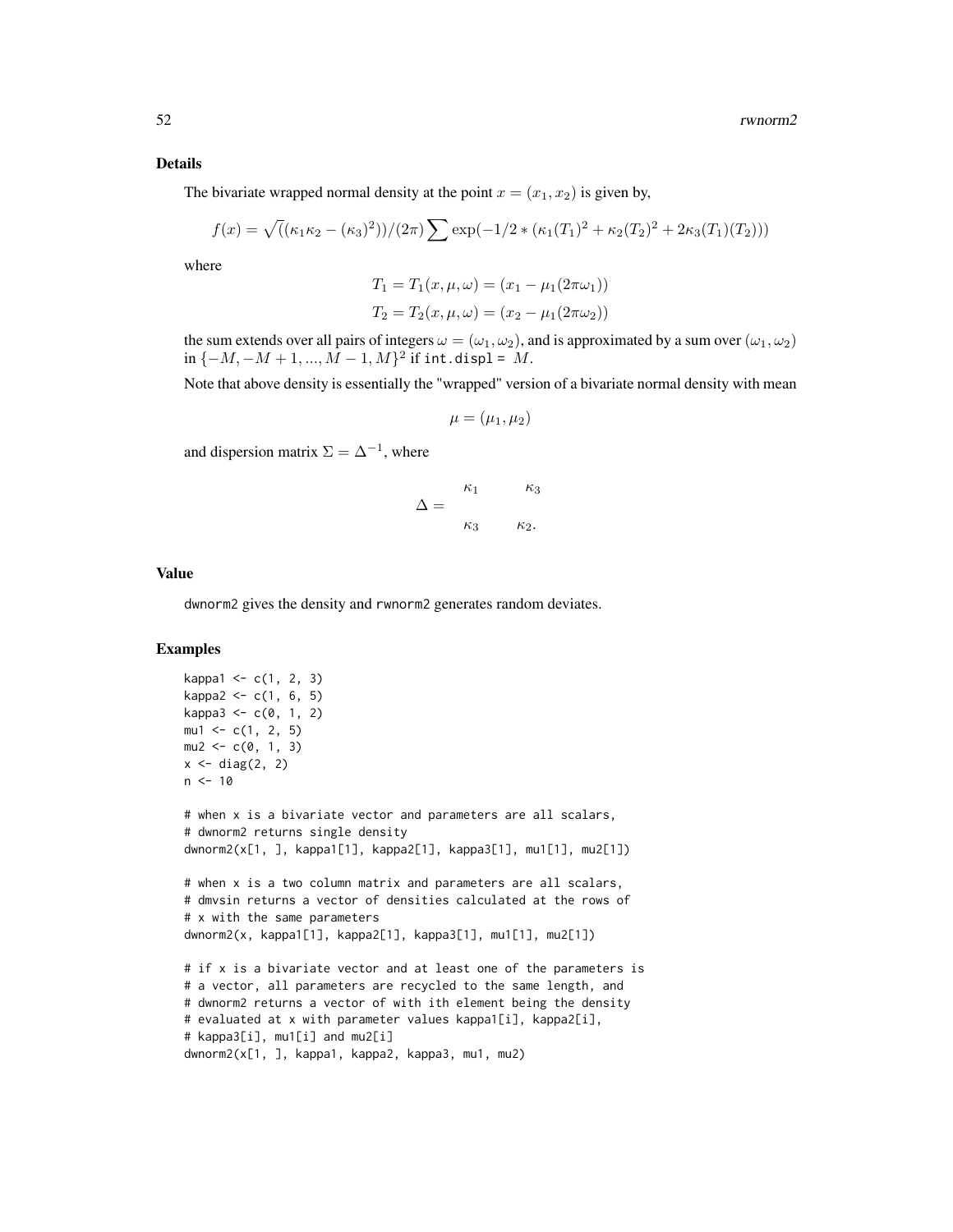#### <span id="page-52-0"></span>rwnorm2mix 53

```
# if x is a two column matrix and at least one of the parameters is
# a vector, rows of x and the parameters are recycled to the same
# length, and dwnorm2 returns a vector of with ith element being the
# density evaluated at ith row of x with parameter values kappa1[i],
# kappa2[i], # kappa3[i], mu1[i] and mu2[i]
dwnorm2(x, kappa1, kappa2, kappa3, mu1, mu2)
# when parameters are all scalars, number of observations generated
# by rwnorm2 is n
rwnorm2(n, kappa1[1], kappa2[1], kappa3[1], mu1[1], mu2[1])
# when at least one of the parameters is a vector, all parameters are
# recycled to the same length, n is ignored, and the number of
# observations generated by rwnorm2 is the same as the length of the
# recycled vectors
rwnorm2(n, kappa1, kappa2, kappa3, mu1, mu2)
```
## rwnorm2mix *The bivariate Wrapped Normal mixtures*

#### <span id="page-52-1"></span>Description

The bivariate Wrapped Normal mixtures

## Usage

```
rwnorm2mix(n, kappa1, kappa2, kappa3, mu1, mu2, pmix, ...)
dwnorm2mix(x, kappa1, kappa2, kappa3, mu1, mu2, pmix, int.displ, log = FALSE)
```

| n                      | number of observations.                                                                                                                                                                                                    |
|------------------------|----------------------------------------------------------------------------------------------------------------------------------------------------------------------------------------------------------------------------|
| kappa1, kappa2, kappa3 |                                                                                                                                                                                                                            |
|                        | vectors of concentration parameters; kappa1, kappa2 > 0, kappa3^2 < kappa1*kappa2<br>for each component.                                                                                                                   |
| $mu1$ , $mu2$          | vectors of mean parameters.                                                                                                                                                                                                |
| pmix                   | vector of mixture proportions.                                                                                                                                                                                             |
| $\ddots$ .             | additional arguments passed to rmynorm from package mythorm                                                                                                                                                                |
| $\times$               | matrix of angles (in radians) where the density is to be evaluated, with each row<br>being a single bivariate vector of angles.                                                                                            |
| int.displ              | integer displacement. If $int.$ displ = M, then each infinite sum in the density<br>is approximated by a finite sum over $2*M + 1$ elements. (See Details.) The<br>allowed values are $1, 2, 3, 4$ and $5$ . Default is 3. |
| log                    | logical. Should the log density be returned instead?                                                                                                                                                                       |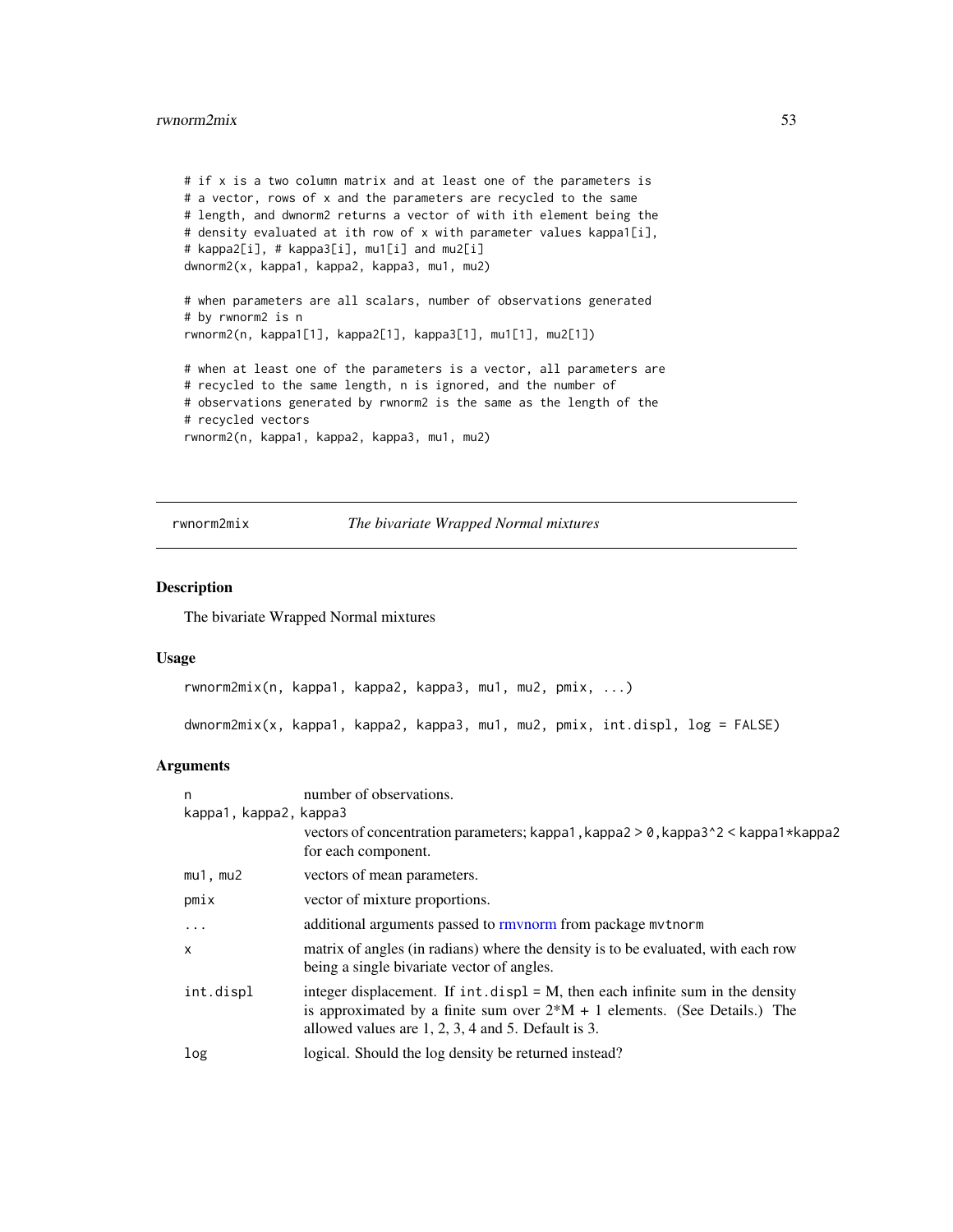#### <span id="page-53-0"></span>Details

All the argument vectors pmix,kappa1,kappa2,kappa3,mu1 and mu2 must be of the same length, with  $j$ -th element corresponding to the  $j$ -th component of the mixture distribution.

The bivariate wrapped normal mixture distribution with component size  $K = \text{length}(pmix)$  has density

$$
g(x) = \sum p[j] * f(x; \kappa_1[j], \kappa_2[j], \kappa_3[j], \mu_1[j], \mu_2[j])
$$

where the sum extends over j;  $p[j]; \kappa_1[j], \kappa_2[j], \kappa_3[j]$ ; and  $\mu_1[j], \mu_2[j]$  respectively denote the mixing proportion, the three concentration parameters and the two mean parameter for the  $j$ -th component,  $j = 1, ..., K$ , and  $f(.; \kappa_1, \kappa_2, \kappa_3, \mu_1, \mu_2)$  denotes the density function of the wrapped normal distribution with concentration parameters  $\kappa_1, \kappa_2, \kappa_3$  and mean parameters  $\mu_1, \mu_2$ .

## Value

dwnorm2mix computes the density and rwnorm2mix generates random deviates from the mixture density.

#### Examples

```
kappa1 < -c(1, 2, 3)kappa2 < -c(1, 6, 5)kappa3 < -c(0, 1, 2)mu1 \leq -c(1, 2, 5)mu2 < -c(0, 1, 3)pmix <- c(0.3, 0.4, 0.3)
x \leftarrow diag(2, 2)n < -10# mixture densities calculated at the rows of x
dwnorm2mix(x, kappa1, kappa2, kappa3, mu1, mu2, pmix)
# number of observations generated from the mixture distribution is n
rwnorm2mix(n, kappa1, kappa2, kappa3, mu1, mu2, pmix)
```
rwnormmix *The univariate Wrapped Normal mixtures*

## Description

The univariate Wrapped Normal mixtures

#### Usage

rwnormmix( $n = 1$ , kappa, mu, pmix)

 $d$ wnormmix(x, kappa, mu, pmix, int.displ = 3, log = FALSE)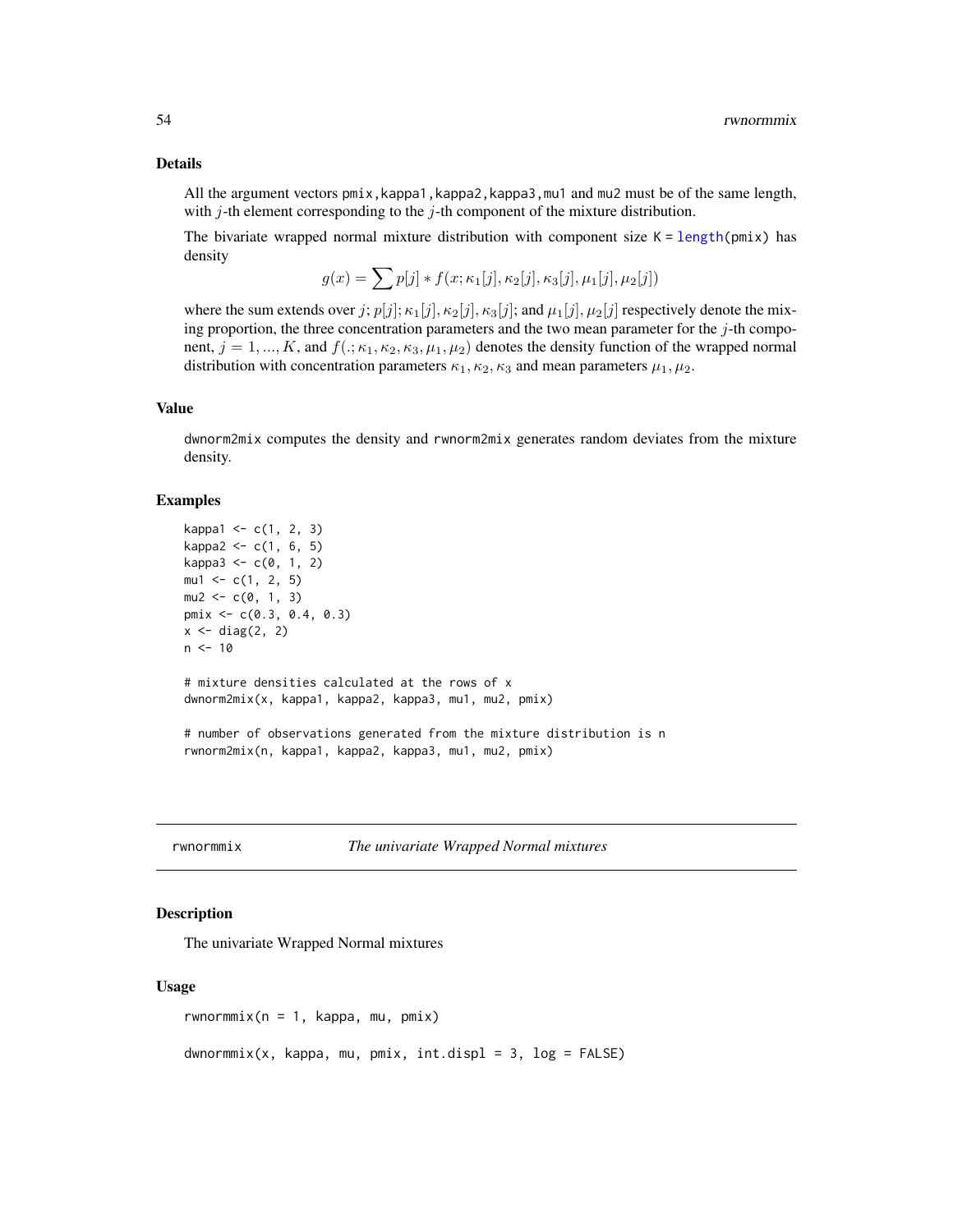#### <span id="page-54-0"></span>rwnormmix 55

#### Arguments

| n         | number of observations. Ignored if at least one of the other parameters have<br>length $k > 1$ , in which case, all the parameters are recycled to length k to produce<br>k random variates.                       |
|-----------|--------------------------------------------------------------------------------------------------------------------------------------------------------------------------------------------------------------------|
| kappa     | vector of component concentration (inverse-variance) parameters, kappa > 0.                                                                                                                                        |
| mu        | vector of component means.                                                                                                                                                                                         |
| pmix      | vector of mixing proportions.                                                                                                                                                                                      |
| x         | vector of angles (in radians) where the densities are to be evaluated.                                                                                                                                             |
| int.displ | integer displacement. If $int.disp1 = M$ , then the infinite sum in the density<br>is approximated by a sum over $2*M + 1$ elements. (See Details.) The allowed<br>values are $1, 2, 3, 4$ and $5$ . Default is 3. |
| log       | logical. Should the log density be returned instead?                                                                                                                                                               |

## Details

pmix, mu and kappa must be of the same length, with  $j$ -th element corresponding to the  $j$ -th component of the mixture distribution.

The univariate wrapped normal mixture distribution with component size  $K = length(pmix)$  $K = length(pmix)$  $K = length(pmix)$  has density

 $g(x) = p[1] * f(x; \kappa[1], \mu[1]) + ... + p[K] * f(x; \kappa[K], \mu[K])$ 

where  $p[j], \kappa[j], \mu[j]$  respectively denote the mixing proportion, concentration parameter and the mean parameter for the j-th component and  $f(.;\kappa,\mu)$  denotes the density function of the (univariate) wrapped normal distribution with mean parameter  $\mu$  and concentration parameter  $\kappa$ .

#### Value

dwnormmix computes the density and rwnormmix generates random deviates from the mixture density.

#### Examples

```
kappa <- 1:3
mu < -0:2pmix <- c(0.3, 0.3, 0.4)
x \le -1:10n < -10# mixture densities calculated at each point in x
dwnormmix(x, kappa, mu, pmix)
# number of observations generated from the mixture distribution is n
rwnormmix(n, kappa, mu, pmix)
```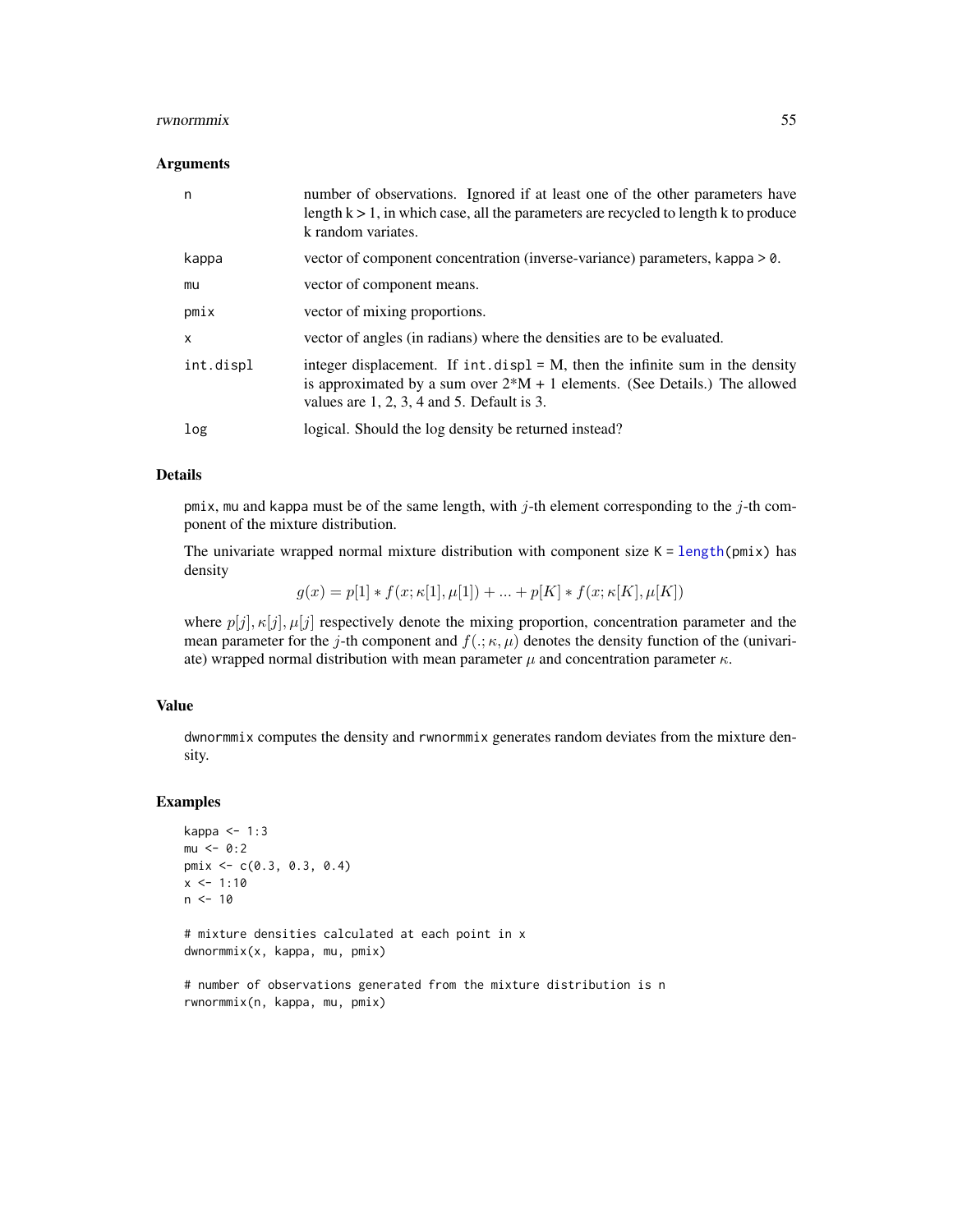<span id="page-55-0"></span>

## Description

Select chains from angmcmc objects

## Usage

```
select_chains(object, chain.no, ...)
```
#### Arguments

| object   | angular MCMC object.                                                                  |
|----------|---------------------------------------------------------------------------------------|
| chain.no | labels of chains to be retained in the final sample. If missing, all chains are used. |
| $\cdots$ | unused                                                                                |

## Value

Returns another angmcmc object with only selected chains passed through chain.no

#### Examples

```
# illustration only - more iterations needed for convergence
fit.vmsin.20 <- fit_vmsinmix(tim8, ncomp = 3, n.iter = 20,
                            L = c(10, 12), chains_parallel = FALSE,
                            n.chains = 2)
fit.vmsin.20
fit.vmsin.20.1 <- select_chains(fit.vmsin.20, 1)
fit.vmsin.20.1
```
summary.angmcmc *Summary statistics for parameters from an angmcmc object*

## Description

Summary statistics for parameters from an angmcmc object

#### Usage

```
## S3 method for class 'angmcmc'
summary(object, par.name, comp.label, chain.no, ...)
```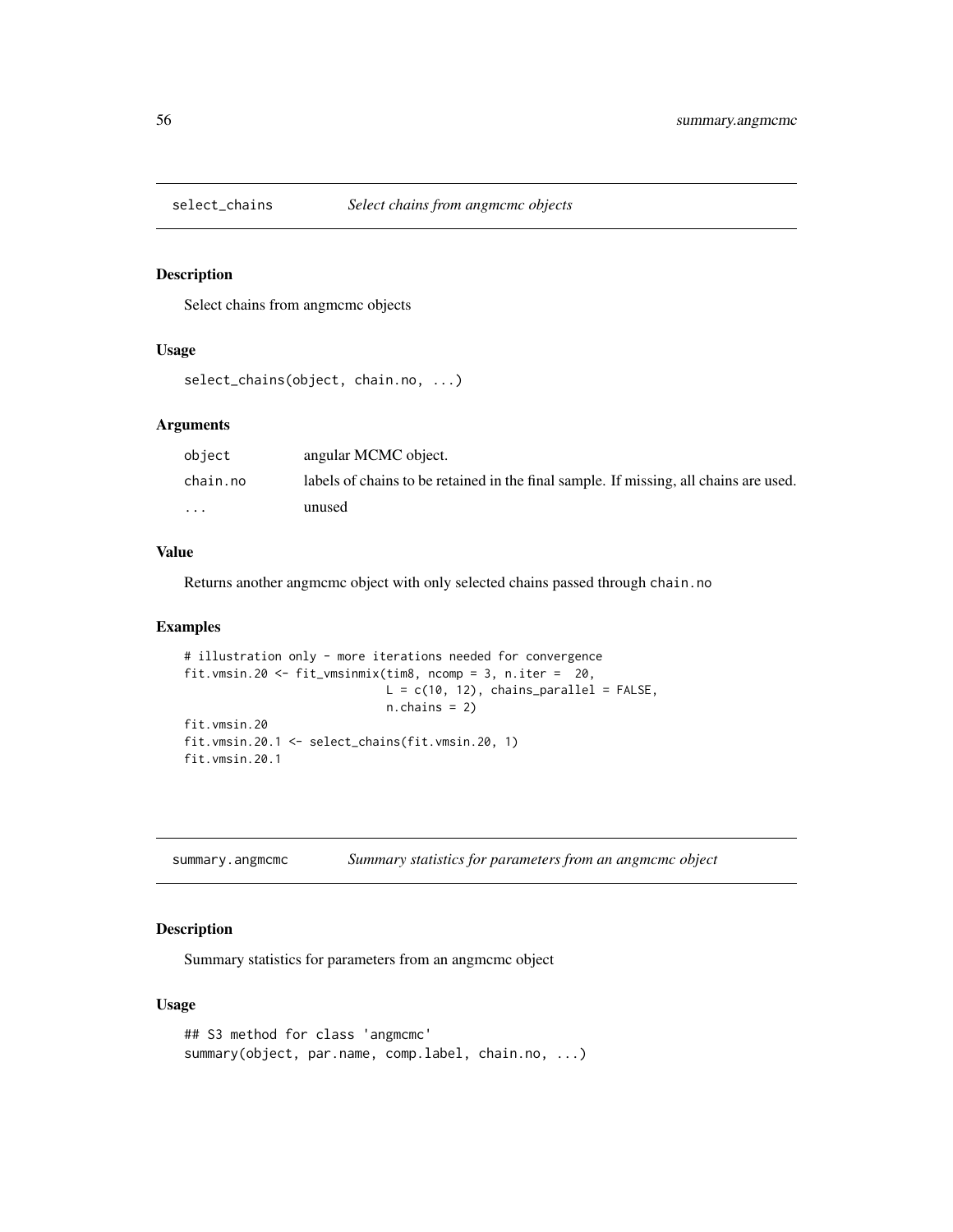## <span id="page-56-0"></span>surface\_model 57

#### Arguments

| object     | angular MCMC object.                                                                                                                                                     |
|------------|--------------------------------------------------------------------------------------------------------------------------------------------------------------------------|
| par.name   | vector of names of parameters for which point estimates are to be computed. If<br>NULL, results for all parameters are provided.                                         |
| comp.label | vector of component labels (positive integers, e.g., $1, 2, \ldots$ ) for which point<br>estimates are to be computed. If NULL, results for all components are provided. |
| chain.no   | vector of chain numbers whose samples are to be be used. in the estimation. By<br>default all chains are used.                                                           |
| $\cdot$    | additional arguments affecting the summary produced.                                                                                                                     |

## Details

Computes (after thinning and discarding burn-in) point estimates with 95% posterior credible sets for all components and all parameters, together with the sample averages of log likelihood and log posterior density.

## Value

Returns a list with elements estimate, lower, upper, llik and lpd. estimate is itself a list with three elements: mean, median and mode providing the sample mean, sample median and (sample) MAP estimates.

Note that summary. angmcmc has its own print method, providing a table the estimated mean and 95% credible intervals for each parameter

#### Examples

# illustration only - more iterations needed for convergence fit.vmsin.20 <- fit\_vmsinmix(tim8, ncomp = 3, n.iter = 20, n.chains = 1) summary(fit.vmsin.20)

surface\_model *Surface for bivariate angular mixture model densities*

#### Description

Surface for bivariate angular mixture model densities

## Usage

```
surface_model(
 model = "vmsin",
 kappa1,
  kappa2,
  kappa3,
```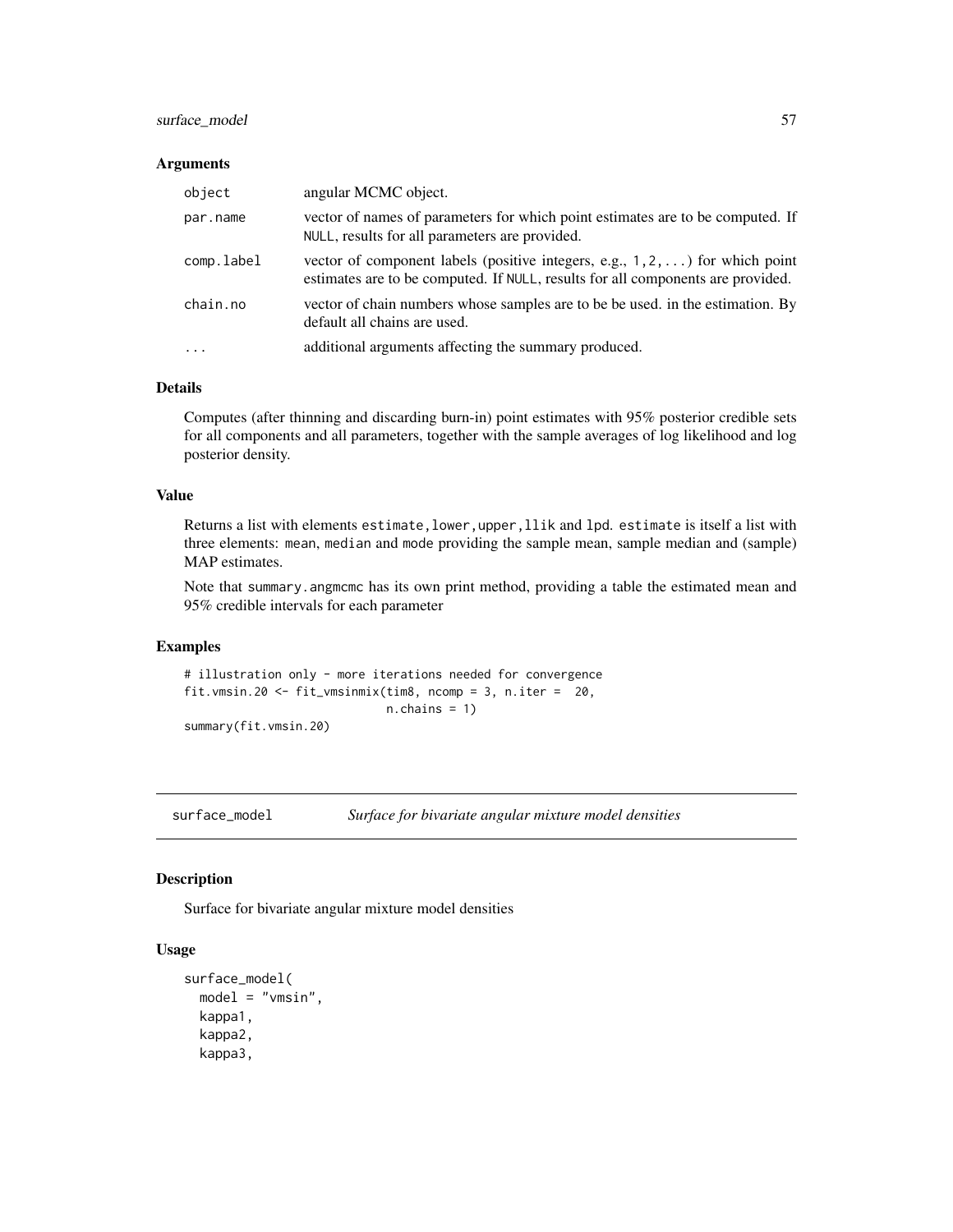```
mu1,
 mu2,
 pmix = rep(1/length(kappa1), length(kappa1)),
 xpoints = seq(0, 2 * pi, length.out = 30),
  ypoints = seq(0, 2 * pi, length.out = 30),
  log.density = FALSE,
  xlab = "x",
 ylab = "y",
  zlab = ifelse(log.density, "Log Density", "Density"),
 main,
  ...
)
```
#### Arguments

| bivariate angular model whose mixture is of interest. Must be one of "vmsin",                                                               |  |  |
|---------------------------------------------------------------------------------------------------------------------------------------------|--|--|
| "vmcos" and "wnorm2".                                                                                                                       |  |  |
| kappa1, kappa2, kappa3, mu1, mu2, pmix                                                                                                      |  |  |
| model parameters and mixing proportions. See the respective mixture model<br>densities (dymsinmix, dymcosmix, dwnorm2mix) for more details. |  |  |
| Points on the first (x-) coordinate where the density is to be evaluated. Default<br>to seq(0, $2 \times pi$ , length.out=100).             |  |  |
| Points on the first (x-) coordinate where the density is to be evaluated. Default<br>to seq(0, $2 \times pi$ , length.out=100).             |  |  |
| logical. Should log density be used for the plot?                                                                                           |  |  |
| xlab, ylab, zlab, main                                                                                                                      |  |  |
| graphical parameters passed to lattice:: wireframe                                                                                          |  |  |
| additional arguments passed to lattice::wireframe                                                                                           |  |  |
|                                                                                                                                             |  |  |

#### Examples

```
surface_model('vmsin', 1, 1, 1.5, pi, pi)
surface_model('vmcos', 1, 1, 1.5, pi, pi)
```
tim8 *Backbone Dihedral Angles of Triose Phosphate Isomerase (8TIM)*

#### Description

A dataset consisting of 490 pairs of backbone dihedral angles (in radian scale  $[0, 2\pi)$ )  $(\phi, \psi)$  for the protein Triose Phosphate Isomerase (8TIM). The angles were obtained first by using the DSSP software on the PDB file for 8TIM to get the backbone angles (in degrees), and then by converting all angles into radians. Due to the presence of different secondary structures (helices, sheets and loops) in the protein, the angular data show considerable variability, and is multimodal with noticeably distinct clusters.

<span id="page-57-0"></span>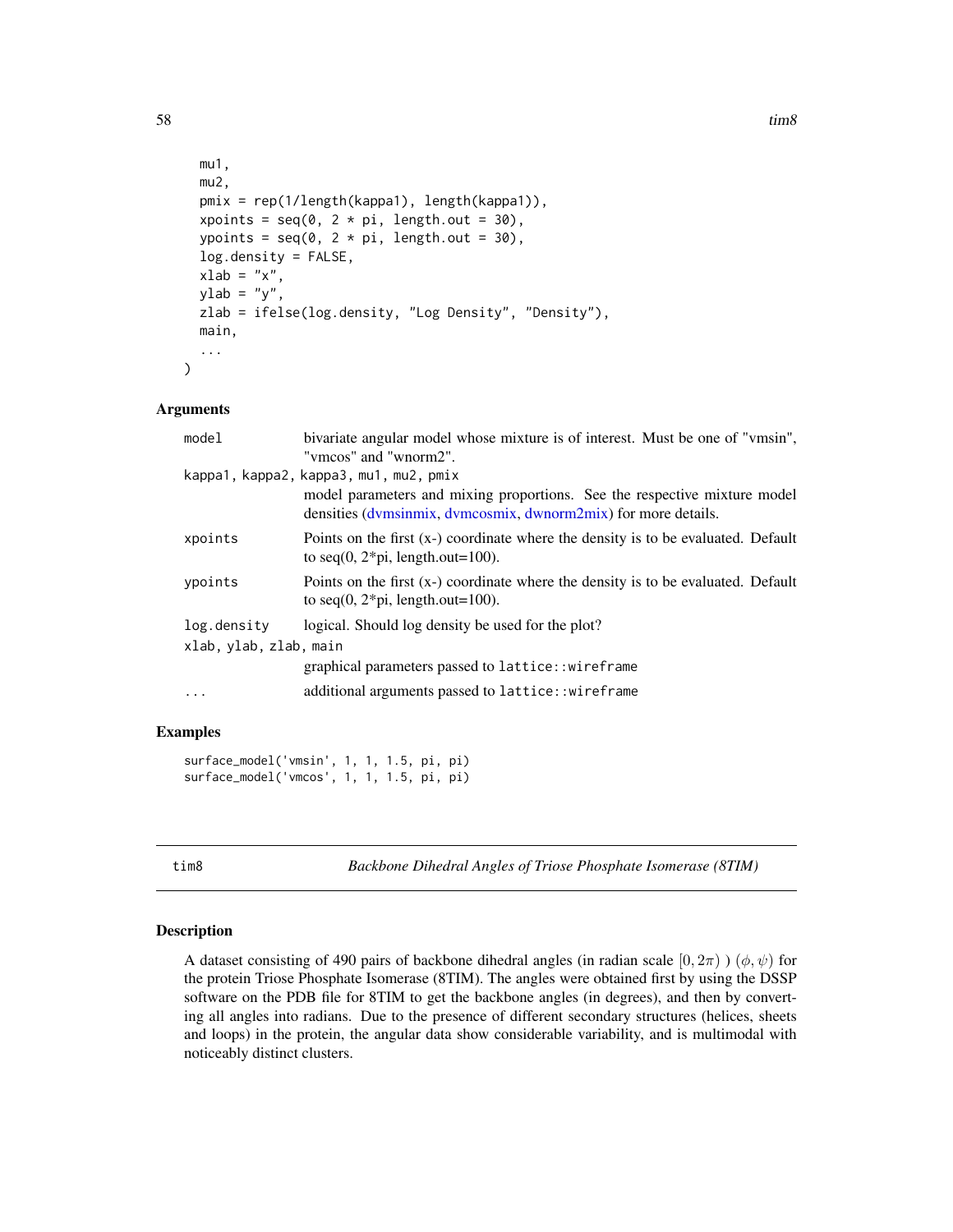#### <span id="page-58-0"></span>vm2\_mle 59

#### Usage

data(tim8)

## Format

A data frame with 490 rows and 2 variables (backbone dihedral angles) phi and psi.

## Source

8TIM PDB file: <http://www.rcsb.org/pdb/explore.do?structureId=8tim>. DSSP software: <http://swift.cmbi.ru.nl/gv/dssp/>.

vm2\_mle *Maximum likelihood estimation of bivariate von Mises parameters*

## Description

Maximum likelihood estimation of bivariate von Mises parameters

#### Usage

```
vm2_mle(data, model = c("vmsin", "vmcos"), ...)
```
#### Arguments

| data     | data matrix (if bivarate, in which case it must have two columns) or vector.<br>If outside, the values are transformed into the scale $[0, 2\pi)$ . *Note:* BAMBI<br>cannot handle missing data. Missing values must either be removed or properly<br>imputed. |
|----------|----------------------------------------------------------------------------------------------------------------------------------------------------------------------------------------------------------------------------------------------------------------|
| model    | Bivariate von Mises model. One of "vmsin", "vmcos" or "indep".                                                                                                                                                                                                 |
| $\ddots$ | Additional arguments. See details.                                                                                                                                                                                                                             |

## Details

The parameters kappa1 and kappa2 are optimized in log scales. The method of optimization used (passed to [optim\)](#page-0-0) can be specified through method in ... (defaults to "L-BFGS-B"). Note, however, that lower (0) and upper (2\*pi) bounds for mu1 and mu2 are specified; so not all methods implemented in [optim](#page-0-0) will work.

#### Value

An object of class [mle-class.](#page-0-0)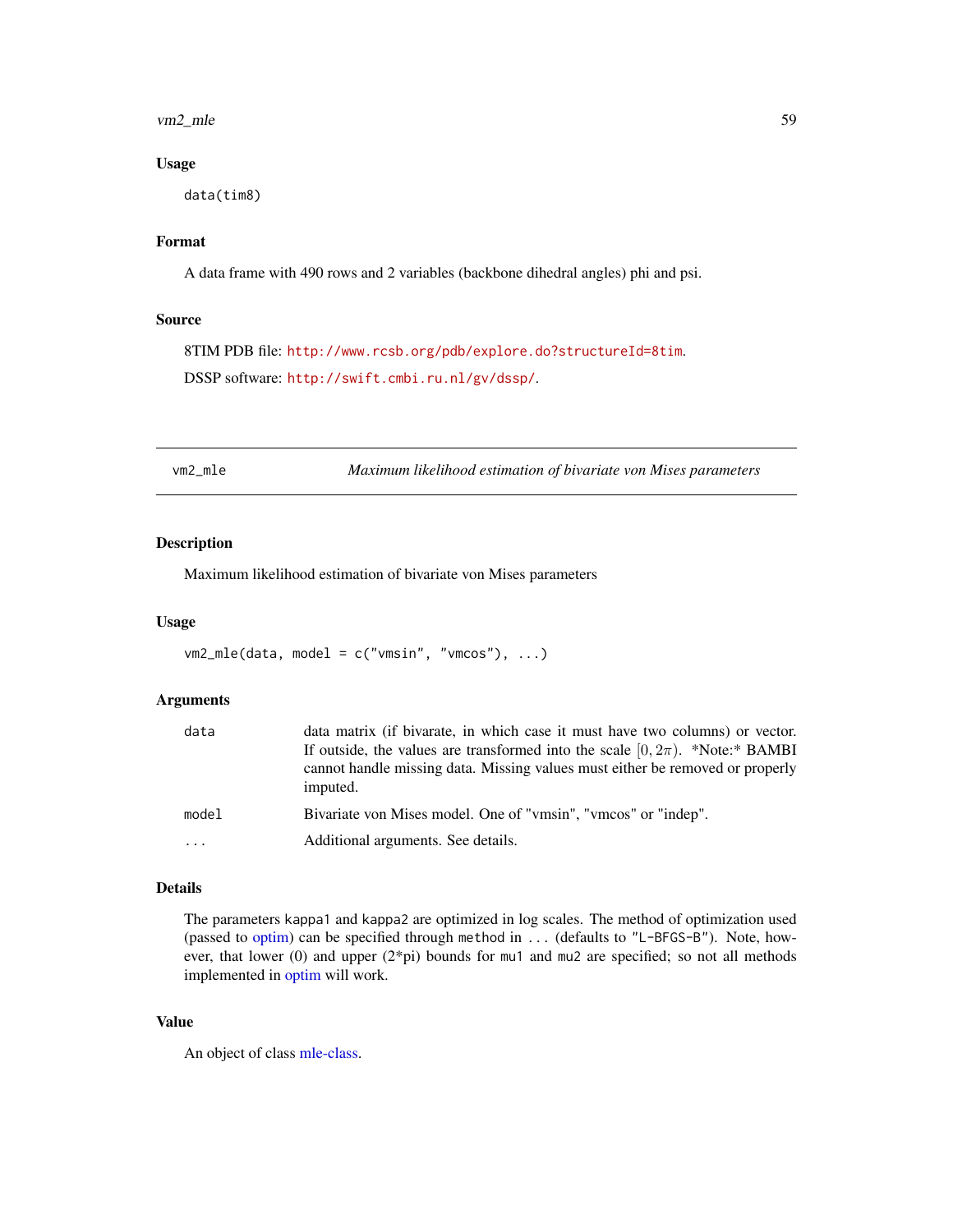#### Examples

```
pars <- list(kappa1 = 3, kappa2 = 2, kappa3 = 1.5, mu1 = 0.5, mu2 = 1.5)
nsamp <- 2000
model <- "vmsin"
set.seed(100)
dat_gen <- do.call(paste0("r", model), c(list(n = nsamp), pars))
est <- vm2_mle(dat_gen, model = model)
library(stats4)
coef(est)
vcov(est)
```

```
waic.angmcmc Watanabe-Akaike Information Criterion (WAIC) for angmcmc objects
```
#### Description

Watanabe-Akaike Information Criterion (WAIC) for angmcmc objects

#### Usage

## S3 method for class 'angmcmc' waic $(x, \ldots)$ 

#### Arguments

| $\mathsf{x}$ | angmeme object.                                                                                                                                            |
|--------------|------------------------------------------------------------------------------------------------------------------------------------------------------------|
| .            | additional model specific arguments to be passed to waic from loo. For example,<br>int displ specifies integer dispacement in whorm and whorm2 models. See |
|              | fit wnormmix and fit wnorm2mix for more details.                                                                                                           |

## Details

Given a deviance function  $D(\eta) = -2 \log(p(y|\eta))$ , and an estimate  $\eta * = (\sum \eta_i)/n$  of the posterior mean  $E(\eta|y)$ , where  $y = (y_1, ..., y_n)$  denote the data,  $\eta$  is the unknown parameter vector of the model,  $\eta_1, ..., \eta_N$  are MCMC samples from the posterior distribution of  $\eta$  given y and  $p(y|\eta)$  is the likelihood function, the Watanabe-Akaike Information Criterion (WAIC) is defined as

$$
WAIC = LPPD - p_W
$$

where

$$
LPPD = \sum_{i=1}^{n} \log(N^{-1} \sum_{s=1}^{N} p(y_i | \eta_s))
$$

and (form 1 of)

$$
p_W = 2 \sum_{i=1}^{n} [\log(N^{-1} \sum_{s=1}^{N} p(y_i | \eta_s)) - N^{-1} \sum_{s=1}^{N} \log p(y_i | \eta_s)].
$$

<span id="page-59-0"></span>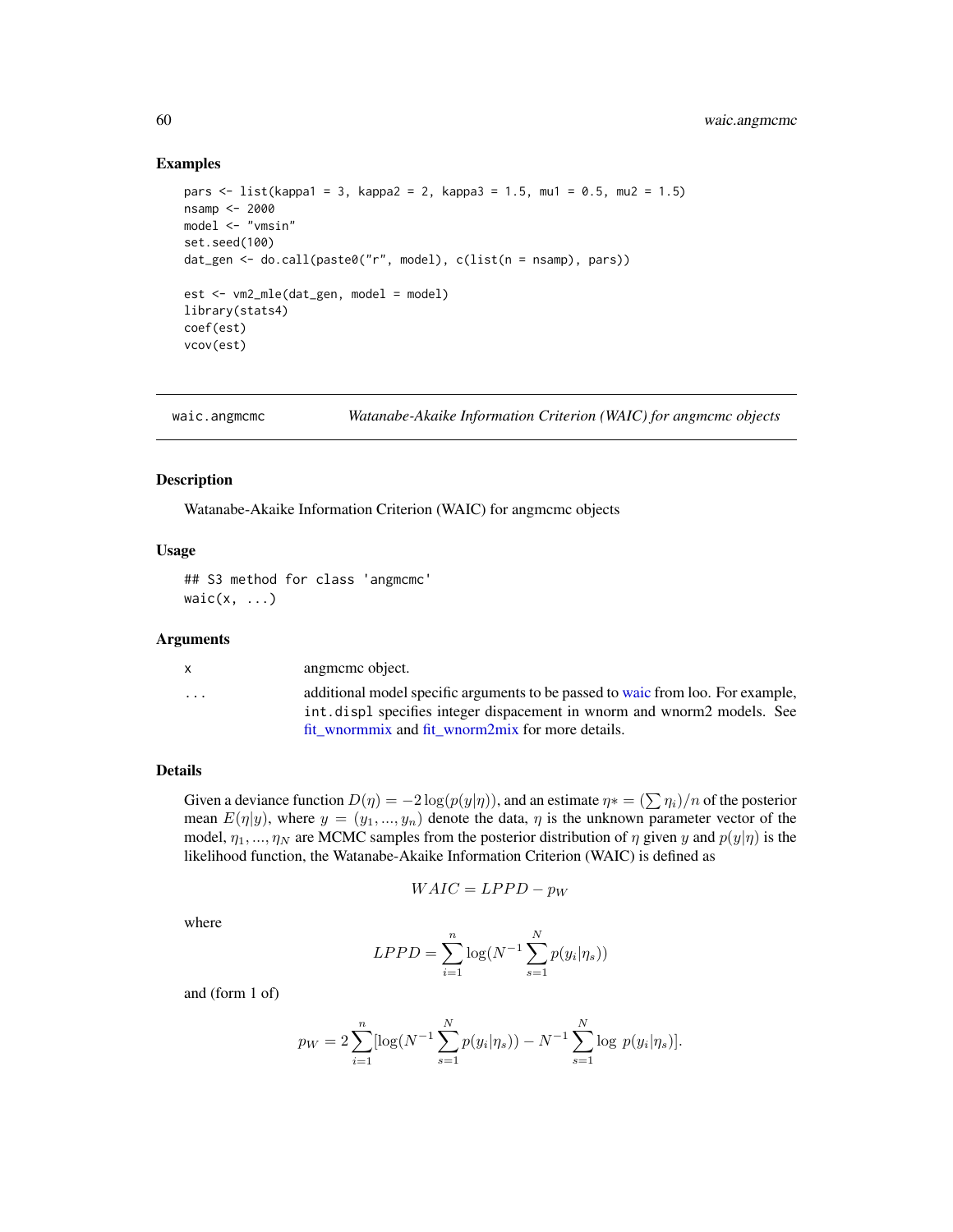<span id="page-60-0"></span>An alternative form (form 2) for  $p_W$  is given by

$$
p_W = \sum_{i=1}^{n} v \hat{a} r \log p(y_i | \eta)
$$

where for  $i = 1, ..., n$ ,  $v\hat{a}r \log p(y_i|\eta)$  denotes the estimated variance of  $\log p(y_i|\eta)$  based on the realizations  $\eta_1, \ldots, \eta_N$ .

Note that [waic](#page-0-0).angmcmc calls waic for computation. If the likelihood contribution of each data point for each MCMC iteration is available in object (can be returned by setting return\_llik\_contri = TRUE) during [fit\\_angmix](#page-16-1) call), waic.array is used; otherwise waic.function is called. Computation is much faster if the likelihood contributions are available - however, they are very memory intensive, and by default not returned in [fit\\_angmix.](#page-16-1)

#### Value

Computes the WAIC for a given angmcmc object.

#### Examples

```
# illustration only - more iterations needed for convergence
fit.vmsin.20 <- fit_vmsinmix(tim8, ncomp = 3, n.iter = 20,
                             n.chains = 1, return_llik_contri = TRUE)
library(loo)
waic(fit.vmsin.20)
```
wind *Saturna Island wind directions*

#### Description

A dataset consisting of 239 observations on wind direction in radians (original measurements were in 10s of degrees), measured at Saturna Island, British Columbia, Canada during October 1-10, 2016 (obtained from Environment Canada website). There was a severe storm during October 4-7, which caused significant fluctuations among the wind directions. As a result the angular data show a clear multimodality.

#### Usage

data(wind)

#### Format

A data frame with 239 rows and 2 columns; the column "angle" provides the angular direction (in radian) and the column day provides the days on which the data points were collected (ranges between 1-10, corresponding to October 1-10, 2016).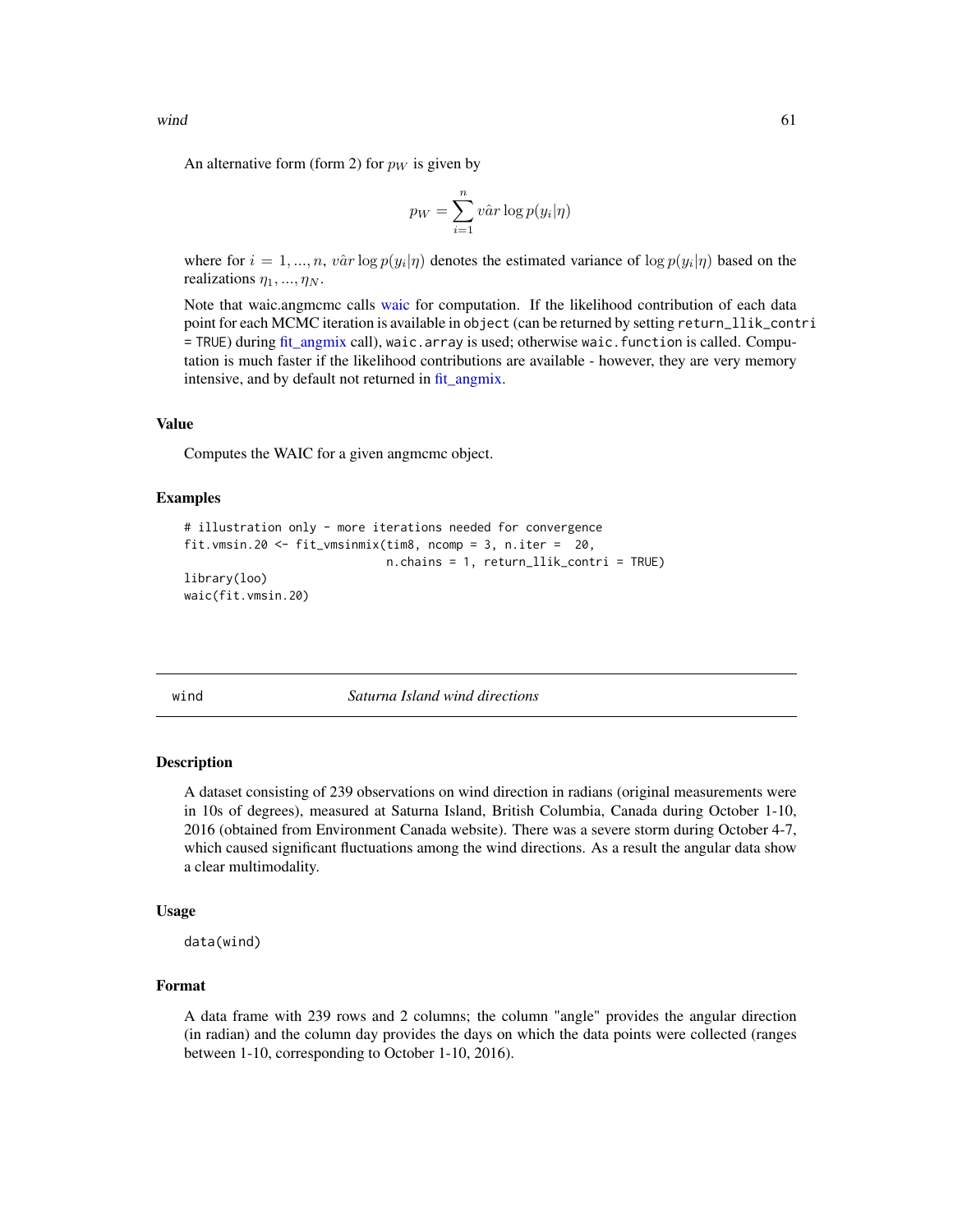## Source

Environment Canada: [http://climate.weather.gc.ca/climate\\_data/data\\_quality\\_e.html](http://climate.weather.gc.ca/climate_data/data_quality_e.html). CBC news on the storm: [http://www.cbc.ca/news/canada/british-columbia/storm-bc-1.](http://www.cbc.ca/news/canada/british-columbia/storm-bc-1.3795204) [3795204](http://www.cbc.ca/news/canada/british-columbia/storm-bc-1.3795204).

zero\_to\_2pi *Wrap angles into* [-pi, pi] *or* [0, 2\*pi]

## Description

Wrap angles into [-pi,pi] or [0,2\*pi]

## Usage

zero\_to\_2pi(x)

minuspi\_to\_pi(x)

## Arguments

x numeric vector or matrix or data.frame.

## Details

minuspi\_to\_pi wraps x into [-pi,pi], while zero\_to\_pi wraps x into [0,2\*pi].

## Examples

```
dat <- matrix(runif(100, -pi, pi), ncol=2)
dat1 <- zero_to_2pi(dat)
dat2 <- minuspi_to_pi(dat1)
all.equal(dat, dat2)
```
<span id="page-61-0"></span>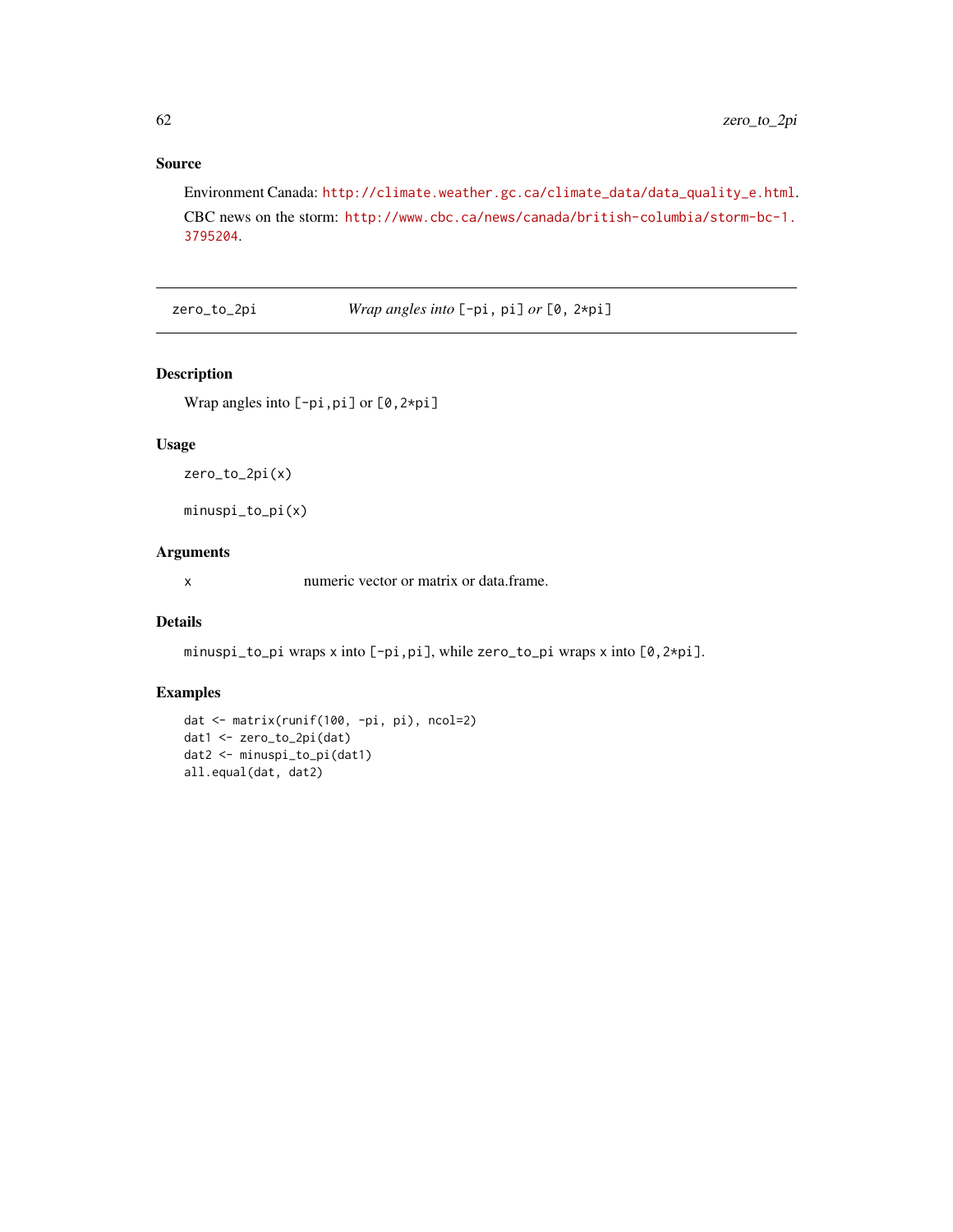# <span id="page-62-0"></span>Index

∗Topic datasets tim8 , [58](#page-57-0) wind , [61](#page-60-0) acf , *[34](#page-33-0)* add\_burnin\_thin , [3](#page-2-0) alpha , *[10](#page-9-0)* angmcmc *(*is.angmcmc *)* , [30](#page-29-0) as.mcmc.list , *[13](#page-12-0)* as.mcmc.list.angmcmc, [3](#page-2-0) bestcriterion *(*bestmodel *)* , [4](#page-3-0) bestmodel, [4](#page-3-0) bridge\_sampler , *[5](#page-4-0)* , *[24](#page-23-0) , [25](#page-24-0)* bridge\_sampler.angmcmc, [5](#page-4-0) circ\_cor , [6](#page-5-0) circ\_varcor\_model , [7](#page-6-0) compare , *[25](#page-24-0)* contour , *[10](#page-9-0)[–12](#page-11-0)* contour.angmcmc, [9](#page-8-0) contour\_model , [11](#page-10-0) d\_fitted , *[10](#page-9-0)* , *[12](#page-11-0)* , [15](#page-14-0) densityplot.angmcmc , [12](#page-11-0) DIC , [14](#page-13-0) dvm *(*rvm *)* , [38](#page-37-0) dvmcos , *[21](#page-20-0)* dvmcos *(*rvmcos *)* , [40](#page-39-0) dvmcosmix , *[11](#page-10-0)* , *[58](#page-57-0)* dvmcosmix *(*rvmcosmix *)* , [43](#page-42-0) dvmmix *(*rvmmix *)* , [45](#page-44-0) dvmsin *(*rvmsin *)* , [46](#page-45-0) dvmsinmix , *[11](#page-10-0)* , *[58](#page-57-0)* dvmsinmix *(*rvmsinmix *)* , [48](#page-47-0) dwnorm *(*rwnorm *)* , [49](#page-48-0) dwnorm2 *(*rwnorm2 *)* , [51](#page-50-0) dwnorm2mix , *[11](#page-10-0)* , *[58](#page-57-0)* dwnorm2mix *(*rwnorm2mix *)* , [53](#page-52-0) dwnormmix *(*rwnormmix *)* , [54](#page-53-0)

extractsamples , [16](#page-15-0) fit\_angmix , [17](#page-16-0) , *[23](#page-22-0) [–29](#page-28-0)* , *[33](#page-32-0)* , *[61](#page-60-0)* fit\_incremental\_angmix , *[4](#page-3-0)* , *[20](#page-19-0)* , [22](#page-21-0) fit\_vmcosmix, [26](#page-25-0) fit\_vmmix , [27](#page-26-0) fit\_vmsinmix, [27](#page-26-0) fit\_wnorm2mix , *[14](#page-13-0)* , [28](#page-27-0) , *[33](#page-32-0)* , *[60](#page-59-0)* fit\_wnormmix , *[14](#page-13-0)* , [28](#page-27-0) , *[33](#page-32-0)* , *[60](#page-59-0)* fix\_label , [29](#page-28-0) future\_lapply , *[19](#page-18-0)* hist , *[13](#page-12-0)* is.angmcmc, [30](#page-29-0) label.switching , *[29](#page-28-0)* latent\_allocation , [31](#page-30-0) length , *[44](#page-43-0) , [45](#page-44-0)* , *[49](#page-48-0)* , *[54](#page-53-0) , [55](#page-54-0)* logLik , *[32](#page-31-0)* logLik.angmcmc, [32](#page-31-0) loo , *[33](#page-32-0)* loo.angmcmc , *[19](#page-18-0)* , [33](#page-32-0) lpdtrace , [33](#page-32-0) minuspi\_to\_pi *(*zero\_to\_2pi *)* , [62](#page-61-0) mle-class , *[59](#page-58-0)* optim , *[59](#page-58-0)* paramtrace , [34](#page-33-0) paste , *[24](#page-23-0)* plan , *[19](#page-18-0)* plot , *[13](#page-12-0)* plot.angmcmc, [35](#page-34-0) pointest , *[13](#page-12-0)* , *[15](#page-14-0)* , *[31](#page-30-0) , [32](#page-31-0)* , [36](#page-35-0) points , *[10](#page-9-0)* quantile.angmcmc, [37](#page-36-0) r\_fitted *(*d\_fitted *)* , [15](#page-14-0)